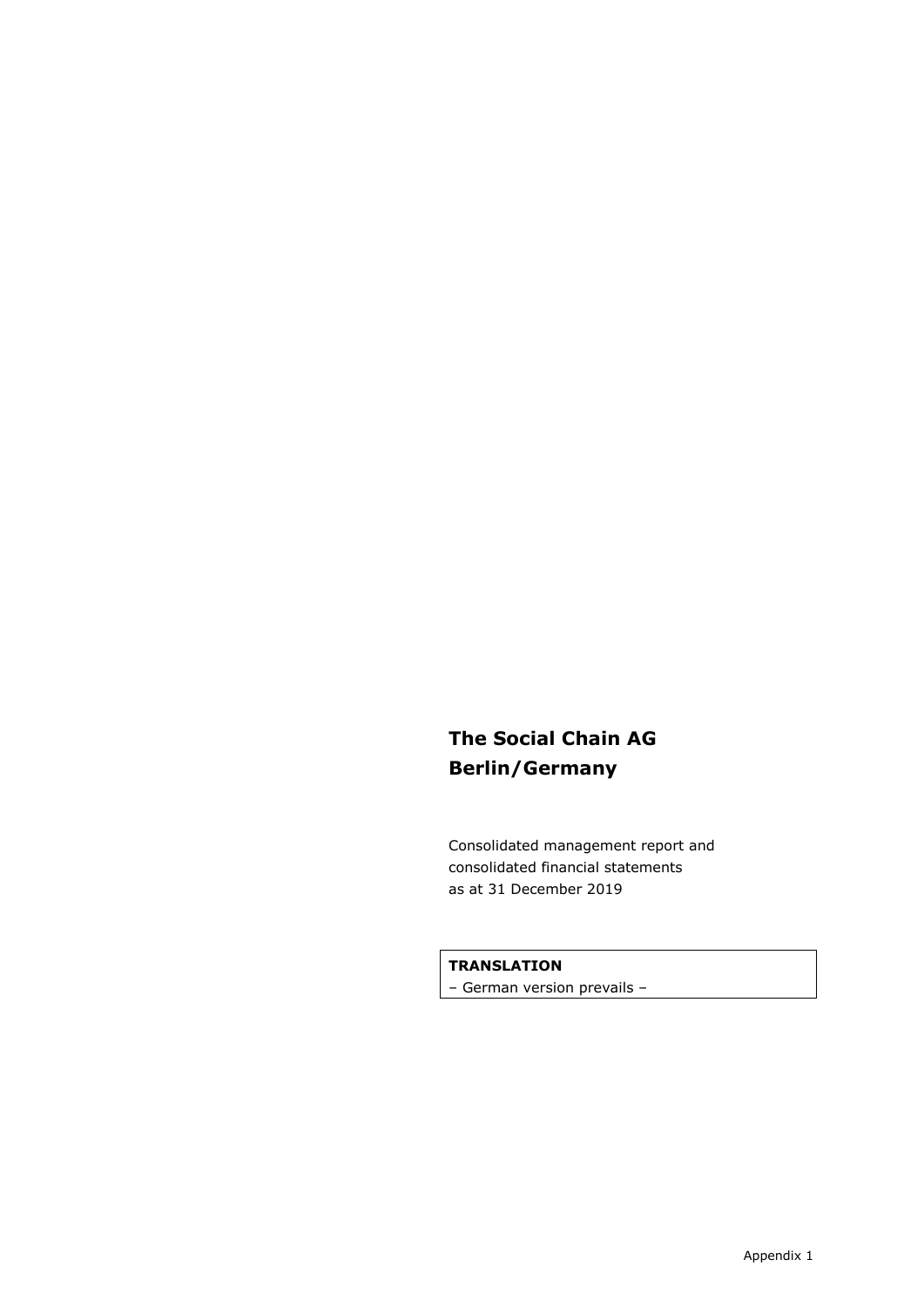#### **The Social Chain AG, Berlin/Germany**

#### **Group management report**

#### **1 Basic information about the Group**

#### **1.1 Business model**

The Social Chain AG with registered office in Berlin/Germany is the parent company of The Social Chain Group (hereafter referred to as "TSC Group" or "Group") and essentially acts as a holding company for the Group. As a group holding company, The Social Chain AG, Berlin/Germany, is in charge of both strategic development and providing services to affiliates.

The Social Chain Group is an integrated social media company that brings together social media and social commerce. It is a pioneer in the creation, development and scaling of social media brands. The Social Chain AG's strategy is to focus on brands, social experiences and product ranges that are identified, developed and marketed via social media, in most cases by way of direct-to-consumer marketing (direct-to-consumer brands).

Our social media communities have a reach of more than 80 million followers. Our own brand portfolio is formed by more than 30 brands. Goods are sold via our own online stores and third-party e-commerce platforms with the focus being on the product categories Home & Living, Beauty & Wellbeing and Food. Social experiences such as the beauty trade fair Glow by dm and the World Fitness Day create a link between the online and offline worlds. Beside the development of own brands, we also apply our social media competence and reach for providing creative marketing services for leading international lifestyle brands as for example Adidas, Coca-Cola and McDonalds.

Core markets of Social Chain Group are Europe with a focus on Germany and the UK as well as America, where the focus is on the US. Asia is another strategic target market.

In addition to the creation and development of new, own brands, Social Chain Group deliberately relies on strategic acquisitions. Therefore, the Group's acquisition policy focuses on companies whose brands and services can be marketed with above-average success via social media. Moreover, companies broadening and enhancing our integrated social media expertise also constitute acquisition targets.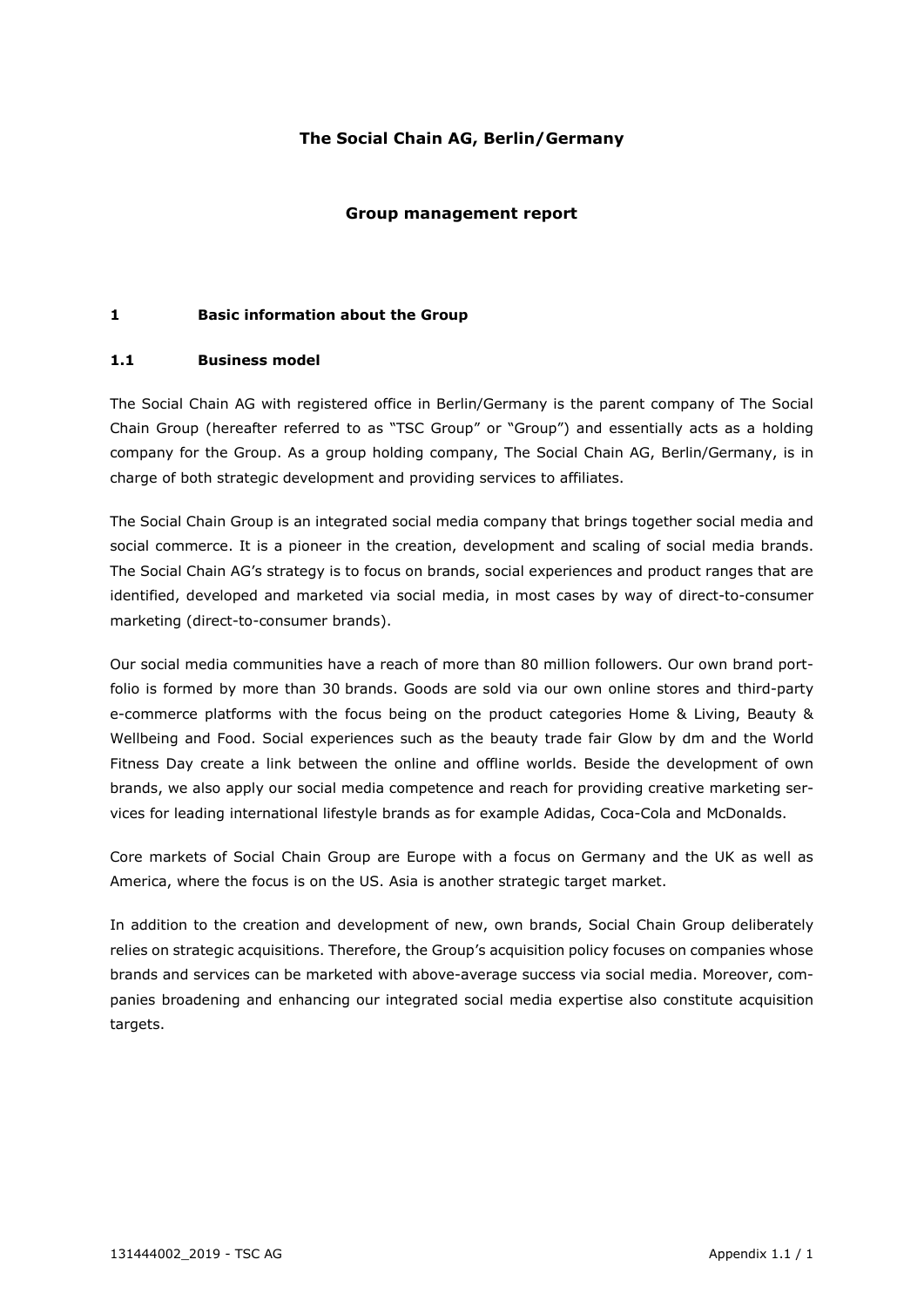#### **1.2 Group structure and organisation**

The financial year 2019 is marked by considerable organisational and structural measures. The Social Chain AG Group emerged in October 2019 from the contribution of The Social Chain Group AG and its investment companies into Lumaland AG. Subsequently, Lumaland AG was renamed The Social Chain AG. In technical terms, the acquisition was completed by contributing the shares in The Social Chain Group AG into Lumaland AG by way of contribution in kind. The annual general meeting of Lumaland AG approved this step on 19 August 2019 with 99.8% of the shareholders present. The renaming to The Social Chain AG was also approved. The Company is entered with the Charlottenburg local court [*Amtsgericht*] under number HRB 128790 B as a stock corporation under German law [*Aktiengesellschaft*].

The contributed company The Social Chain Group AG was newly founded in the year 2018. In 2018 and 2019, The Social Chain Group AG acquired various equity investments, which mainly form the basis for today's activities in the area of social media.

After its establishment, Lumaland AG acquired numerous different equity investments and essentially operated in selling products directly to end consumers via Amazon.

Due to the contribution of The Social Chain Group AG, the consolidated statement of profit and loss of the 2019 consolidated financial statements include the new The Social Chain AG (formerly: Lumaland AG) at twelve months and The Social Chain Group AG and its investment companies at three months.

On top of the contribution, the company renamed The Social Chain AG acquired further companies in pursuing its strategic acquisition policy. In December 2019, this mainly concerned KoRo Handels GmbH and Urbanara GmbH, both located in Berlin/Germany. KoRo Handels GmbH focuses on online super food and is exclusively marketed via social media. Urbanara GmbH sells home accessories made of natural materials.

As at 31 December 2019, a total of 34 companies are consolidated in The Social Chain Group AG (hereafter referred to as "Social Chain Group"). An overview of the consolidated investment companies is presented in the notes to the consolidated financial statements.

The Group is controlled via its parent company The Social Chain AG, which is structured as a traditional holding company bundling all central management functions. The executive board of The Social Chain AG is comprised of Mr Wanja S. Oberhof who had already been the executive board officer of Lumaland AG.

The registered office of the Company is in Berlin, with additional offices in Manchester, London, New York and Munich. As at 31 December 2019, the Company employed 536 full-time equivalent employees.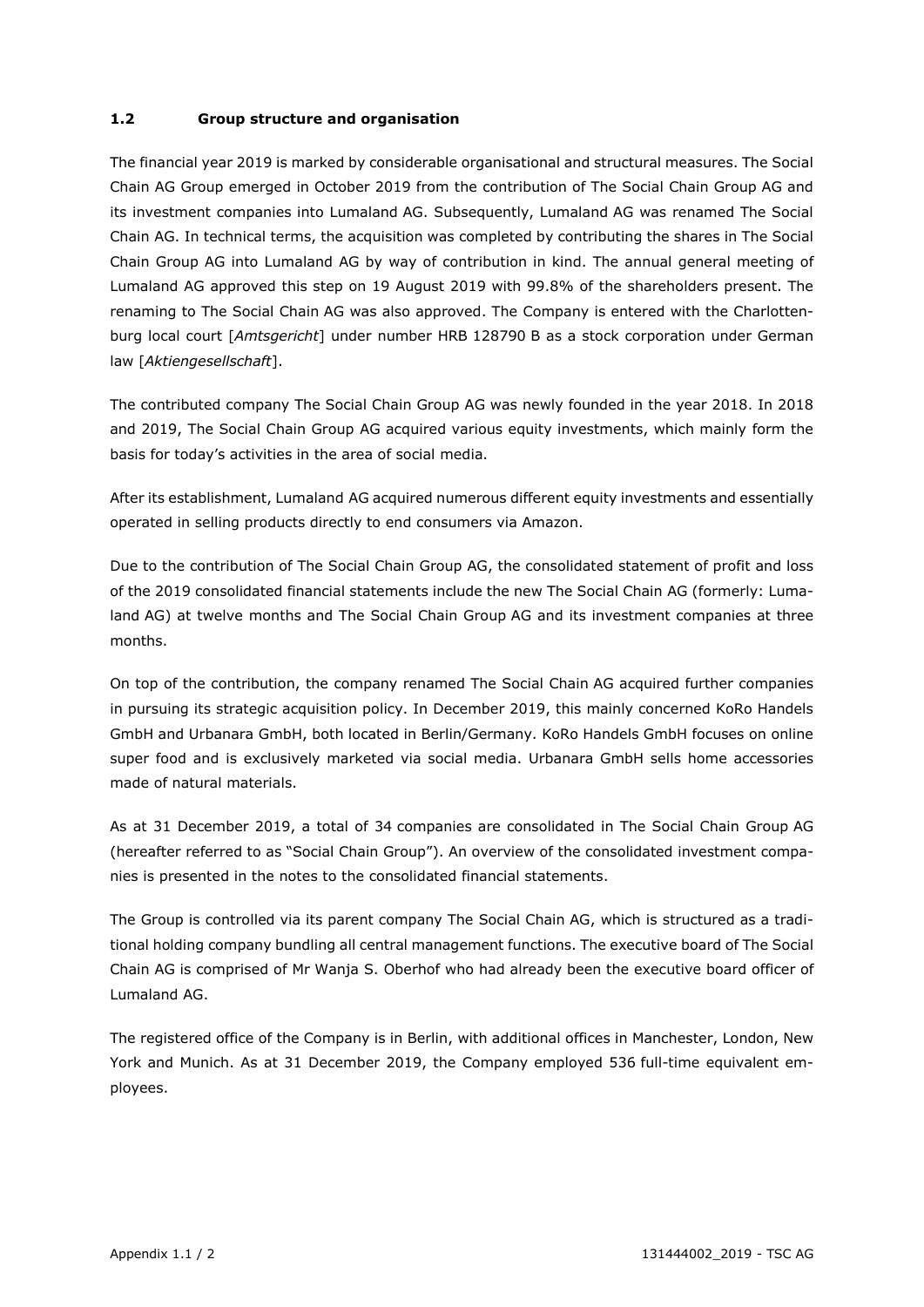#### **1.3 Strategy and management system**

The Social Chain AG pursues a growth strategy with special focus on international business. After setting up its subsidiaries in Great Britain and the US, The Social Chain AG invests in the North and Central European markets and increasingly in North America. For the next years, The Social Chain AG strives to further grow its market share and to intensify its business in its regional target markets.

The key parameters for the achievement of the strategic goals include, in addition to revenue and gross margin, operating cash flow and freely available cash flow.

#### **2 ECONOMIC REVIEW**

#### **2.1 Macroeconomic and industry-specific business environment**

The German economy lost momentum in 2019, although the price-adjusted gross domestic product (GDP) grew by 0.6% for the tenth year in succession in 2019 being the longest growth period in reunified Germany. Following an increase of 1.5% in 2018 and 2.5% in 2017, growth continues to lose momentum. The manufacturing sector in particular, which accounts for a good quarter of the total economy, recorded a sharp decline of 3.6%, caused in particular by weak production in the automobile industry.

In the reporting period, the German economy primarily benefited from strong domestic demand. Private consumer spending rose by 1.6% in real terms and government spending increased by 2.5%. The number of people in employment according to the concept for German nationals (defined as people in employment living in Germany) was 45.3 million in 2019 – around 400,000 people or 0.9% more than in the prior year – and thus reached a new high.<sup>1</sup>

In 2019, Social Chain Group still was at an early stage of their internationalisation. Its main sales market was Europe with a clear focus on Germany and the United Kingdom. Within the EU, macroeconomic development cooled down further in 2019. Gross domestic product in the EU-27 area grew by only 1.5% after 2.15% in 2018 and 2.6% in 2017.<sup>2</sup>

Source: German Federal Statistical Office Source: Eurostat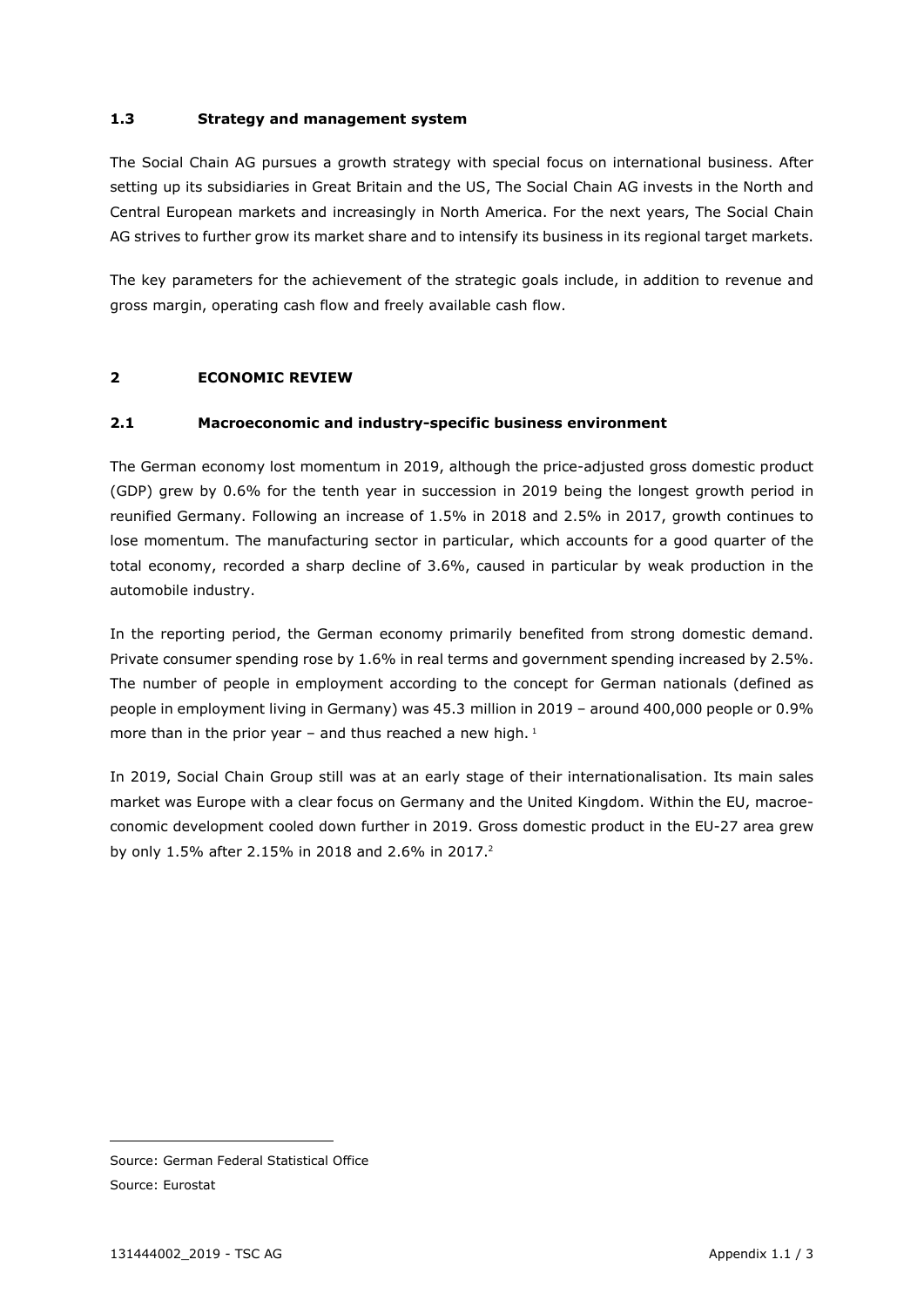The industry-related parameters developed much more dynamically than the macroeconomic indicators. E-commerce sales with end customers (B2C) in Europe grew to bEUR 636 in 2019, which is an increase of 14% compared to the situation last year (bEUR 557).<sup>3</sup>



The internet penetration rates and social media usage also developed positively. With 84.0% (+1.6 %) of the total population using the internet, Europe remains by far the most internet-savvy region in the world. The percentage of active social media users in 2019 climbed by 4.4% to 55.0%, which is the equivalent of 470.5 million people. Globally speaking, this value increased by 9.2% to 3.8 billion, accounting for a penetration rate of 49.0%. Thus, social media continues to be the most dynamic media segment of the digital era.

#### (Source: We are social/Hootsuite: Digital 2020, Global Report)

Great international differences are still to be observed in the area of social media advertisement. In Germany, expenses rose to bEUR 1.41 in 2019 (2018: bEUR 1.17) whereas they amounted to bEUR 79.6 at the global level (2018: bEUR 67.5).

(Source: Statista; Statista Digital Market Outlook)

Source: Ecommerce News Europe, July 2020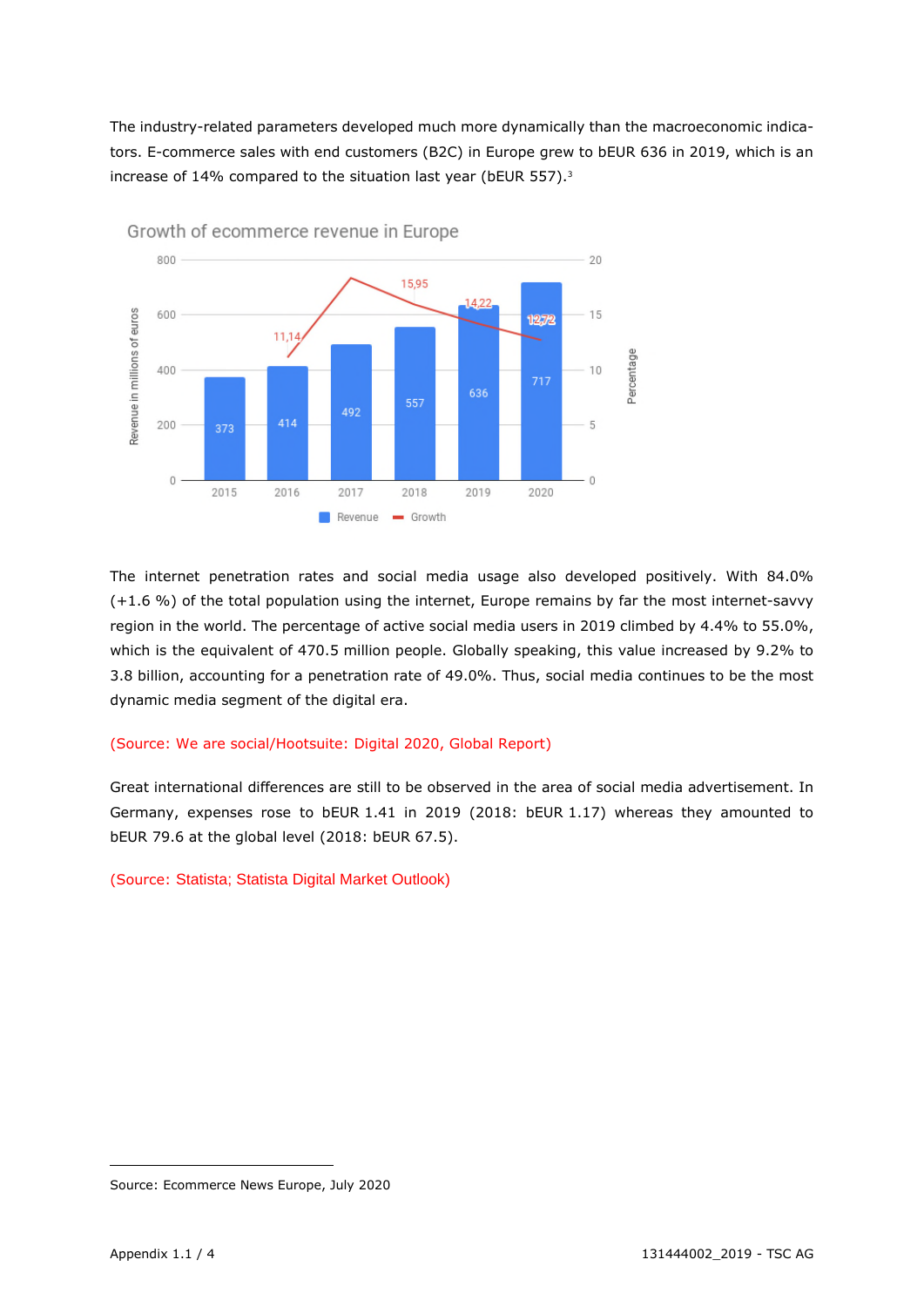#### **2.2 Business review**

2019 was a special year for the newly formed Social Chain Group and its holding company The Social Chain AG due to the corporate and organisational contribution of The Social Chain Group AG as of 30 September 2019. The 2019 financial year is therefore the first reporting period in which the Group exists in its current form and the companies contributed are only included pro rata temporis. Consequently, the prior year can only be compared with the reporting year to a limited extent and original forecasts of the former Lumaland AG are outdated in this respect. Thus, at the end of the 2019 financial year, the Group's individual business segments are still in the process of being established.

In order to place selected developments in a comparable context, individual key figures for the 2019 financial year have been calculated separately for the original Lumaland Group and compared with the previous year. The effects on the consolidated balance sheet and statement of profit and loss resulting from the contribution of TSCG AG Group on 1 October and the other acquisitions in 2019 are considered/explained separately.

Overall, consolidated revenue increased by mEUR 4.6 (+10.0%) to mEUR 50.7. For 2019, the Group recognises a net loss for the period of mEUR -21.0 (prior year: mEUR -5.7) and an EBITDA of mEUR -11.2 (prior year: mEUR -3.3). This includes one-off effects from, inter alia, additional fees incurred through consultancy and expert as a result of extensive corporate acquisitions, contributions and capital increases as well as, in the following, related integration costs. The Group recorded a net cash outflow from operating activities of mEUR -13.3 (prior year: mEUR -2.6) and a freely available cash flow, defined as the total of cash flows from operating and investing activities, of mEUR -12.7 (prior year: mEUR -2.7).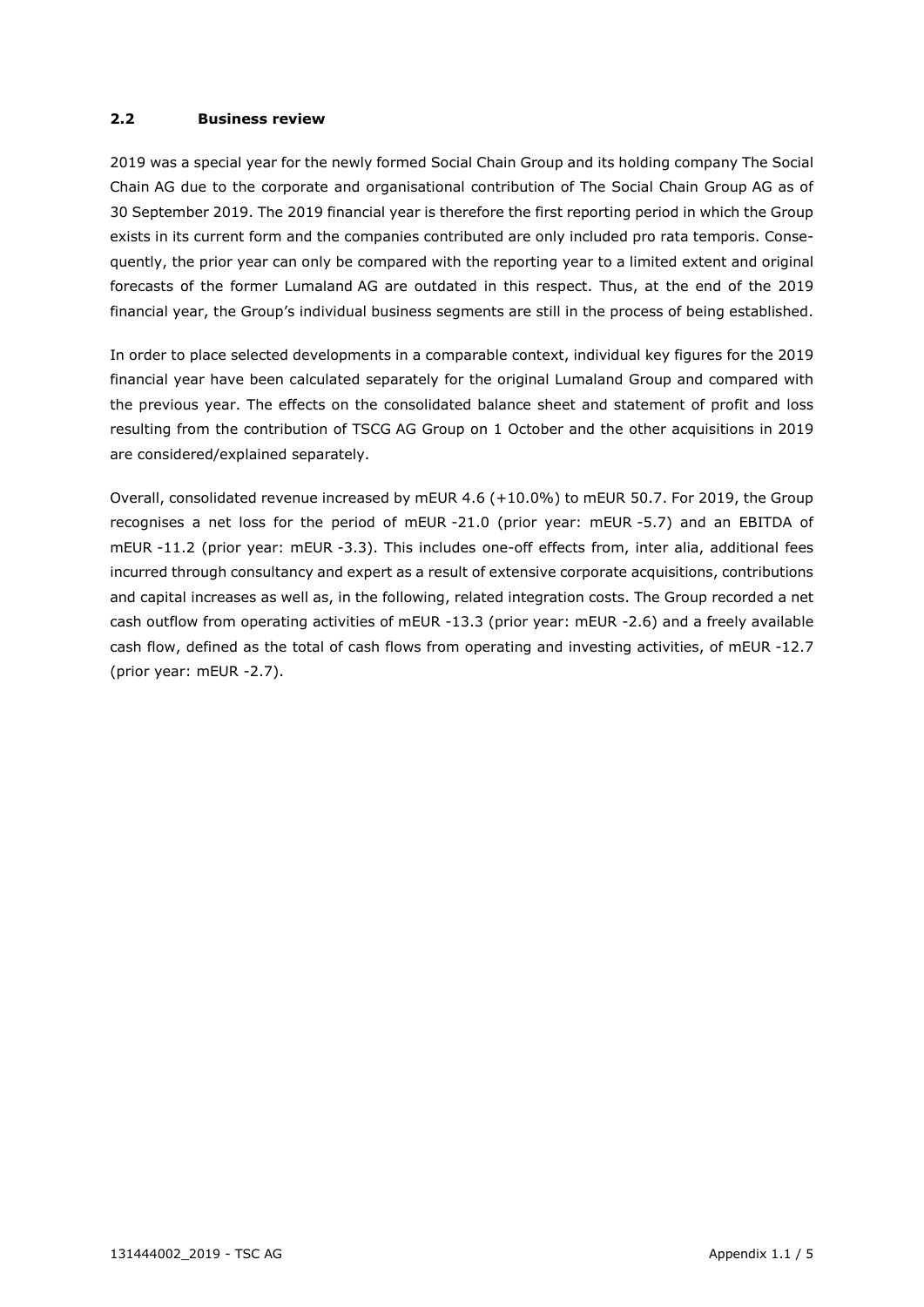#### **2.2.1 Assets and liabilities**

|                         | 31 Dec. 2019 |               | Prior year |            |       | Variance |          |         |
|-------------------------|--------------|---------------|------------|------------|-------|----------|----------|---------|
|                         | mEUR         | $\%$          |            | mEUR       | $\%$  |          | mEUR     | $\%$    |
| Fixed assets            |              |               |            |            |       |          |          |         |
| Goodwill                | 105.6        | 69.2          |            | 15.4       | 60.4  |          | 90.2     | >100.0  |
| Intangible fixed assets | 12.6         | 8.3           |            | 0.2        | 0.8   |          | 12.4     | >100.0  |
| Property, plant and     |              |               |            |            |       |          |          |         |
| equipment               | 1.6          | 1.1           |            | 2.1        | 8.2   |          | $-0.5$   | $-23.8$ |
| Long-term financial     |              |               |            |            |       |          |          |         |
| assets                  | 4.7          | 3.1           |            | 0.0        | 0.0   |          | 4.7      | >100.0  |
|                         | 124.5        | 81.7          |            | 17.7       | 69.4  |          | 106.8    | >100.0  |
| Current assets          |              |               |            |            |       |          |          |         |
| Inventories             | 9.5          | 6.2           |            | 5.5        | 21.6  |          | 4.0      | 72.7    |
| Receivables             | 11.2         | 7.3           |            | 1.6        | 6.3   |          | 9.6      | >100.0  |
| Cash and cash           |              |               |            |            |       |          |          |         |
| equivalents             | 6.3          | 4.1           |            | 0.5        | 1.9   |          | 5.8      | >100.0  |
|                         | 27.0         | 17.6          |            | 7.6        | 29.8  |          | 19.4     | >100.0  |
| Prepaid expenses        | 1.0          | 0.7           |            | 0.2        | 0.8   |          | 0.8      | >100.0  |
|                         | 152.5        | 100.0         |            | 25.5       | 100.0 |          | 127.0    | >100.0  |
|                         |              |               |            |            |       |          |          |         |
|                         | 31 Dec. 2019 |               |            | Prior year |       |          | Variance |         |
|                         | mEUR         | $\frac{0}{0}$ |            | mEUR       | $\%$  |          | mEUR     | $\%$    |
| Equity                  | 97.5         | 63.9          |            | 4.8        | 18.8  |          | 92.7     | >100.0  |
| Deferred taxes          | 3.4          | 2.2           |            | 0.0        | 0.0   |          | 3.4      | >100,0  |
| Provisions              | 5.7          | 3.7           |            | 0.5        | 1.9   |          | 5.2      | >100.0  |
| Liabilities             |              |               |            |            |       |          |          |         |
| <b>Banks</b>            | 10.3         | 6.8           |            | 9.4        | 36.9  |          | 0.9      | 9.6     |
| Other                   | 35.3         | 23.2          |            | 10.5       | 41.2  |          | 24.8     | >100.0  |
|                         | 45.6         | 30.0          |            | 19.9       | 78.1  |          | 25.7     | >100.0  |
| Deferred income         | 0.3          | 0.2           |            | 0.3        | 1.2   |          | 0.0      | 0.0     |
|                         | 152.5        | 100.0         |            | 25.5       | 100.0 |          | 127.0    | >100.0  |

The development of the balance sheet is marked especially by the contribution of The Social Chain Group AG.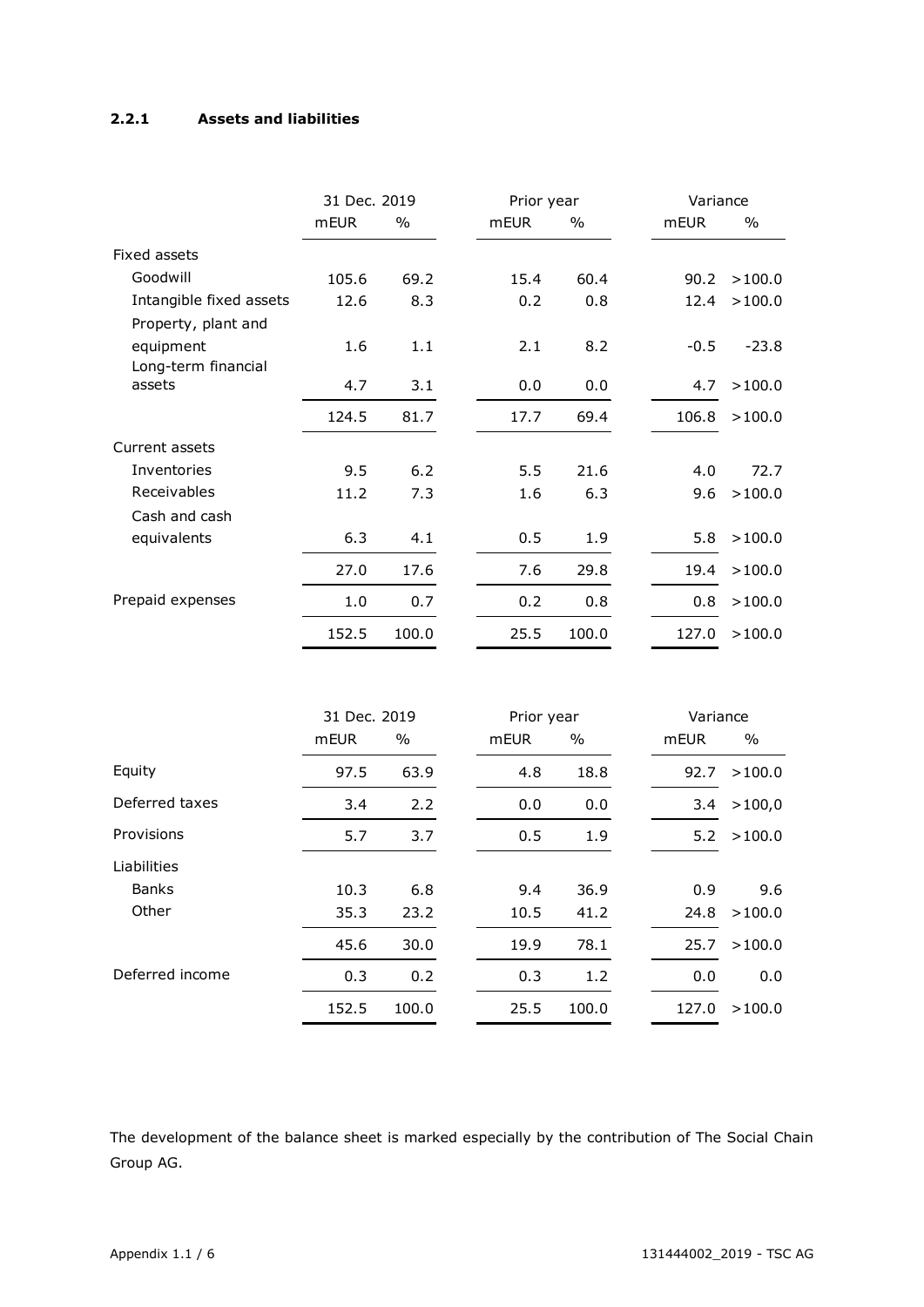The balance sheet total of The Social Chain Group amounted to mEUR 152.5 as at 31 December 2019 (2018: mEUR 25.5). Non-current assets of mEUR 124.5 (2018: mEUR 17.7) mainly include goodwill of mEUR 105.7 (2018: mEUR 15.4) and intangible fixed assets of mEUR 12.5 (2018: mEUR 0.2).

The goodwill of former Lumaland Group stated in the balance sheet declined to mEUR 13.6 in 2019 due to systematic amortisation of mEUR 1.8. This is offset by a mEUR 0.1 growth of goodwill of the former Lumaland Group to a total of mEUR 13.7 following the proportionate increase made in the financial year 2019 in the shareholding in Belsonno GmbH, Berlin/Germany, from previously 87.97% to 100.0% as well as in the shareholding in LINKS Logistics GmbH, Berlin/Germany from previously 95.0% to 100.0%.

Group-wide goodwill also increased by mEUR 94.3 due to the contribution of The Social Chain Group AG group of consolidated companies as of 1 October 2019, the acquisitions of Urbanara GmbH, Berlin/Germany, and drtv.agency GmbH, Stuttgart/Germany, and the initial consolidation of KoRo Handels GmbH, Berlin/Germany, and Solidmind Nutrition GmbH, Wangen/Germany, as of 31 December 2019. This is matched by amortisation of mEUR 2.3 of the newly acquired goodwill and write-downs of mEUR 0.7.

The following intangible fixed assets were recognised in the framework of the initial measurement of the contributed and newly acquired companies:

| Intangible asset             | Fair value | Useful life |  |
|------------------------------|------------|-------------|--|
|                              | mEUR       | Years       |  |
|                              |            |             |  |
| Goodwill                     | 94.3       | 10          |  |
| Assets related to marketing  | 11.6       | $5 - 10$    |  |
| Assets related to technology | 0.3        |             |  |
| Assets related to customers  | 0.2        | $2 - 4$     |  |

Non-current assets account for 81.5% (prior year: 69.4%) of total assets and are almost entirely financed on a long-term basis.

Current assets of mEUR 27.0 are composed of inventories, receivables, cash reserves, securities and other current assets.

Former Lumaland Group's share in current assets amounts to mEUR 17.9 compared to mEUR 7.6 in the prior year.

In comparison with the prior year, trade receivables rose by mEUR 6.9 to mEUR 7.3, which is largely attributable to receivables from invoiced social media projects of the newly contributed The Social Chain Group AG group of consolidated companies.

As at 31 December 2019, the Group recognises equity of mEUR 97.5 compared to mEUR 4.8 in the prior year. The equity ratio amounted to 63.9% (prior year: 18.8%) as at the reporting date.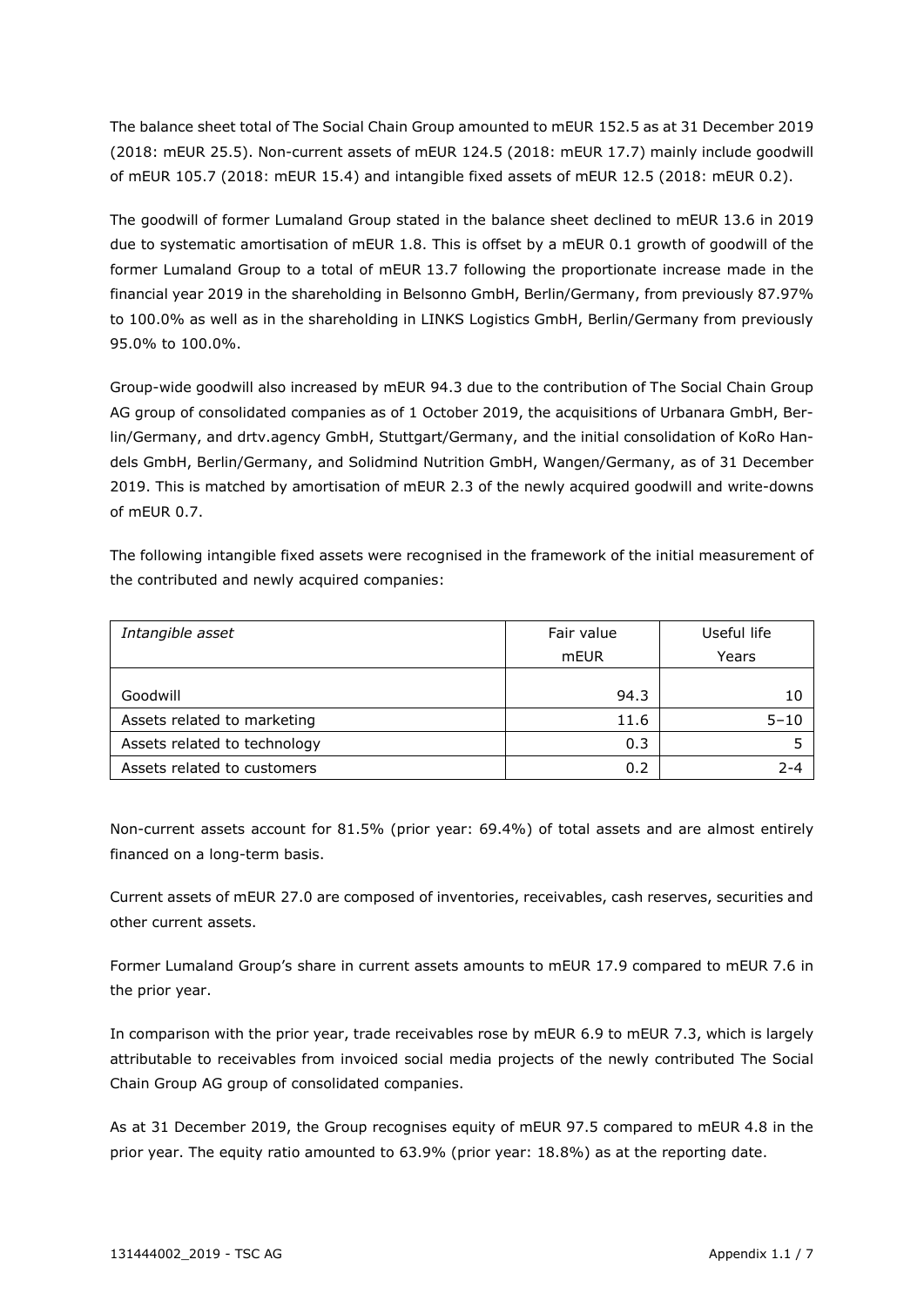The following capital increases were carried out in the financial year 2019:

- In June, a cash capital increase in the amount of mEUR 1.8 was carried out by issuing new shares in the share capital in the amount of kEUR 142 and by making a mEUR 1.7 payment into capital reserves.
- In August, the share capital and capital reserves were increased by kEUR 210 and mEUR 3.1, respectively, through contribution of the shares in Wonista GmbH against the issuance of new shares.
- In October, the share capital and capital reserves were increased by kEUR 5,855 and mEUR 85.1, respectively, through contribution of the shares in The Social Chain Group AG group of consolidated companies against the issuance of new shares.
- In November, the share capital and capital reserves were increased by kEUR 904 and mEUR 14.9, respectively, by issuing new shares as part of an accelerated bookbuilding.

The consolidated debt primarily includes provisions, liabilities and deferred income. Liabilities comprise bank loans and overdrafts of mEUR 1.8 as well as liabilities of mEUR 0.1 due in more than one year. In comparison with the prior year, trade payables rose by mEUR 10.2 to mEUR 12.9, which is largely attributable to liabilities due to suppliers for extensive social media projects of the newly contributed The Social Chain Group AG group of consolidated companies. In contrast, trade payables of the former Lumaland Group only grew from mEUR 2.7 in the prior year to mEUR 4.8 in the reporting year.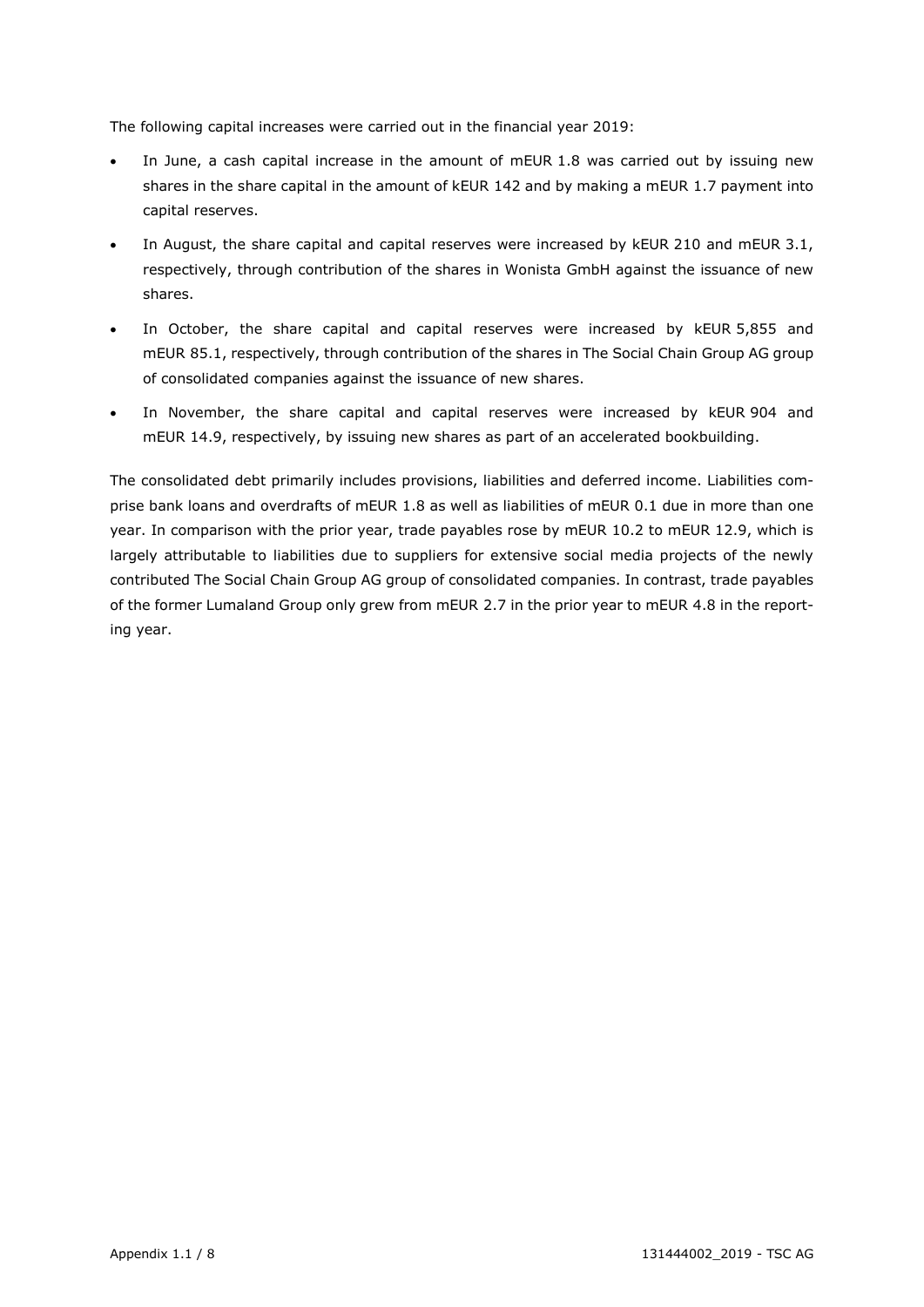#### **2.2.2 Financial position**

The Group's financial position is sound. Bank loans and overdrafts slightly increased by mEUR 0.9 to mEUR 10.3 in the financial year due to new borrowings taken out of mEUR 3.0 and existing borrowings of the contributed companies taken over of mEUR 1.4. This is offset by repayments of mEUR 3.5.

#### **Consolidated cash flow**

|                                     | 2019    | Prior year |
|-------------------------------------|---------|------------|
|                                     | mEUR    | mEUR       |
| Cash flow from operating activities | $-13.3$ | $-2.6$     |
| Cash flow from investing activities | 0.6     | $-0.1$     |
| Cash flow from financing activities | 16.2    | 2.4        |
| Variance                            | 3.5     | $-0.3$     |
| Initial consolidation               | 2.3     | 0.0        |
| Opening balance                     | 0.5     | 0.8        |
| Closing balance                     | 6.3     | 0.5        |

The Group's net cash outflow from operating activities for 2019 amounted to mEUR -13.3 (prior year: mEUR -2.6), with an operating cash outflow from the former Lumaland Group of mEUR -17.6 and an operating cash inflow from the contributed companies of mEUR +4.3.

The net cash inflow from investing activities of mEUR 0.6 (prior year: net cash outflow of mEUR 0.1) mainly included payments made to acquire KoRo Handels GmbH, Berlin/Germany. Payments made were matched by proceeds from disposal of property, plant and equipment, essentially related to the sale of two properties by Ravensberger Matratzen GmbH, Bad Oeynhausen/Germany (cash inflow of mEUR 1.3).

The net cash inflow from financing activities amounted to mEUR 16.2 in the financial year (prior year: mEUR 2.4) and is largely attributable to cash capital increases of mEUR 17.7 (see statements on assets and liabilities). Interest paid within the former Lumaland Group of mEUR 0.7 was slightly higher than in the prior year (mEUR 0.5); additional interest of mEUR 0.1 was incurred within the group due to the newly included companies.

All in all, cash funds rose by mEUR 5.8 from mEUR 0.5 in the prior year to mEUR 6.3 as at 31 December 2019.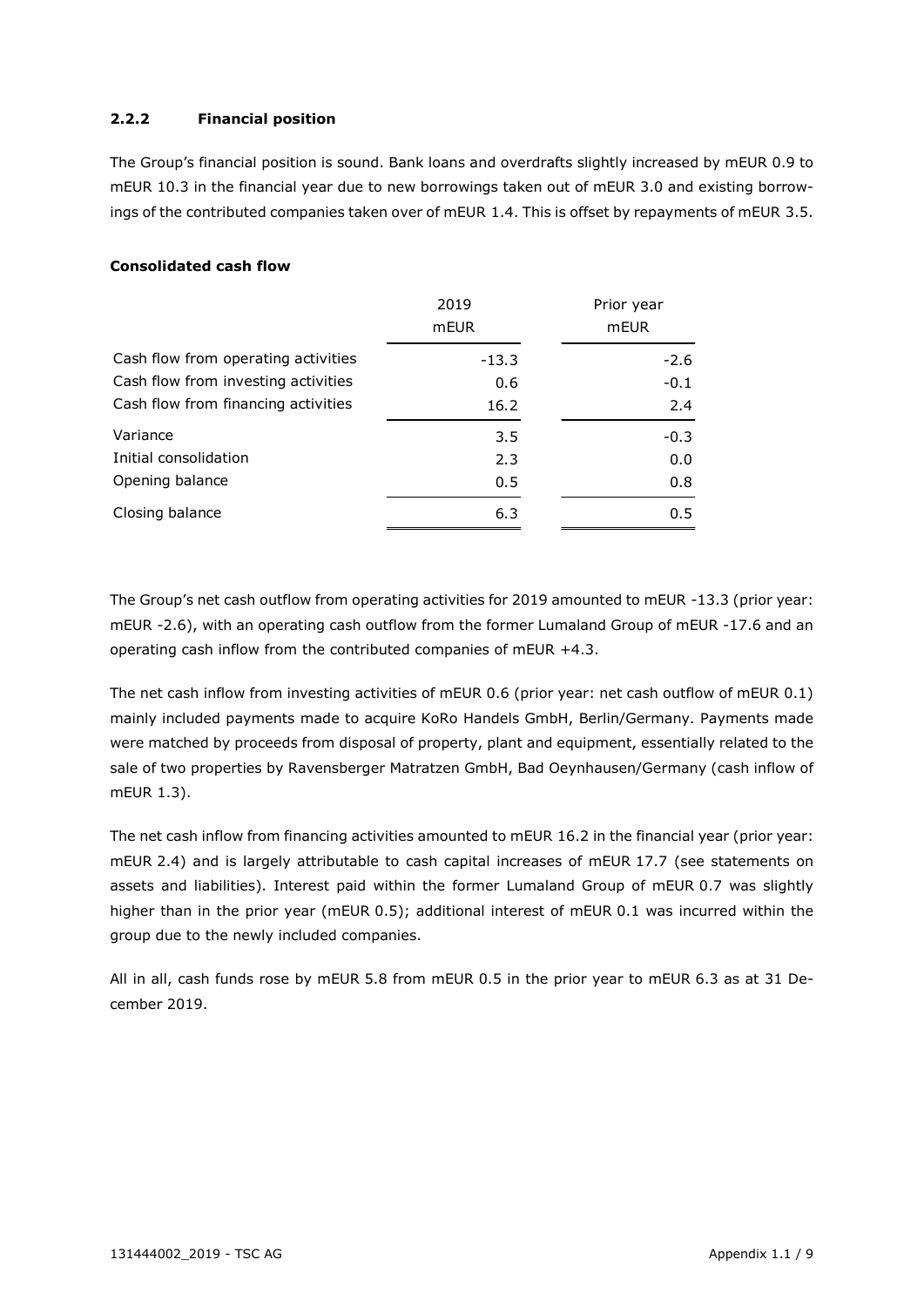#### **2.2.3 Financial performance**

|                            | <b>TSC Group</b> |         |             |         | Former Lumaland AG Group |             |         |  |
|----------------------------|------------------|---------|-------------|---------|--------------------------|-------------|---------|--|
|                            | 2019             |         | 2019        |         |                          | Prior year  |         |  |
|                            | <b>mEUR</b>      | $\%$    | <b>mEUR</b> | $\%$    |                          | <b>mEUR</b> | $\%$    |  |
| Revenue                    | 50.7             | 100.0   | 39.2        | 100.0   |                          | 46.1        | 100.0   |  |
| Cost of materials*         | $-25.7$          | $-50.7$ | $-21.1$     | $-53.8$ |                          | $-22.3$     | $-48.4$ |  |
| Gross profit               | 25.0             | 49.3    | 18.1        | 46.2    |                          | 23.8        | 51.6    |  |
| Personnel expenses         | $-12.2$          | $-24.1$ | $-5.8$      | $-14.8$ |                          | $-6.3$      | $-13.7$ |  |
| Other expenses             | $-25.3$          | $-49.9$ | $-20.8$     | $-53.1$ |                          | $-21.1$     | $-45.8$ |  |
| Other income               | 1.3              | 2.6     | 0.7         | 1.8     |                          | 0.3         | 0.7     |  |
| <b>EBITDA</b>              | $-11.2$          | $-22.1$ | $-7.8$      | $-19.9$ |                          | $-3.3$      | $-7.2$  |  |
| Amortisation, depreciation |                  |         |             |         |                          |             |         |  |
| and write-downs            | $-5.5$           | $-10.8$ | $-2.0$      | $-5.1$  |                          | $-2.0$      | $-4.3$  |  |
| EBIT                       | $-16.7$          | $-32.9$ | $-9.8$      | $-25.0$ |                          | $-5.3$      | $-11.5$ |  |
| Net finance income/        |                  |         |             |         |                          |             |         |  |
| expense                    | $-4.4$           | $-8.7$  | $-4.0$      | $-10.2$ |                          | $-0.5$      | $-1.1$  |  |
| <b>EBT</b>                 | $-21.1$          | $-41.6$ | $-13.8$     | $-35.2$ |                          | $-5.8$      | $-12.6$ |  |
| Income taxes               | 0.1              | 0.2     | $-0.1$      | $-0.3$  |                          | 0.1         | 0.2     |  |
| Consolidated profit/       |                  |         |             |         |                          |             |         |  |
| loss for the year          | $-21.0$          | $-41.4$ | $-13.9$     | $-35.5$ |                          | $-5.7$      | $-12.4$ |  |

\* incl. increase/decrease in inventories

In 2019, the consolidated revenue increased by mEUR 4.6 (+10.0%) to mEUR 50.7. Revenue is constituted of the revenue of the former Lumaland AG for the entire financial year plus the newly contributed The Social Chain Group AG as of 1 October 2019. The revenue of the former Lumaland Group diminished from mEUR 46.1 in the prior year to mEUR 39.2 in the reporting year, especially as a consequence of supply shortages at the end of the year.

The 2019 Christmas seasonal business of Lumaland AG was stressed by the non-recurring effect of the longer integration process during the contribution of The Social Chain Group AG and was therefore weaker than originally expected. The reason for this were insufficient stock levels as a result of a lack of third-party financing of goods due to the acquisition process lasting several months and entries in the commercial register not being completed.

The newly contributed The Social Chain Group AG group of consolidated companies generated total revenue of mEUR 11.5 in the consolidation period: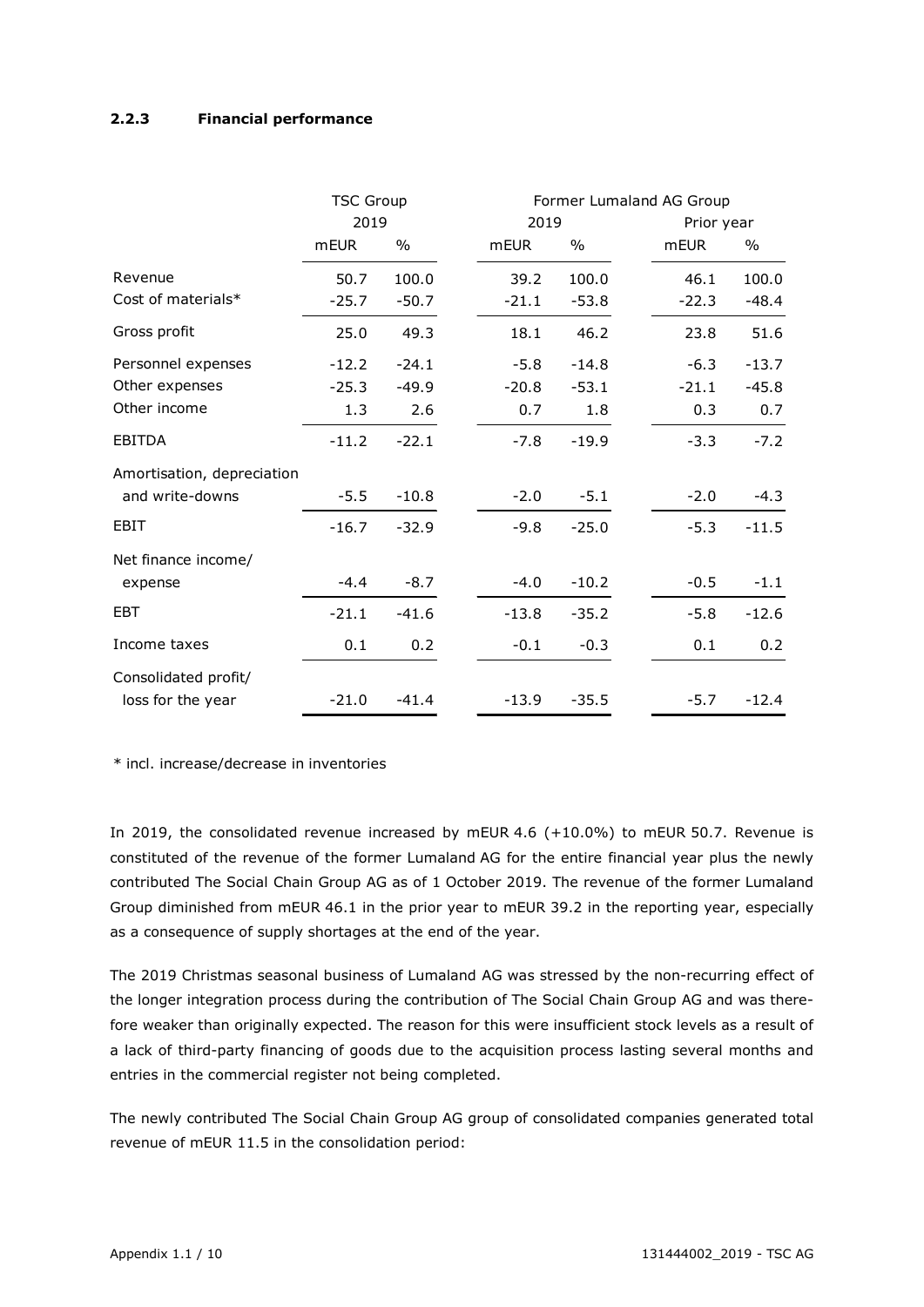The consolidated revenue is allocated to the following business segments:

| Segment (kEUR) | 2019   | 2018   |
|----------------|--------|--------|
| E-commerce     | 41,657 | 46,072 |
| Social Media   | 7,458  |        |
| Other          | 1,566  |        |
| <b>Total</b>   | 50,681 | 46,072 |

Cost of materials was up mEUR 3.4 on the prior year, increasing to mEUR 25.7. Within the former Lumaland Group, the cost of materials ratio increased from 48.4% to 53.8% mainly as a result of the change in the product mix.

Personnel expenses in the former Lumaland Group declined from mEUR 6.3 in the prior year to mEUR 5.8 in the reporting year. Due to the contribution of Social Chain Group AG group of consolidated companies, personnel expenses in the newly formed group as a whole rose to mEUR 12.2 in the aggregate.

Other operating expenses amounted to mEUR 25.3 in the reporting year (prior year: mEUR 21.1). Major expenses relate to costs associated with the capital increases and corporate acquisitions and contributions of the financial year (mainly consultancy, expert opinions and transaction costs) of mEUR 1.8 overall as well as losses from the disposal of properties of mEUR 0.4 and other one-off expenses totalling mEUR 0.7.

Concerning non-cash expenses for amortisation and write-downs of goodwill amounting to mEUR 4.8, we refer to the explanations given under "Assets and liabilities".

#### **2.2.4 Overall statement on business performance and the Group's position**

Overall, the Group's business performed slightly below expectations, mainly due to the fact that 2019 saw the merger of two complex groups of companies and the main focus was on the integration of both groups. In addition, 2019 was characterised by a moderate Christmas seasonal business due to supply shortages, which also affected the Group's financial performance. Consequently, the financial position as a whole is characterised by a net cash outflow from operating activities, which is offset by the Group's advance financing to achieve future growth forecasts through capital contributions, thus a net cash inflow from financing activities.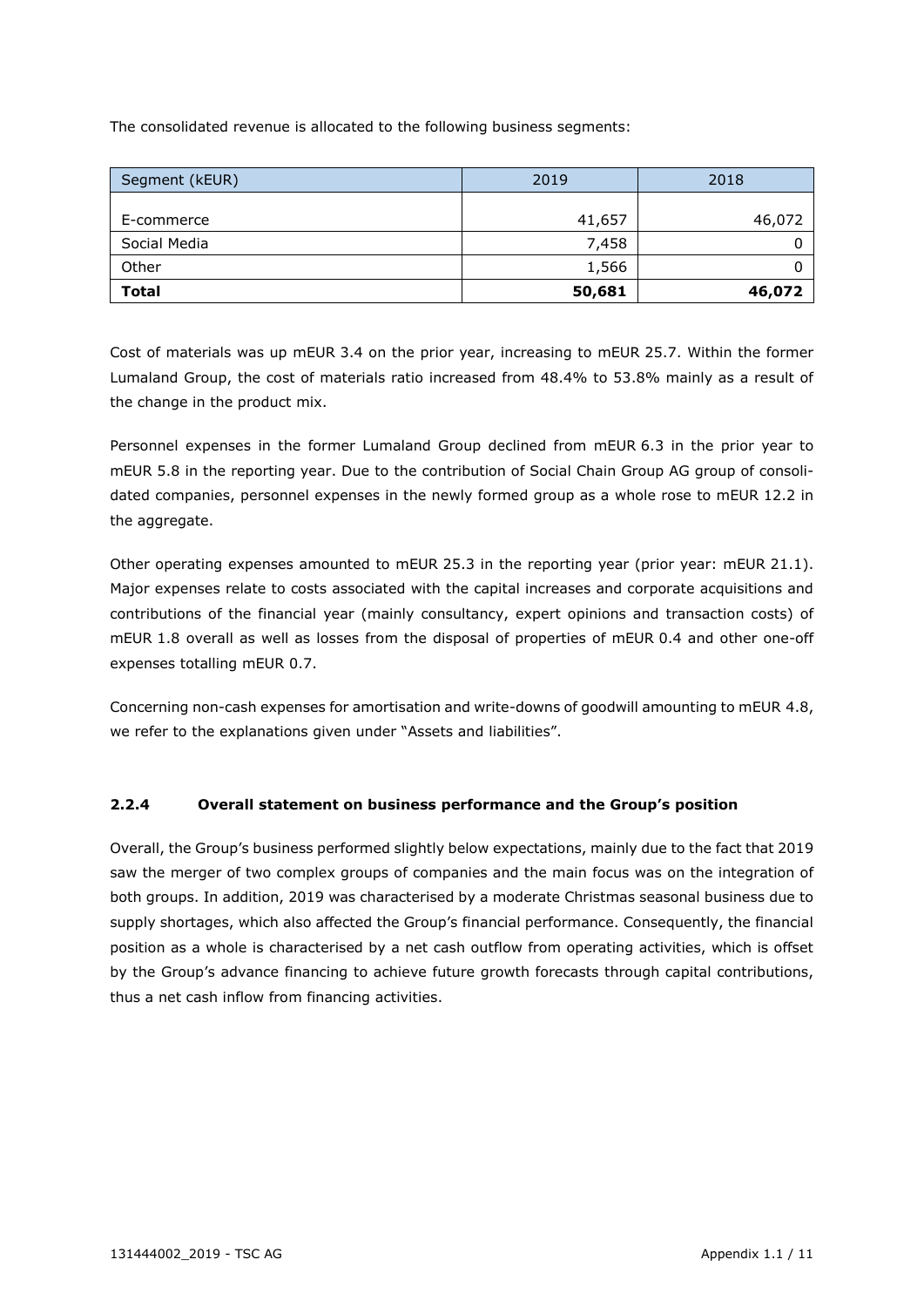#### **3 Opportunities and risks**

The identification and rapid exploitation of opportunities and the mitigation of risks are essential for our Company.

- We define opportunities and risks as events which, when they occur, lead to positive or negative deviations from our company objectives.
- In the current reporting period, we did not identify any risks that might endanger the existence of Social Chain Group as a going-concern.

As an international company, Social Chain Group is exposed to a great number of macroeconomic, financial, industry and company-specific risks and opportunities. This opportunities and risks report presents such risks and opportunities considered material for Social Chain Group.

The systematic identification and exploitation of opportunities constitutes a key element for ensuring sustained growth. Opportunities are considered in the context of potential risks and are only pursued if they outweigh the risks associated with them, if risk management is possible and any risk impact can be regarded as limited.

#### **3.1 Opportunities**

Based on the definition of an opportunity as a positive deviation from our company objectives and our ambitious targets, we have identified significant opportunities with the potential to significantly exceed our targets:

- Continued above-average market growth for social media advertising (industry opportunity)
- Participation in the further expansion of online trading/e-commerce (industry opportunity)
- Expansion into the Asian market (regional opportunity)
- Development of a data platform (Links) connecting all data points from social commerce and social media (technological opportunity)
- Systematic acquisition of companies to improve the business model (M&A opportunity)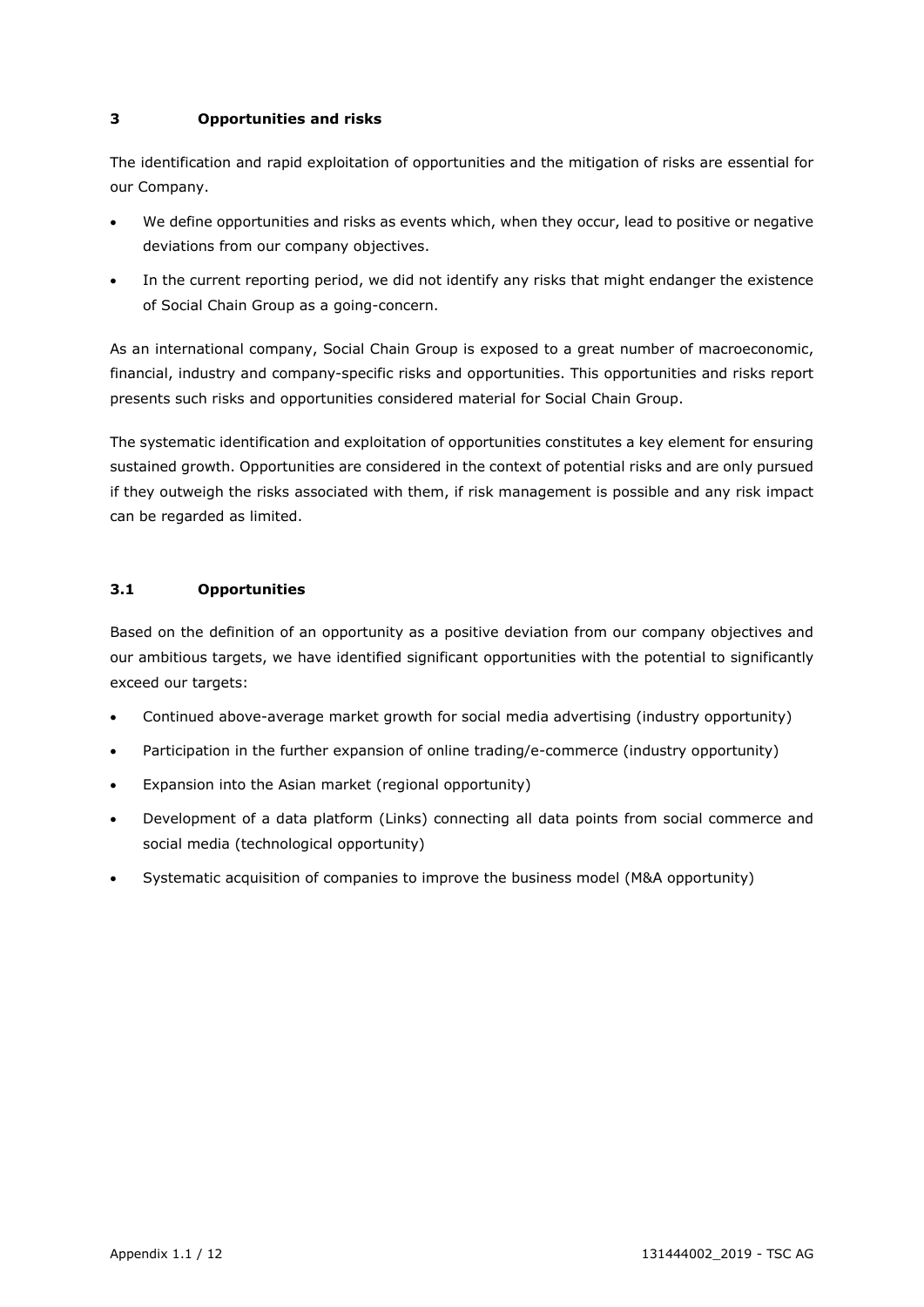In the following, the individual opportunities listed above will be explained in more detail.

#### Continued above-average market growth for social media advertising (industry opportunity)

In recent years, social media platforms have complemented existing media such as TV and print. Everyday media use has attained high levels especially among young target groups and in some cases has overtaken established media. The advertising industry and, particularly, brand owners with a large media budget have increasingly shifted budgets to online media. In the US, online media budgets are already reaching 30.0% of the entire market. Social media advertising budgets are growing disproportionately and, with a usual time delay, will adjust to the high usage percentage. Due to its brand awareness and successfully carried out campaigns for renowned brands such as Coca-Cola and Uber, Social Chain Group is extremely well positioned to participate in the growing budgets.

#### Participation in the further expansion of online trading (industry opportunity)

In all industries, online trading has been growing at double-digit rates for years and this trend is predicted to continue for the coming years. The other distribution channels such as stationary trade are recording more and more losses of customers and revenue. With its social commerce activities, Social Chain Group is a pure online dealer selling its own branded products in the consumer market (B2C provider). To market the products, in particular, so-called influencer marketing is used. Operating in the areas Home & Living, Food, Sport and Beauty, the Group serves high-growth sectors. Social Chain is therefore able to participate at an above-average level in the strong market growth of online trading as well as in the market trend due to its brand and product diversity. In addition, the social media platforms are increasingly turning into sales channels, such as Instagram Shopping, which open up enormous opportunities for the Social Chain Group based on its products and its social media expertise.

#### Expansion into the Asian market (regional opportunity)

Social Chain Group realises its unique business model combining social media and social commerce primarily in Germany, the UK, and the US, with the latter having been and still being a particular focus of investment activities. Beside the aforementioned markets, especially the Asian market will be associated with special opportunities for the Social Chain Group over the next years. Strategic partnerships are intended to ensure both the sourcing of products with stable supply chains and the tapping of new sales markets. These activities will focus on China and the South East Asian market. The combination of social media marketing, social media-oriented products and physical conventions such as Glow appears highly promising.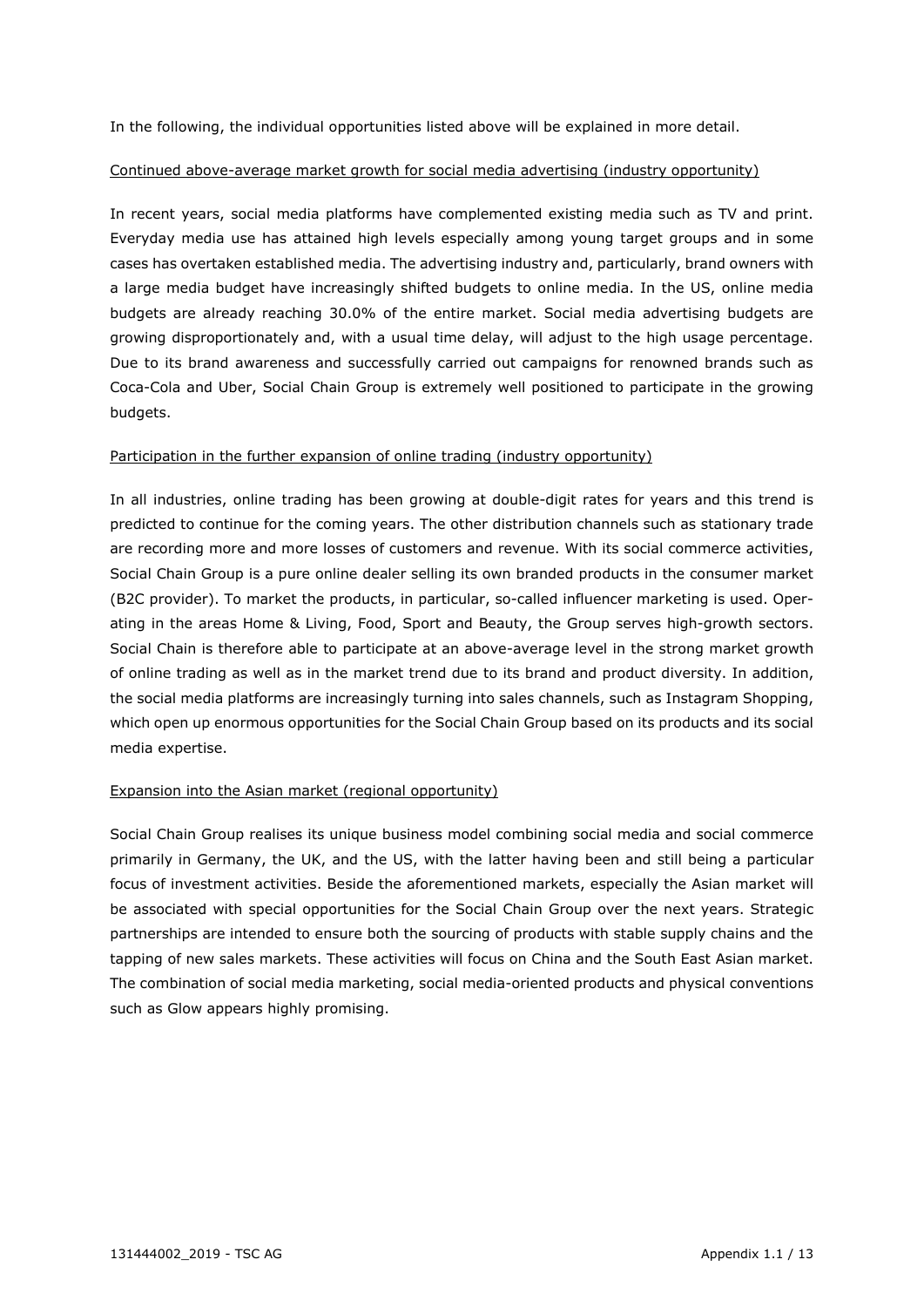### Development of a data platform (Links) connecting all data points from social commerce and social media (technological opportunity)

Social Chain Group emerged from two groups of companies. The focus of the former Lumaland Group was product sourcing and distribution. The former The Social Chain Group AG and its subsidiaries focused on social media with own media channels (publisher) and social media marketing (agency). Both former subgroups applied IT systems to operate their business. The unique business model combining social commerce and social media offers a special opportunity to connect all data from the respective activities in compliance with legal and data protection requirements. With suitable BI systems, trends can be recognised at an early stage, the development of products can be controlled in line with the target group and sales can be channel-optimised – accompanied by influencer marketing. In the years to come, Social Chain Group will make considerable capital investments in building up suitable IT systems and processes to seize this special opportunity.

#### Systematic acquisition of companies to improve the business model (M&A opportunity)

In addition to high organic growth, the Social Chain Group's business model also provides for a permanent acquisition and disposal of companies. The Group has already acquired a large number of companies, had them integrated and created value by providing expertise and capital. The combination of newly acquired companies with other existing intangible fixed assets, such as proper social media channels or D2C brands, opens up great opportunities. The acquisitions aim at implementing the business model combining social media and social commerce in the regions Germany, UK and US. Social Chain Group has been and continues to be an attractive buyer of companies and is appreciated as an M&A partner due to its competence and special assets. This offers considerable opportunities for above-average growth of revenue and earnings.

#### **3.2 Risks and risk management**

#### **Structure and responsibilities of risk management**

The early identification, analysis and management of potential risks is an elementary component of the corporate strategy of TSC AG, resulting from the recognition that the consistent application of the principles of a functioning risk management system also makes it possible to identify and exploit opportunities. In order to identify risks and opportunities at an early stage and to address them consistently, we rely on a risk management system that also comprises the risk early recognition system pursuant to Sec. 9 (2) German Stock Corporation Act (AktG). This risk management system governs the identification, recording, assessment, documentation and reporting of risks. Thus, the overall risk position is constantly kept at a sustainable level. At present, we are not aware of any risks that may significantly threaten the Company's success.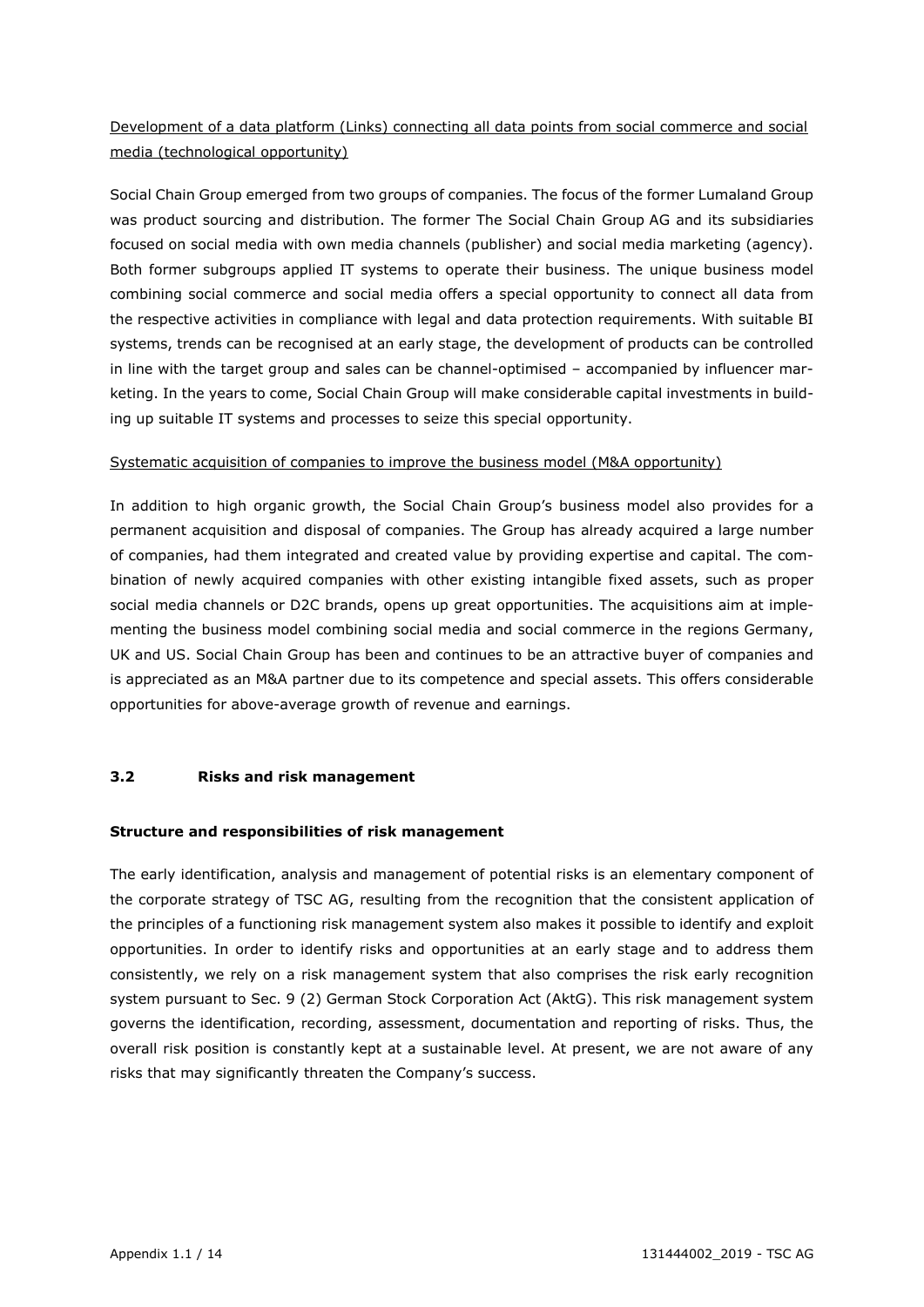The Social Chain AG has implemented a risk management system which is subject to ongoing development. The Company's executive board bears the main responsibility for the Group's risk management.

In detail, the individual components of the Company's risk management process comprise:

- Identifying risks, describing their nature, causes and impact
- Analysing identified risks regarding their probability of occurrence and possible consequences
- Assessing risks by comparing them with pre-defined criteria for risk acceptance (e.g. standards and norms)
- Managing/controlling risks through measures that reduce hazards and/or the probability of occurrence or make the consequences controllable
- Monitoring risks with the aid of parameters providing information about current risks (risk indicators)
- Recording risks to document all processes that take place in the context of risk analysis and assessment

The risk management system is structured as follows: There is a risk manager who regularly informs the executive board about risks and their assessment. In addition, the risk manager makes ad hoc reports if a current situation requires it. Principally, the risk manager is in charge of

- identifying, measuring and documenting risks;
- defining the responsibilities of risk management and clearly allocating them to individual departments or persons;
- defining and implementing risk management processes; in some cases, these are newly established or existing processes require adjustment;
- raising necessary funds and resources;
- educating and training employees;
- taking measures pertaining to the risk strategy and risk improvement;
- making decisions on the risk strategy: What risks are be avoided, taken, mitigated, transferred to others and in what form?

Furthermore, it is planned to set up a risk committee over the next twelve months which, together with the risk manager, will implement the tasks outlined above promptly and comprehensively.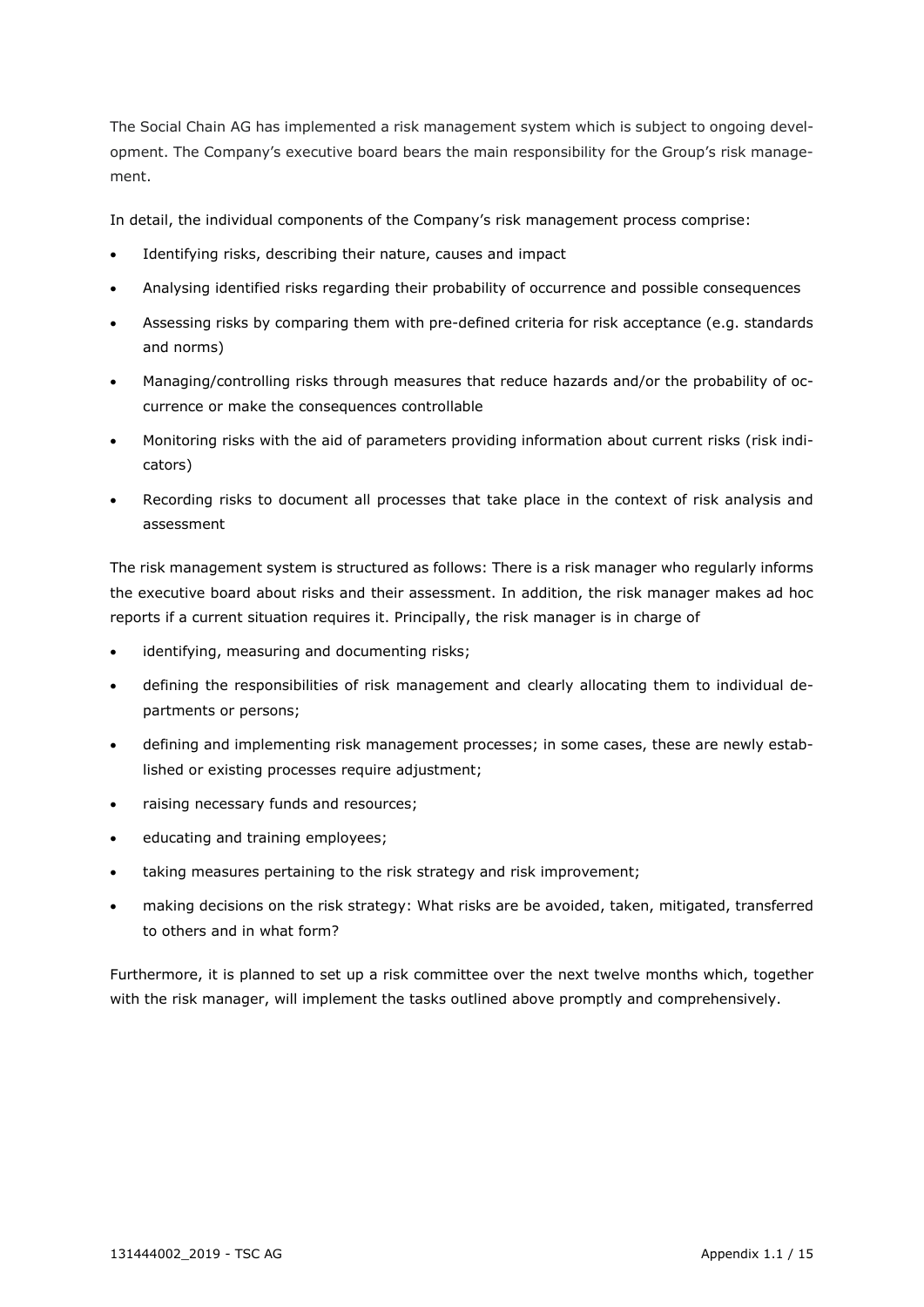The internal control comprises the totality of all regulations and measures, principles and procedures for achieving corporate objectives. In particular, it is intended to ensure the security and efficiency of business operations, the effectiveness, economy and propriety of accounting and compliance with the relevant legal provisions, as well as the reliability of financial reporting.

Responsibility for the systems of risk management, compliance management and internal control is borne by the executive board. Their effectiveness is monitored by the supervisory board.

#### **Identified risks**

In the reporting period, the Company did not identify any risks that might endanger the existence of Social Chain Group as a going-concern. The following is a list of our identified top risks:

- Changes to regulatory requirements (regulatory risk)
- Insufficient innovative strength for online shops and changes in sales platforms (industry risk)
- Lack of suitable executive staff and employees (industry risk)
- New regulatory requirements for data protection (regulatory risk)
- Threat to cyber security (internal risk)
- Market dominance of social media platforms and changes in algorithms (industry risks)
- Emergence of new financially strong competitors (market risk)
- Slumps in demand (market risk)
- Impairment of goodwill and other intangible fixed assets (financial risk)
- Price, default and liquidity risks as well as risks from cash flow fluctuations (financial risks)

In the following, the individual risks listed above will be explained in more detail.

#### Changes to regulatory requirements (regulatory risk)

Due to business activities in various countries, risks may arise from changing regulatory requirements. Changes in the regulatory framework may require adjustments to processes and business activities, which may result in cost increases or revenue reductions. Potential risk scenarios include additional costs related to customs duties, product safety, working conditions, product range, consumer protection, changes in the use of social media content, labelling requirements for advertising and new packaging materials. Current risk drivers arise from the planned regulatory adjustments, such as the DSM (Digital Single Market) initiative, the planned Platform-to-Business (P2B) regulation and the expected "New Deal for Consumers". Other emerging regulatory challenges include, in particular, Brexit and stricter environmental regulations, such as the ban on disposable plastics.

Social Chain Group monitors the regulatory environment and permanently obtains information about expected and implemented regulatory adjustments.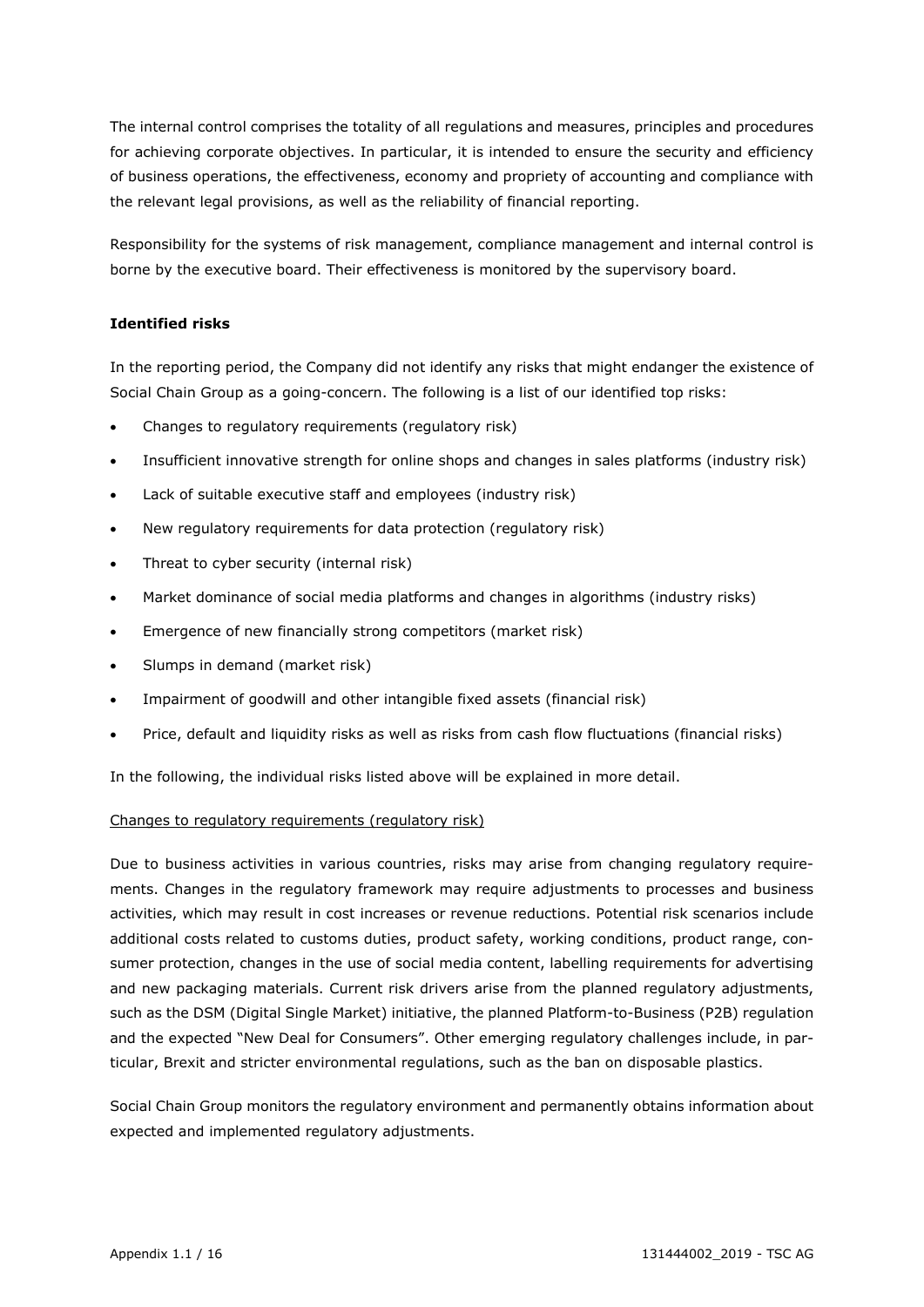#### Insufficient innovative strength for online shops and changes in sales platforms (industry risk)

In order to meet the growing and changing demands on D2C products and services and to take advantage of market opportunities, innovative adaptations to the various shops of the individual group companies are regularly required. Neglect of the necessary adjustments or inadequate implementation of such measures can lead to customer churn and, as a result, to significant losses of revenue. In addition, changes to distribution platforms such as Amazon can have a negative impact on revenue and profitability through algorithm and commission changes.

#### Lack of suitable executive staff and employees (industry risk)

Profitable growth of a corporate group requires suitable executive staff and qualified employees. In order to reach and/or exceed the goals, an entrepreneurial mindset, creativity and personal development with managerial capabilities are necessary. Social Chain Group is a group with many young and talented founders. There is a risk that the founders and employees may not wish to work permanently in a listed group or may not develop their skills.

Social Chain Group creates an entrepreneurial environment favourable to talent management and continuously monitors executives and employees. To this end, remote workplaces and open structures allow talented employees to be addressed globally in order to avoid location-dependent shortages of qualified staff.

#### New regulatory requirements for data protection (regulatory risk)

As a social commerce enterprise, the Social Chain Group needs to collect and process customer data, including personally identifiable information, in order to complete orders, collect incoming payments and effectively interact with customers. In this respect, the Company is subject to numerous laws and rules based on the confidentiality, integrity and availability of personal data, including, in particular, every aspect of data protection and the protection of privacy (e.g. GDPR). As a popular example, the GDPR entered into force in May 2018 introducing considerable penalties for violations.

To mitigate these risks, the legal department, the data protection officers and the Data & IT team continuously monitor data protection requirements and developments, provide support in the preparation and introduction of appropriate documentation and processes and offer appropriate advice, expertise and training. This control also includes close cooperation and coordination, especially with IT security teams, in order to contribute to the protection of customer data by implementing appropriate technical and organisational measures.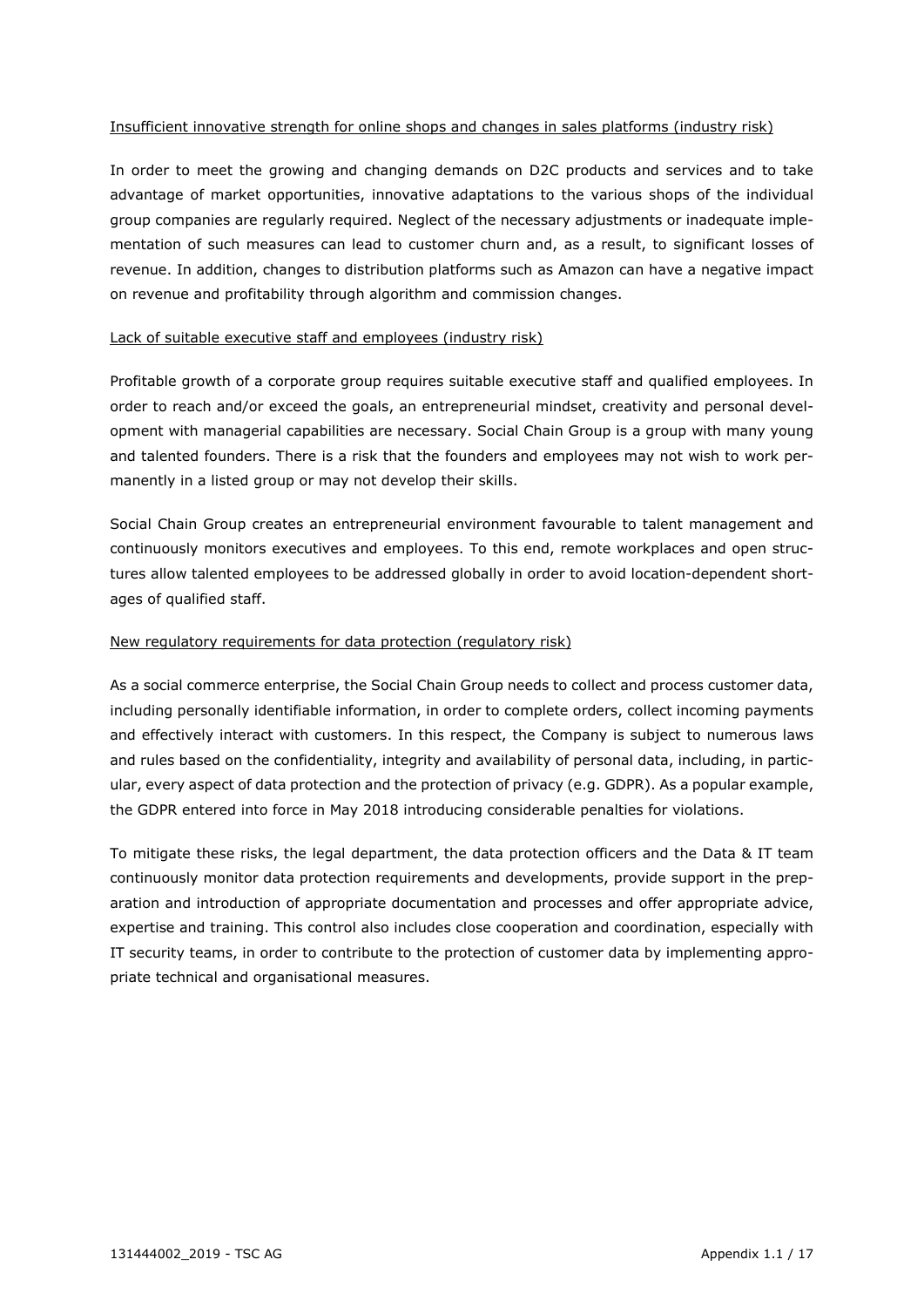#### Threat to cyber security (internal risk)

Cyber security risks from internal or external attacks and weaknesses in internal controls can affect key aspects of our customer-related applications, warehouse IT systems, payment systems and internal IT systems. Prominent cyber security risks include failures due to Distributed Denial-of-Service (DDoS)/ransomware attacks, data loss due to security breaches, faulty process flows due to integrity violations or a combination of these.

As a growing and well-known company, Social Chain Group constitutes a potential target on account of its size, its valuable data and its dependency on IT systems. To counter the threats of cyber security, the Group enhances its security and compliance efforts by investing in new technologies and specialised internal resources.

Our IT security continuously monitors relevant areas and maintains processes for ensuring data security.

#### Market dominance of social media platforms and changes in algorithms (industry risks)

Social Chain Group is a high-reach publisher on social media platforms. In addition, the Group works as an agency with third-party customers. Its own D2C brands are primarily advertised via influencer marketing, which is the advertising of products through influencer posts on social media platforms. Therefore, part of its business model is based on accessing the platforms and exploiting their reach.

Prominent social media platforms are permanently changing their business models and modifying their algorithms. Understanding the consequences of these changes and reacting promptly is essential to the Group's business model. It cannot be ruled out that reach is lost, own social media channels are blocked or followers lose interest in the content.

Moreover, the large providers are increasingly crowding out smaller ones and expanding their market power. Worldwide, American and Chinese providers are dominating the market. It cannot be precluded that adverse consequences arise from political influence or increasing market dominance.

Social Chain Group is close to the market through a multitude of well-trained own employees, influencers and founders and has relevance for the platforms through its own content production. The development of the platforms, their users and content is permanently monitored.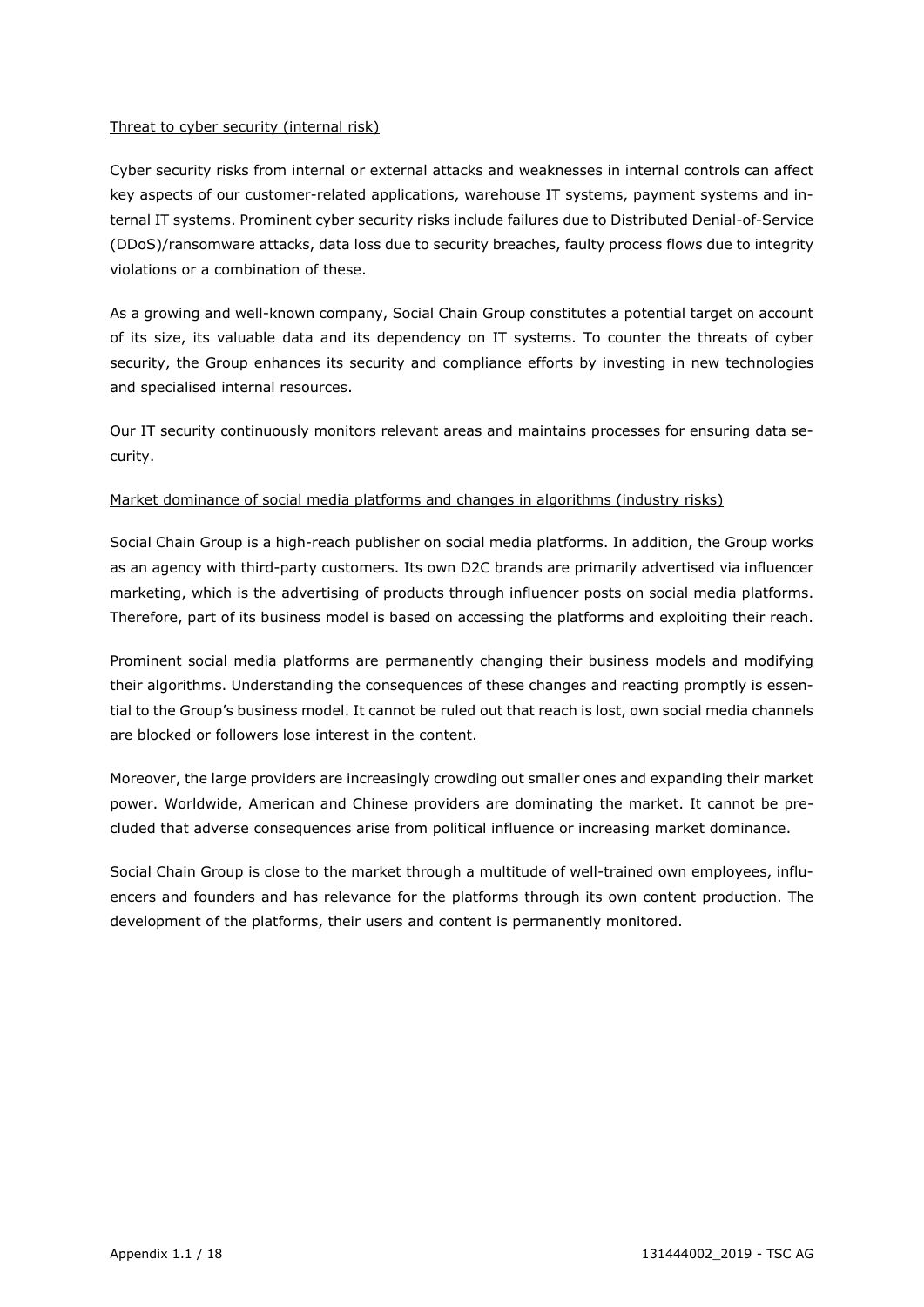#### Emergence of new financially strong competitors (market risk)

Social media is a new and internationally growing media industry dominated by large global players. New financially strong competitors can penetrate the market and change it with high capital investments including:

- Established media companies orientating their business model more towards social media
- E-commerce companies orientating their business model towards social media with high capital investments
- Financial investors with large funds

Social Chain Group is observing the changes in the market and sees opportunities from its current portfolio in addition to a growing potential competition.

#### Slumps in demand (market risk)

Like other companies, Social Chain Group is generally dependent on consumer behaviour in the German, UK and US markets. In addition, media consumption and social media usage is important for the Group's development.

It cannot be ruled out that there will be a changed or reduced interest in the Group's D2C products. Moreover, conventions such as Glow may lose some of their appeal or framework conditions such as the number of visitors admitted may change for the worse. Bans on events can also lead to a decline in revenue.

Social Chain Group's activities are broadly based, leaving it independent of a single entity or activity. Several flows of proceeds and product ranges avoid high dependencies and have proven robust even in the event of a crisis.

#### Impairment of goodwill and other intangible fixed assets (financial risk)

Social Chain Group was, inter alia, formed by the acquisition of companies and a great number of contributions of company shares against the issuance of new shares or stocks. Moreover, companies were acquired in return for cash payments with purchase prices being higher than the recognised equity. For every transaction, valuation reports were prepared and asset values were determined using the DCF method.

The positive difference was allocated to tangible and intangible fixed assets based on the PPA method and any remaining difference was recognised as goodwill in the consolidated balance sheet. Recoverability of the assets included in the balance sheet and of goodwill depends on the achievement of the underlying multi-year corporate budget plan. It cannot be excluded that individual companies or assets do not attain the target values as expected and, thus, goodwill or the assets recognised in the balance sheet will suffer an impairment loss.

Social Chain Group constantly monitors the results and development of all companies and assets and is able to counteract negative developments at an early stage.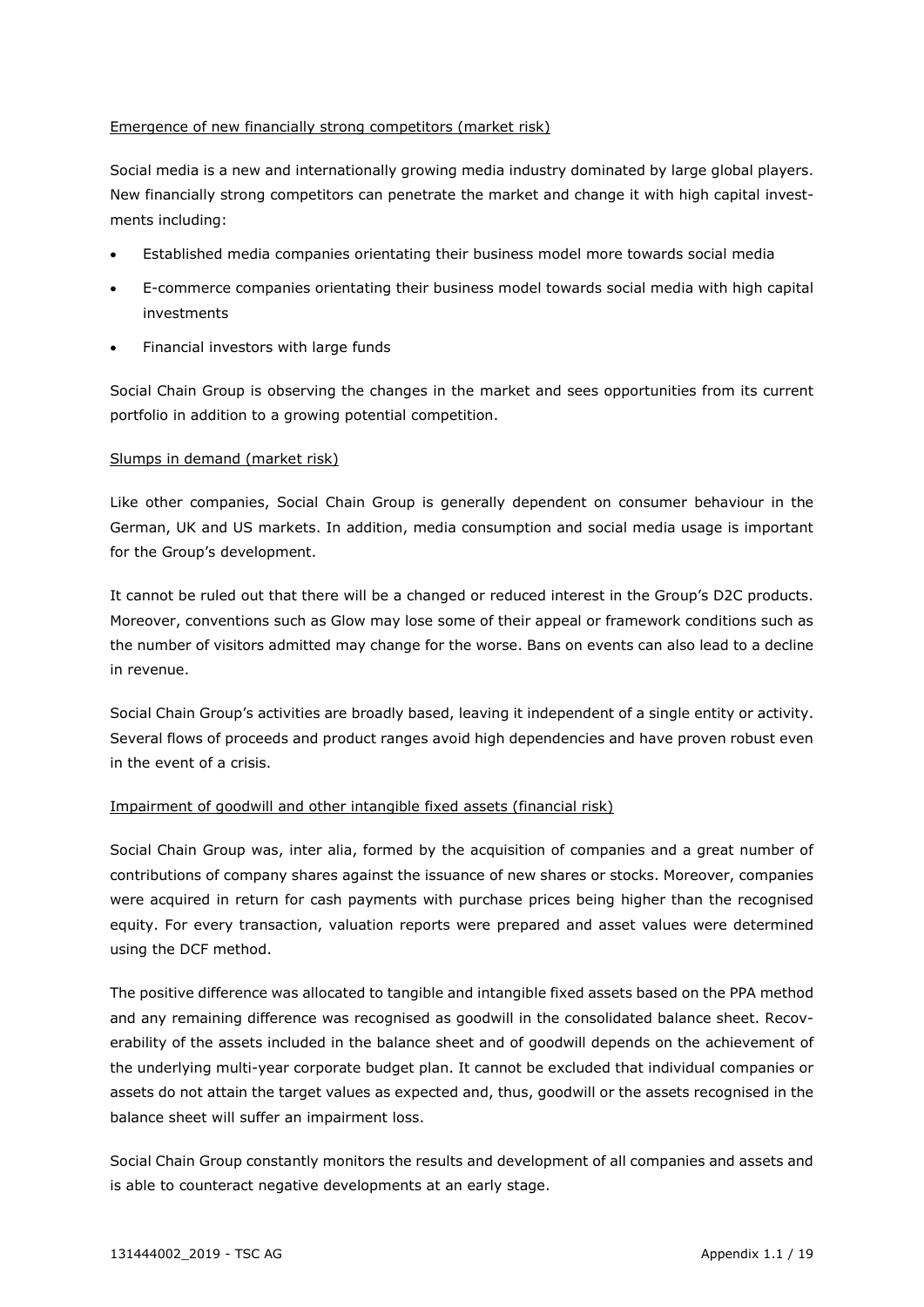#### Price, default and liquidity risks as well as risks from cash flow fluctuations (financial risks)

The Social Chain AG Group is subject to general price and default risks, but does not consider these to be very significant. In particular, the social commerce business is not exposed to any default risk as payments are made via credit card or payment service providers such as PayPal. In the social media segment, the default risk is countered by verifying and assessing the creditworthiness of the future business partner before entering into joint projects as well as by regularly agreeing part payments. Due to the products homogeneity, the price risk in the social commerce business is considered to be low.

Currency risks are also assessed to be low as all companies in the Group are almost entirely restricted to their respective domestic markets, both for purchasing and selling, so as a result of like-for-like settlements there are no significant currency risks here either.

#### **4 Outlook**

In almost all its activities, the development of Social Chain Group is also dependent on overall economic development and the resulting consumer power. Due to the unpredictable impact of the corona pandemic, the possibility to forecast the future development is significantly restrained compared to under normal circumstances where there is no global pandemic. Nevertheless, there are a number of indicators allowing a conditional forecast.

#### **4.1 Macroeconomic and industry-related framework conditions**

The prospects for overall economic development worldwide for the 2020 financial year and subsequent years are unclear. While the economic effects of the corona crisis had initially affected China, the epidemic has been spreading all over the world since March 2020. The core regions of activity of Social Chain Group, Germany, the UK and the US, are also heavily affected.

Social Chain Group is affected to varying degrees by the effects of the corona crisis. Revenue in the agency and social commerce businesses decreased by a double-digit percentage in the first half of 2020 whereas the Glow convention event business dropped to zero. The Company has revised their revenue and earnings trends and assessed the expected corona impact. Overall, the corona crisis has a negative effect on revenue and earnings development. However, the Company still assumes revenue growth and a clear earnings improvement for the Group in the financial year 2020 in comparison with the prior year. Capital investments to acquire further companies will be pursued without any modifications.

The economic extent and duration of the corona effects remain uncertain in the longer term and depend on future developments that cannot be accurately predicted at this stage. This concerns, inter alia, the severity and transmission rate of the coronavirus, the extent and effectiveness of the containment measures taken, including restrictions on mobility, and the impact of these and other factors on the economy.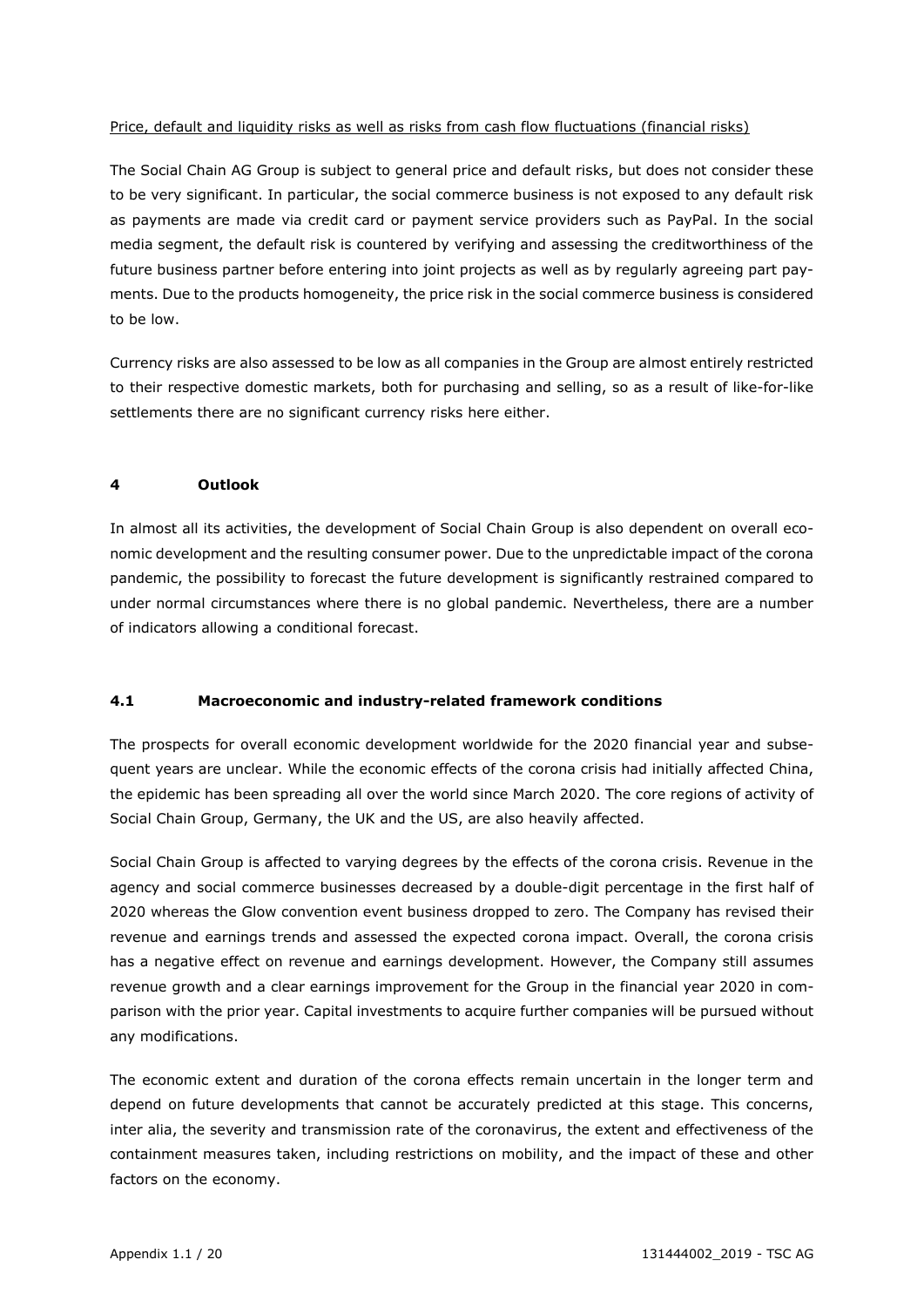As a consequence of the corona pandemic, the International Monetary Fund last updated its forecast for the development of global GDP in June 2020. Accordingly, the IMF expected a decrease of 4.9% worldwide. In the eurozone, the IMF anticipates GDP to lose 10.2%. The following forecasts are made for the current core markets of Social Chain Group: Germany (-7.8%), United Kingdom (-10.2%), United States (-8.0%). For 2021, almost all markets are predicted to grow considerably, with global GDP increasing by 6.4%.

https://www.dw.com/de/iwf-sagt-deutlich-st%C3 %A4rkeren-einbruch-der-weltwirtschaft-voraus/a-53926873#:~:text=2021 %20erwartet%20der%20IWF%20ein,von%2010 %2C2 %20Prozent%20erwartet

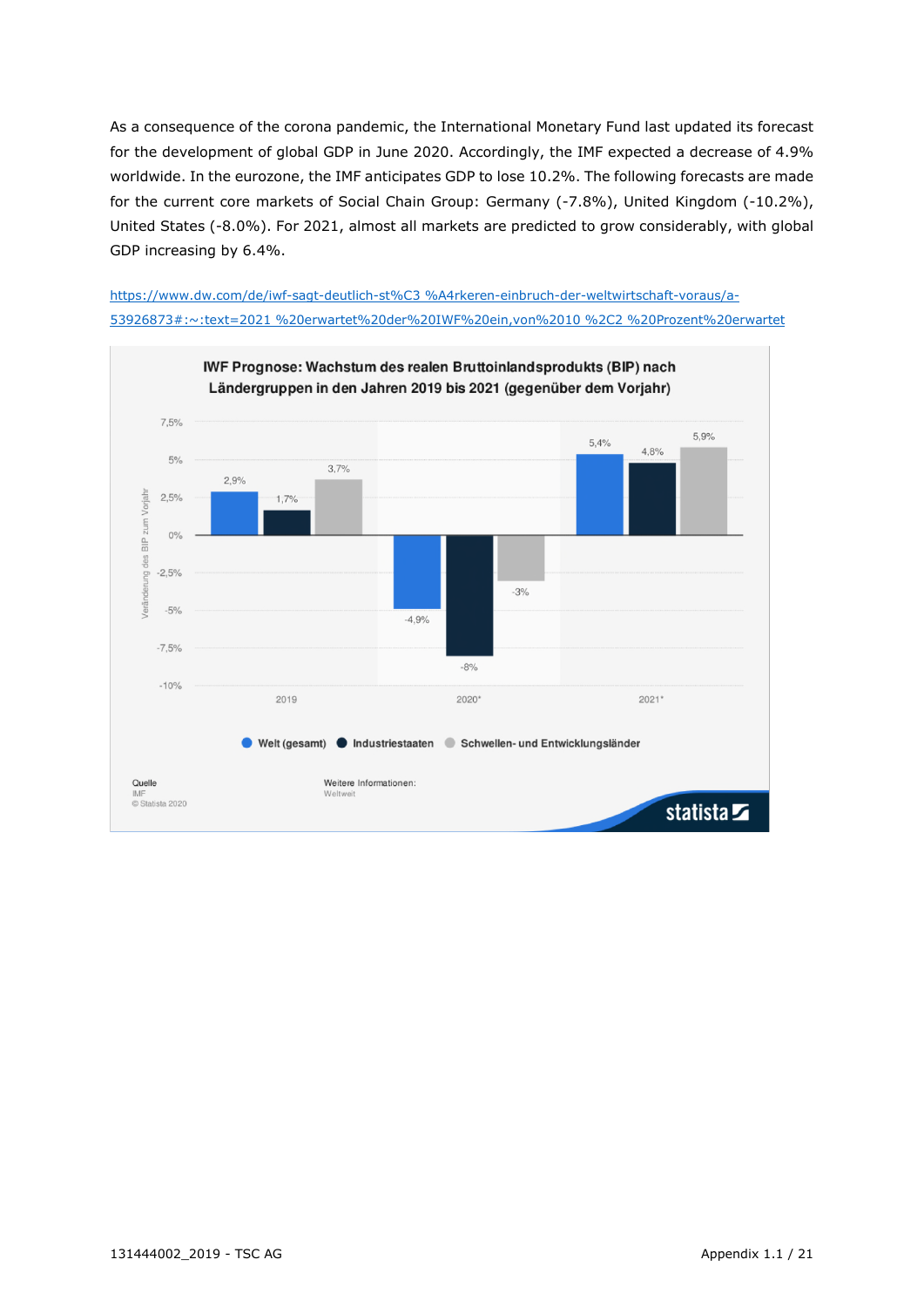Despite corona, e-commerce – unlike stationary retail – remains on a growth path. However, based on corona-related revaluations, the growth rate is now estimated to slow down substantially. eMarketer anticipates global retail revenue in e-commerce to increase to a growth rate of 16.5% in 2020 (compared to 20.2% in 2019).

Advertising via social media will also continue to gain importance, as opposed to traditional advertisement. However, a 2020 forecast adjusted for Covid-19 suggests considerable differences in volume between the social media core markets of The Social Chain AG: US (bEUR 33.6), UK (bEUR 5.1), Germany (bEUR 1.5).

#### (Source: Statista; Statista Digital Market Outlook)

Taken as a whole, social media usage is expected to rise significantly, especially in markets that are still below average. In Germany, the industry's association Bitkom has ascertained a clear increase in user activity since the beginning of the corona crisis. eMarketer estimates the daily time spent on social media by US users to increase to 82 minutes, thus reaching a new high, which will, however, not be exceeded in subsequent years. In principle, the trend towards better mobile internet connectivity should help the growth of social media which are used almost exclusively on mobile devices.

(Source: We are social/Hootsuite: Digital 2020, Global Report)

#### **4.2 Expected economic development of Social Chain Group**

Effects of the corona crisis have been taken into account in preparing our forecast. However, there are individual business segments showing an extremely low visibility. The forecast concerning the relevant financial performance indicators is therefore subject to uncertainty as an accurate evaluation of the duration and impact of the coronavirus' spread is currently impossible. On the one hand, the impairment in public life has led to a sharp decrease in business development in the area of social events and trade fairs in the financial year 2020. On the other hand, we see a positive development in the area of e-commerce.

Based on the business development observed so far and the successful integration of the companies and brands acquired until today, Social Chain Group, given an improved gross profit margin in ecommerce, anticipates revenue to increase strongly by more than 150% in the 2020 financial year compared to 2019. This is due on the one hand to the fact that the new equity investments acquired in 2019 will be consolidated for a full twelve months for the first time in 2020, and on the other hand to organic growth, particularly in the e-commerce segment.

We expect earnings declines in the areas of social media and social experiences to be more than offset by growth in social commerce and e-commerce. In this context, we anticipate considerable restrictions in the social experiences segment and an only hesitant recovery of marketing revenues in the social media sector. In contrast, revenue from marketing social brands, especially in the product categories Food, Home and Living, will considerably increase.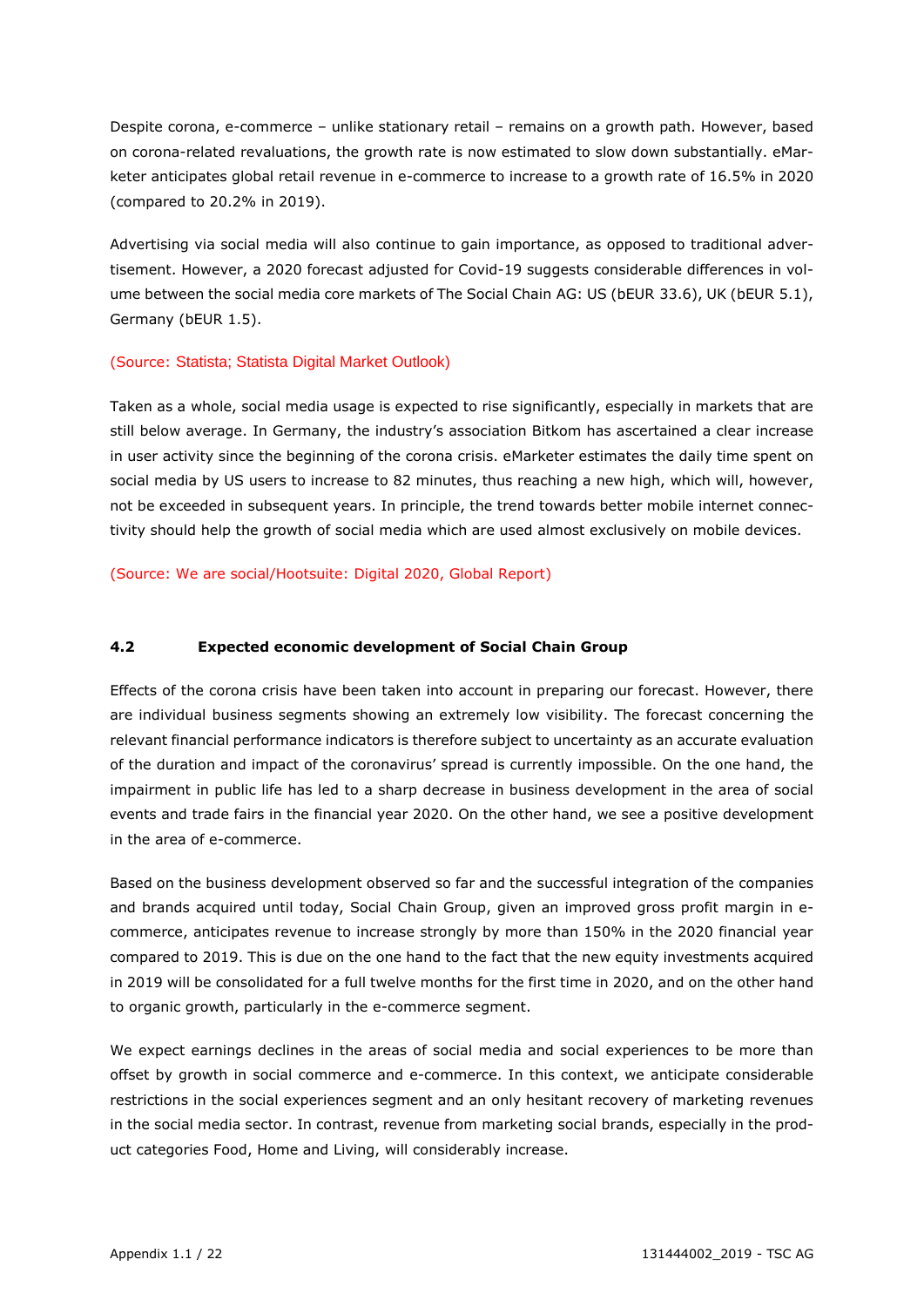The fact that the integration phase, which had started with the inclusion of The Social Chain Group AG into Social Chain Group in October 2019, is now largely complete will also contribute to this. Thus, we are able to make full use of cost-side synergies. Moreover, our positioning as a learning, fully integrated social media organisation enables us to use economies of scale when building up new brands. These effects will not become fully apparent until the 2021 financial year.

The stronger international positioning will gain momentum in 2020. This is supported by acquisitions such as of the Californian performance specialist A4D Inc. and a joint venture with Jassen Group to open up the Chinese market, which enhances our positioning in the US and establishes a bridge to the most important social media market worldwide, to Asia.

In the financial year 2020, the cash flow from operating activities will be particularly burdened by high expenses arising from the post-merger integration and working capital requirements for building up inventories in the growing social commerce business. The corresponding need for liquidity and financing for completed and planned acquisitions have been and will be covered by taking out bank loans as well as by a capital increase in the third quarter of 2020 in the subscribed amount of initially around mEUR 20.0, which has already been made in the amount of mEUR 10.0. Based on the current planning, the Group does hence dispose of sufficient liquidity.

#### **Overall statement on the reporting on outlook**

The Social Chain Group is well positioned in the corona crisis and beyond. In a relatively short time, we formed an integrated social media company that is able to accelerate its organic growth through targeted acquisitions. Our business model with its manifold revenue from the combination of social media and social commerce proves robust also during economic crises.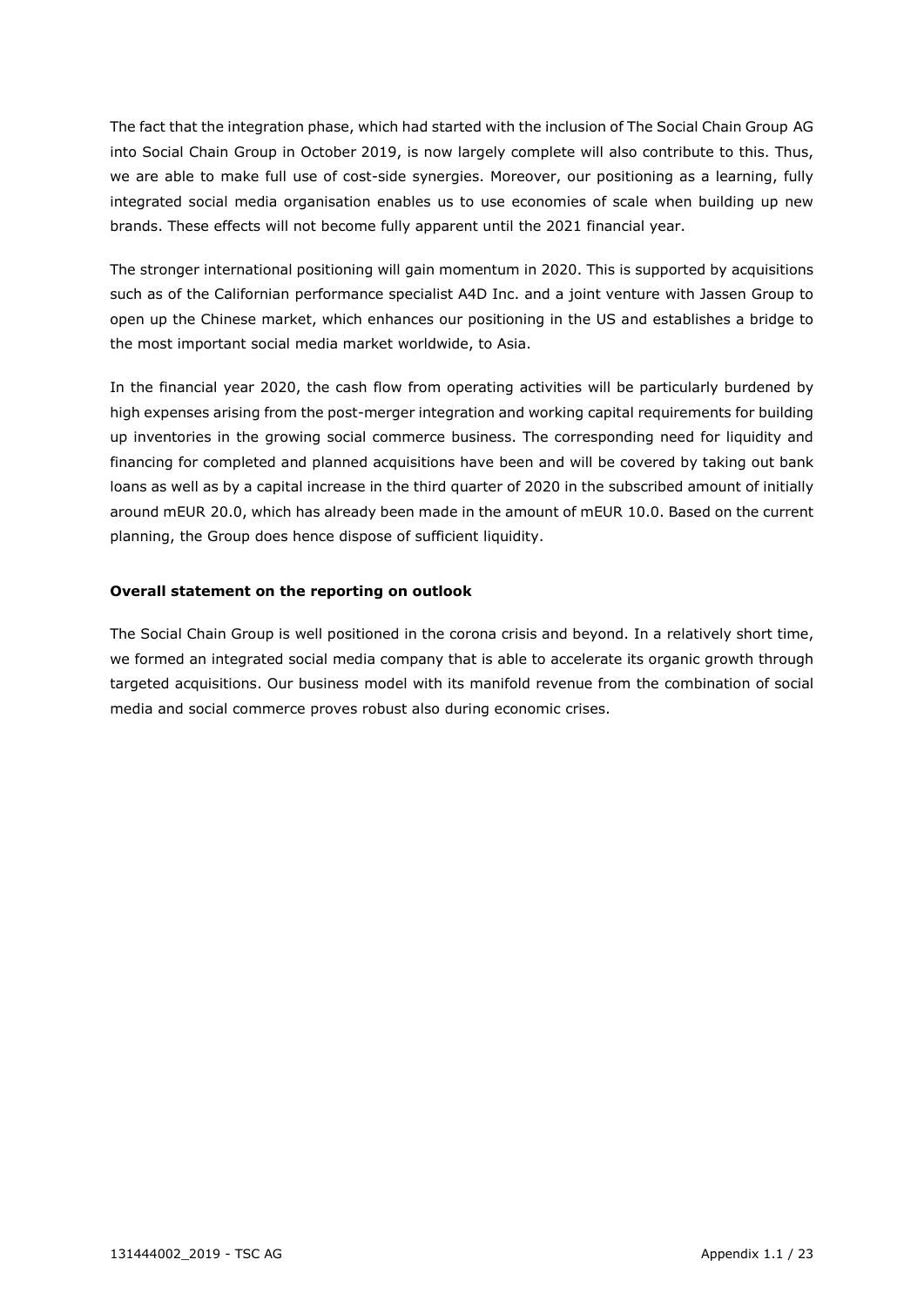#### **5. Dependency report**

In the financial year 2019, The Social Chain AG was partially dependent on the private individual Georg Kofler within the meaning of Sec. 312 AktG. In accordance with Sec. 312 (1) AktG, the executive board therefore prepared a report on relations with affiliated companies:

The executive board declares that our Company received appropriate consideration for each of the legal transactions set out in the report on relations with affiliated companies according to the circumstances known to us at the time these legal transactions were made. There have been no measures taken or refrained from within the meaning of Sec. 312 AktG.

Berlin/Germany, 30 September 2020

Wanja S. Oberhof

Chief Executive Officer The Social Chain AG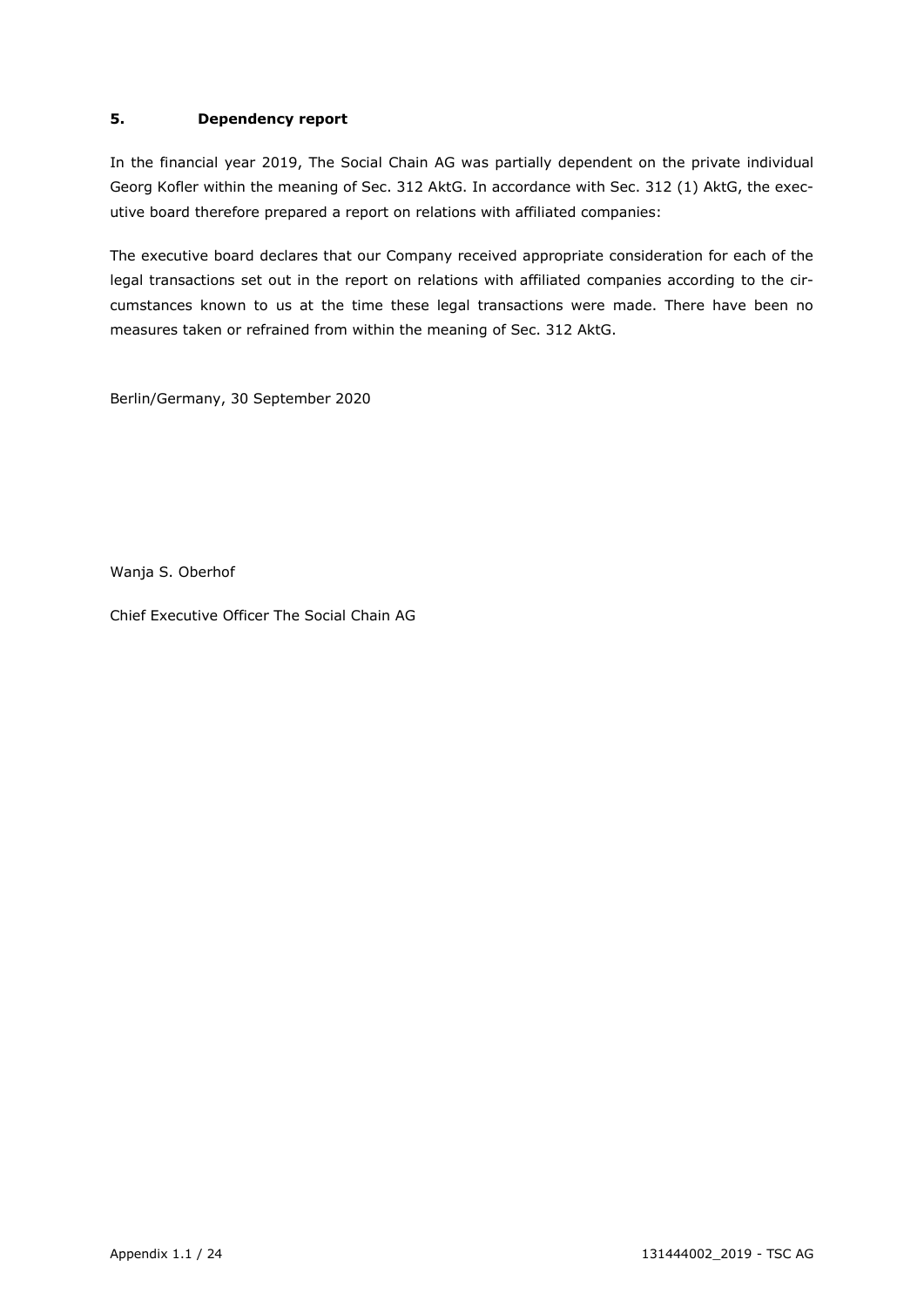|    | <b>ASSETS</b>                                                                                     | 31 Dec. 2019<br><b>EUR</b> | <b>EUR</b>     | 31 Dec. 2018<br><b>EUR</b> |                      | EQUITY AND LIABILITIES                                                | 31 Dec. 2019<br><b>EUR</b> | <b>EUR</b>     | 31 Dec. 2018<br><b>EUR</b> |
|----|---------------------------------------------------------------------------------------------------|----------------------------|----------------|----------------------------|----------------------|-----------------------------------------------------------------------|----------------------------|----------------|----------------------------|
|    | A. FIXED ASSETS                                                                                   |                            |                |                            |                      | A. CONSOLIDATED EQUITY                                                |                            |                |                            |
|    | Intangible fixed assets                                                                           |                            |                |                            |                      | <b>Subscribed capital</b>                                             |                            | 9,944,118.00   | 2,833,333.00               |
|    | Internally generated industrial rights and<br>similar rights and assets                           | 16,207.00                  |                | 0.00                       | Ш.                   | <b>Capital reserves</b>                                               |                            | 113,972,338.52 | 9,169,369.52               |
| 2. | Purchased industrial rights and                                                                   |                            |                |                            |                      |                                                                       |                            |                |                            |
|    | similar rights and assets                                                                         | 12,526,028.19              |                | 215,866.21                 |                      | III. Adjustment item for foreign currency translation                 |                            | $-72,713.48$   | 0.00                       |
| 3. | Goodwill                                                                                          | 105,584,205.40<br>1,720.50 |                | 15,409,340.78              |                      | IV. Consolidated net accumulated losses                               |                            |                |                            |
| 4. | Prepayments                                                                                       |                            | 118,128,161.09 | 0.00<br>15,625,206.99      | $\overline{1}$ .     | Consolidated accumulated losses brought forward                       | -7,136,958.62              |                | -1,448,893.47              |
| Ш. | Property, plant and equipment                                                                     |                            |                |                            | 2.                   | Consolidated net profit/loss for the period attributable to the Group | -20,660,950.23             |                | $-5,688,065.15$            |
|    | Land, land rights and buildings                                                                   | 0.00                       |                | 1,693,367.45               |                      |                                                                       |                            | -27,797,908.85 | -7,136,958.62              |
| 2. | Technical equipment and machinery                                                                 | 61,389.23                  |                | 73,919.00                  |                      | Consolidated equity of the parent                                     |                            | 96,045,834.19  | 4,865,743.90               |
| 3. | Other equipment, operating and office equipment                                                   | 1,574,016.88               |                | 349,685.57                 |                      |                                                                       |                            |                |                            |
|    |                                                                                                   |                            | 1,635,406.11   | 2,116,972.02               |                      | V. Non-controlling interest                                           |                            | 1,448,012.70   | $-96,518.64$               |
|    | III. Long-term financial assets                                                                   |                            |                |                            |                      |                                                                       |                            | 97,493,846.89  | 4,769,225.26               |
|    | Shares in affiliated companies                                                                    | 223,661.15                 |                | 11,161.15                  |                      |                                                                       |                            |                |                            |
| 2. | Loans to affiliated companies                                                                     | 134,174.76                 |                | 0.00                       | В.                   | <b>PROVISIONS</b>                                                     |                            |                |                            |
| 3. | Shares in associates                                                                              | 3,842,627.70               |                | 0.00                       | $\mathbf{1}$ .       | Tax provisions                                                        | 348,696.10                 |                | 29,583.94                  |
| 4. | Shares in other long-term investees                                                               |                            |                |                            | 2.                   | Other provisions                                                      | 5,384,365.43               |                | 424,752.34                 |
|    | and investors                                                                                     | 312,648.54                 |                | 0.00                       |                      |                                                                       |                            | 5,733,061.53   | 454,336.28                 |
| 5. | Loans to other long-term investees                                                                |                            |                |                            |                      |                                                                       |                            |                |                            |
| 6. | and investors<br>Other loans                                                                      | 1,540.00<br>207,740.00     |                | 0.00<br>1,560.00           | C.<br>$\mathbf{1}$ . | <b>LIABILITIES</b><br>Bank loans and overdrafts                       | 10,337,983.89              |                | 9,437,746.47               |
|    |                                                                                                   |                            | 4,722,392.15   | 12,721.15                  | $\mathbf{2}$         | Payments received on account of orders                                | 3,815,726.29               |                | 58,809.90                  |
|    |                                                                                                   |                            | 124,485,959.35 | 17,754,900.16              | 3.                   | Trade payables                                                        | 12,932,217.26              |                | 2,694,350.18               |
|    |                                                                                                   |                            |                |                            | 4                    | Liabilities to affiliated companies                                   | 4,267,423.84               |                | 0.00                       |
|    | <b>B. CURRENT ASSETS</b>                                                                          |                            |                |                            | .5                   | Other liabilities                                                     | 14,252,630.53              |                | 7,791,309.93               |
|    |                                                                                                   |                            |                |                            |                      |                                                                       |                            | 45,605,981.81  | 19,982,216.48              |
|    | <b>Inventories</b>                                                                                |                            |                |                            |                      |                                                                       |                            |                |                            |
|    | Raw materials, consumables and supplies                                                           | 157,824.20                 |                | 239,611.40                 |                      | <b>D. DEFERRED INCOME</b>                                             |                            | 253,487.37     | 327,962.02                 |
|    | Unfinished goods; work in progress                                                                | 488,606.46                 |                | 0.00                       |                      |                                                                       |                            |                |                            |
| 3. | Finished goods                                                                                    | 5,950,613.60               |                | 4,971,456.65               |                      | E. DEFERRED TAX LIABILITIES                                           |                            | 3,382,519.72   | 0.00                       |
| 4. | Prepayments on inventories                                                                        | 2,872,990.23               |                | 240,758.97                 |                      |                                                                       |                            |                |                            |
|    |                                                                                                   |                            | 9,470,034.49   | 5,451,827.02               |                      |                                                                       |                            |                |                            |
| Н. | <b>Receivables and other current</b>                                                              |                            |                |                            |                      |                                                                       |                            |                |                            |
|    | assets                                                                                            |                            |                |                            |                      |                                                                       |                            |                |                            |
| 1. | Trade receivables                                                                                 | 7,280,403.71               |                | 349,321.31                 |                      |                                                                       |                            |                |                            |
| 2. | Receivables from affiliated companies<br>Receivables from other long-term investees and investors | 1,139,069.37<br>14,244.89  |                | 0.00<br>0.00               |                      |                                                                       |                            |                |                            |
| 3. | 4. Other assets                                                                                   | 2,743,920.77               |                | 1,286,249.53               |                      |                                                                       |                            |                |                            |
|    |                                                                                                   |                            | 11,177,638.74  | 1,635,570.84               |                      |                                                                       |                            |                |                            |
|    |                                                                                                   |                            |                |                            |                      |                                                                       |                            |                |                            |
|    | III. Other securities                                                                             |                            | 14,023.27      | 0.00                       |                      |                                                                       |                            |                |                            |
|    | IV. Cash-in-hand and bank balances                                                                |                            | 6,336,207.69   | 539,664.30                 |                      |                                                                       |                            |                |                            |
|    |                                                                                                   |                            | 26,997,904.19  | 7,627,062.16               |                      |                                                                       |                            |                |                            |
| C. | <b>PREPAID EXPENSES</b>                                                                           |                            | 985,033.78     | 151,777.72                 |                      |                                                                       |                            |                |                            |
|    |                                                                                                   |                            |                |                            |                      |                                                                       |                            |                |                            |
|    |                                                                                                   |                            | 152,468,897.32 | 25,533,740.04              |                      |                                                                       |                            | 152,468,897.32 | 25,533,740.04              |

#### **A. CONSOLIDATED EQUITY**

#### **IV.** Consolidated net accumulated losses

- 1. Consolidated accumulated losses brought forward
- 2. Consolidated net profit/loss for the period attributable to the Group <sub>-2</sub>

#### **V.** Non-controlling interest

# **B.** PROVISIONS<br>1. Tax provisions

- 
- 

#### and investors 1,540.00 0.00 **C. LIABILITIES**

- 1. Bank loans and overdrafts
- 2. Payments received on account of orders
- 3. Trade payables
- 4. Liabilities to affiliated companies<br>5. Other liabilities
- 

#### **D. DEFERRED INCOME**

| <b>EUR</b>     | 31 Dec. 2019<br>EUR |               |  |
|----------------|---------------------|---------------|--|
|                |                     |               |  |
|                | 9,944,118.00        | 2,833,333.00  |  |
|                | 113,972,338.52      | 9,169,369.52  |  |
|                | $-72,713.48$        | 0.00          |  |
| -7,136,958.62  |                     | -1,448,893.47 |  |
| -20,660,950.23 |                     | -5,688,065.15 |  |
|                | -27,797,908.85      | -7,136,958.62 |  |
|                | 96,045,834.19       | 4,865,743.90  |  |
|                | 1,448,012.70        | $-96,518.64$  |  |
|                | 97,493,846.89       | 4,769,225.26  |  |
|                |                     |               |  |
| 348,696.10     |                     | 29,583.94     |  |
| 5,384,365.43   |                     | 424,752.34    |  |
|                | 5,733,061.53        | 454,336.28    |  |
| 10,337,983.89  |                     | 9,437,746.47  |  |
| 3,815,726.29   |                     | 58,809.90     |  |
| 12,932,217.26  |                     | 2,694,350.18  |  |
| 4,267,423.84   |                     | 0.00          |  |
| 14,252,630.53  |                     | 7,791,309.93  |  |
|                | 45,605,981.81       | 19,982,216.48 |  |
|                | 253,487.37          | 327,962.02    |  |
|                | 3,382,519.72        | 0.00          |  |

#### 152,468,897.32 25,533,740.04 152,468,897.32 25,533,740.04

#### **The Social Chain Aktiengesellschaft, Berlin/Germany**

**Consolidated balance sheet as at 31 December 2019**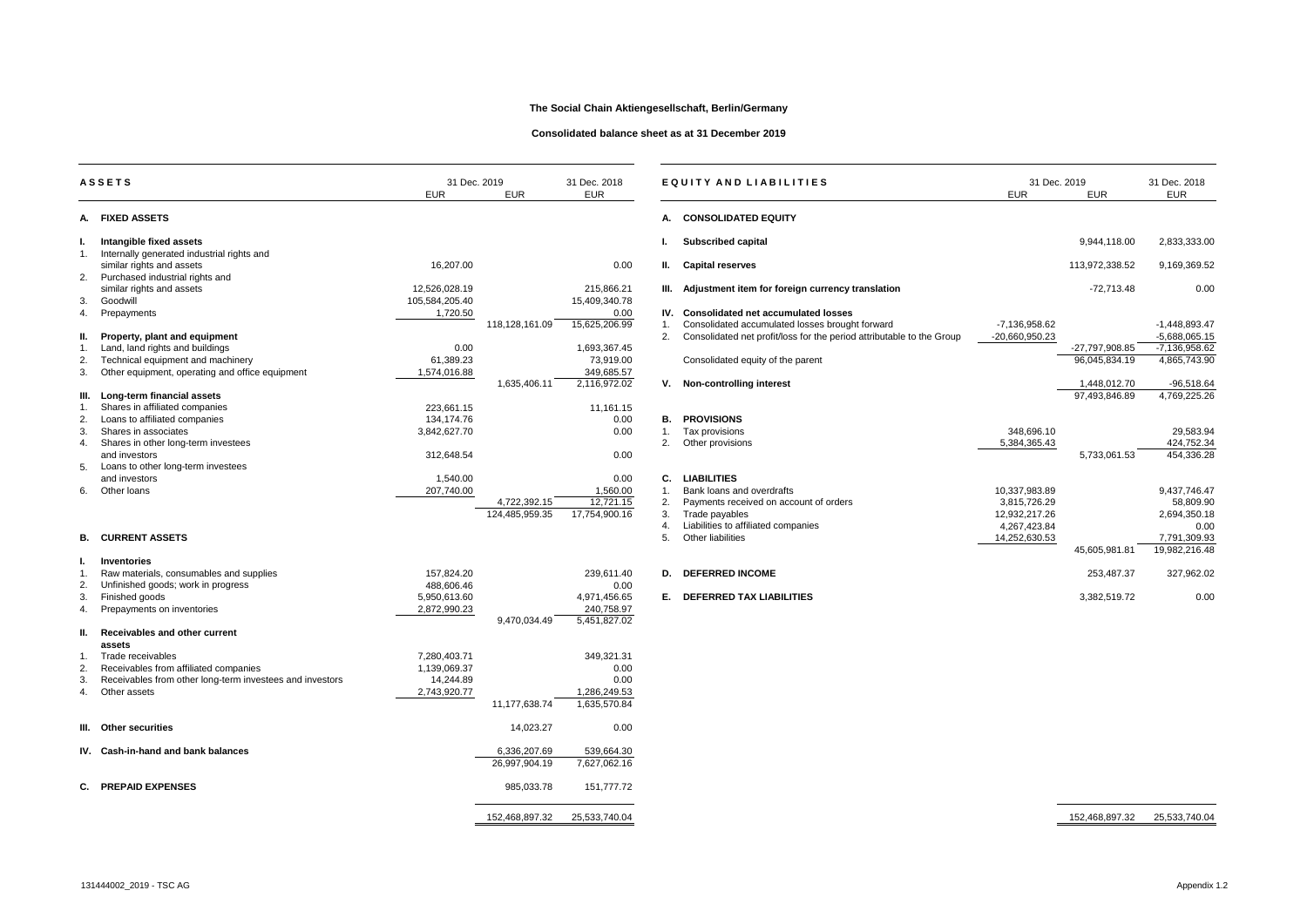#### **Consolidated statement of profit and loss for the financial year 2019**

|                      |                                                                                                                   | 2019<br><b>EUR</b> | 2018<br><b>EUR</b>               |                     |
|----------------------|-------------------------------------------------------------------------------------------------------------------|--------------------|----------------------------------|---------------------|
| $\mathbf{1}$ .<br>2. | Revenue<br>Increase/decrease in finished goods                                                                    |                    | 50,680,532.57                    | 46,071,553.64       |
| 3.                   | and work in progress<br>Other operating income                                                                    |                    | 45,611.01<br>1,333,048.59        | 0.00<br>296,111.43  |
|                      |                                                                                                                   |                    | 52,059,192.17                    | 46,367,665.07       |
| $4_{-}$              | Cost of materials<br>a) Cost of purchased merchandise                                                             | -20,539,916.34     |                                  | $-22,269,233.63$    |
|                      | b) Cost of purchased services                                                                                     | $-5,188,346.05$    |                                  | $-6,512.50$         |
|                      |                                                                                                                   |                    | -25,728,262.39                   | $-22,275,746.13$    |
| 5.                   | Personnel expenses                                                                                                |                    |                                  |                     |
|                      | a) Wages and salaries                                                                                             | -10,617,844.97     |                                  | $-5,329,375.66$     |
|                      | b) Social security, post-employment and                                                                           |                    |                                  |                     |
|                      | other employee benefit costs                                                                                      | $-1,562,252.85$    |                                  | -995,996.59         |
|                      |                                                                                                                   |                    | $-12,180,097.82$                 | $-6,325,372.25$     |
| 6.                   | Amortization and write-downs of intangible<br>fixed assets and depreciation and<br>write-downs of property, plant |                    |                                  |                     |
|                      | and equipment                                                                                                     |                    | $-5,504,656.52$                  | $-2,008,484.01$     |
| 7.                   | Other operating expenses                                                                                          |                    | $-25,229,611.81$                 | $-20,986,958.71$    |
| 8.                   | Share of net loss from associates                                                                                 |                    | -198,952.65                      | 0.00                |
| 9.                   | Other interest and similar income                                                                                 |                    | 9,971.67                         | 40,597.07           |
|                      | 10. Amortisation and write-downs of                                                                               |                    |                                  |                     |
|                      | long-term financial assets<br>11. Interest and similar expenses                                                   |                    | $-3,385,763.00$<br>$-827,550.84$ | 0.00<br>-487,018.69 |
|                      |                                                                                                                   |                    |                                  |                     |
|                      | 12. Result from ordinary activities                                                                               |                    | $-20,985,731.19$                 | $-5,675,317.65$     |
|                      | 13. Income taxes                                                                                                  |                    | 69,788.29                        | 65,959.49           |
|                      | 14. Earnings after taxes                                                                                          |                    | $-20,915,942.90$                 | $-5,609,358.16$     |
|                      | 15. Other taxes                                                                                                   |                    | $-48,418.37$                     | $-94,742.83$        |
|                      | 16. Consolidated loss for the period                                                                              |                    | -20,964,361.27                   | -5,704,100.99       |
|                      | 17. Non-controlling interest                                                                                      |                    | 303,411.04                       | 16,035.84           |
|                      | 18. Consolidated accumulated losses brought forward                                                               |                    | -7,136,958.62                    | $-1,448,893.47$     |
|                      | 19. Consolidated net accumulated losses                                                                           |                    | -27,797,908.85                   | -7,136,958.62       |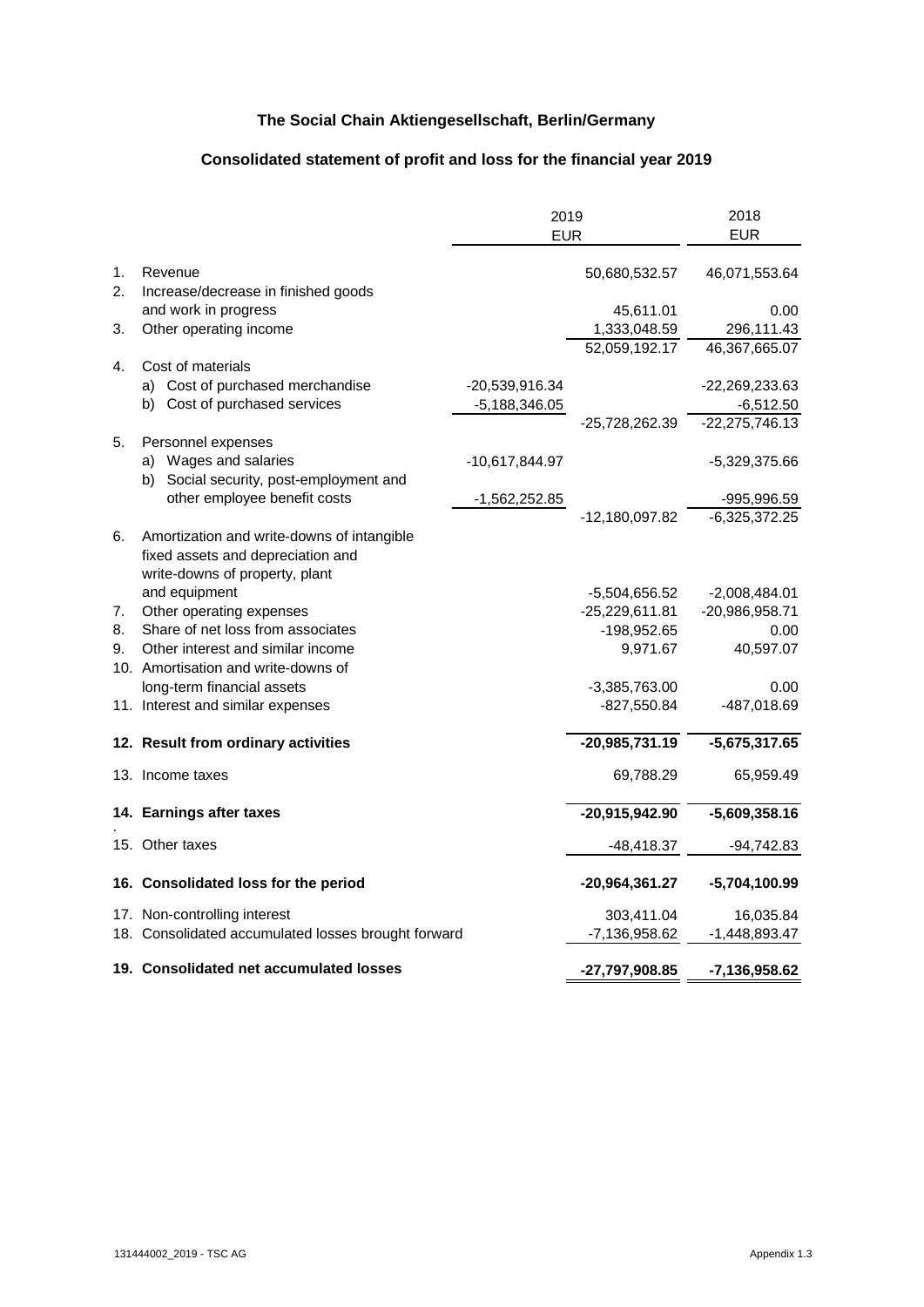#### **The Social Chain AG, Berlin/Germany**

#### **Notes to the consolidated financial statements for the period ended 31 December 2019**

#### **1. Basic information about the consolidated financial statements**

These consolidated financial statements refer to The Social Chain AG and its subsidiaries (hereafter referred to as the "Group" or "The Social Chain Group"). The Social Chain Group is an integrated social media company that brings together social media and social commerce. The Social Chain Group is a pioneer in the creation, development and scaling of social media brands. The Social Chain AG's strategy is to focus on brands, social experiences and product ranges that are identified, developed and marketed via social media, in most cases by way of direct-to-consumer marketing (direct-toconsumer brands).

| Company name according to      |                                                   |
|--------------------------------|---------------------------------------------------|
| commercial register:           | The Social Chain AG                               |
|                                | (company name until and including 9 October 2019: |
|                                | Lumaland AG)                                      |
| Registered office according to |                                                   |
|                                |                                                   |
| commercial register:           | Berlin/Germany                                    |
| Entry in register:             | 28 April 2004                                     |
|                                |                                                   |
| Registration court:            | Charlottenburg local court [Amtsgericht]          |
|                                |                                                   |
| Registration number:           | HRB 128790                                        |

#### **Identification of the Company according to information of the registration court**

As at the balance sheet date, the Company's shares traded in the unlisted securities market [*Freiverkehr*] of the Düsseldorf stock exchange under DEO00A1YC996.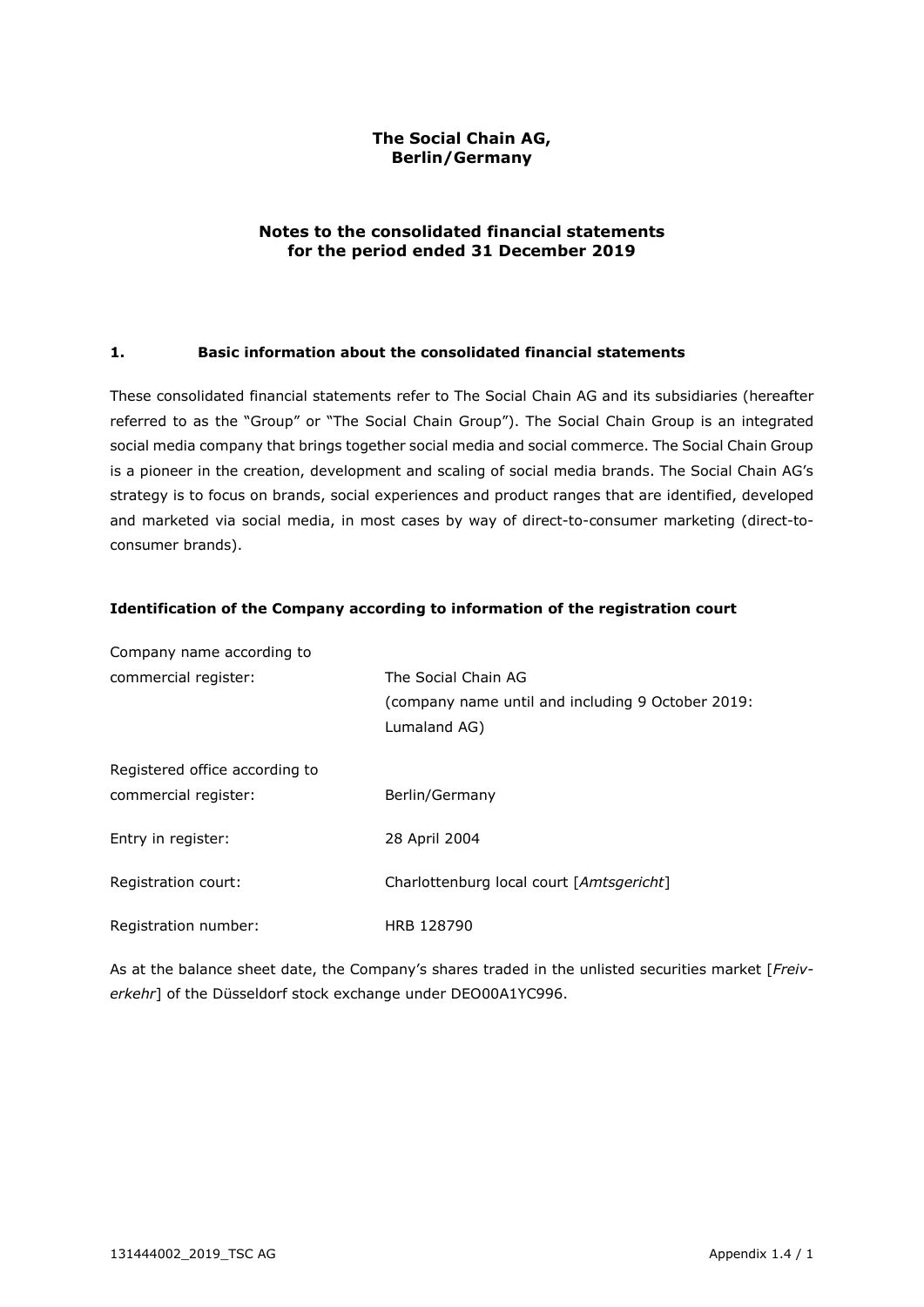#### **General principles**

The Company prepared its consolidated financial statements applying the legal requirements under Secs. 290 et seq. German Commercial Code (HGB). In addition, the supplementary provisions of the German Stock Corporation Act were observed.

The balance sheet and statement of profit and loss are classified according to Secs. 266 and 275 HGB. The balance sheet is presented using the account form and for the presentation of the statement of profit and loss the report form according to the nature of expense method was chosen.

Disclosures that can optionally be made in either the balance sheet, the statement of profit and loss or the notes to the financial statements are all disclosed within the notes to the financial statements. Unless stated otherwise, all amounts are disclosed in euro thousand (kEUR). Due to the use of rounded figures and percentages, individual amounts may not add up to the disclosed totals.

To enhance comparability, the following items of the balance sheet and the statement of profit and loss have been reclassified and their prior-year values have been restated:

Technical equipment and machinery and other equipment, operating and office equipment: In the prior year, EUR 68,668.00 were carried as technical equipment that are now treated as other equipment. The prior-year figure has been restated.

Revenue and other operating income: Income of EUR 147,114.87 that had been stated under revenue in the prior year and that has not been generated in the scope of ordinary business activities from the sale of products, services and merchandise and mainly relates to income from the reversal of provisions, from the disposal of fixed assets and from currency translation is recognised in other operating income.

Cost of materials and freight costs: As a consequence of sorting freight costs into freight in and freight out, prior-year expenses for freight out of EUR 12,791,646.42 have been reclassified from cost of materials to other operating expenses (sales cost). In this context, cost of purchased services of EUR 6,512.50 were also removed from cost of raw materials, consumables and supplies and of purchased merchandise and transferred to cost of purchased services.

Personnel expenses: Within personnel expenses, the prior-year values for wages and salaries have been restated so as to provide for a separate presentation of social security, post-employment and other employee benefit costs of EUR 995,996.59.

Other interest and similar income: Within finance result, the prior year's amounts for interest income of EUR 40,597.07 and interest expenses of EUR 487,018.69 are carried separately.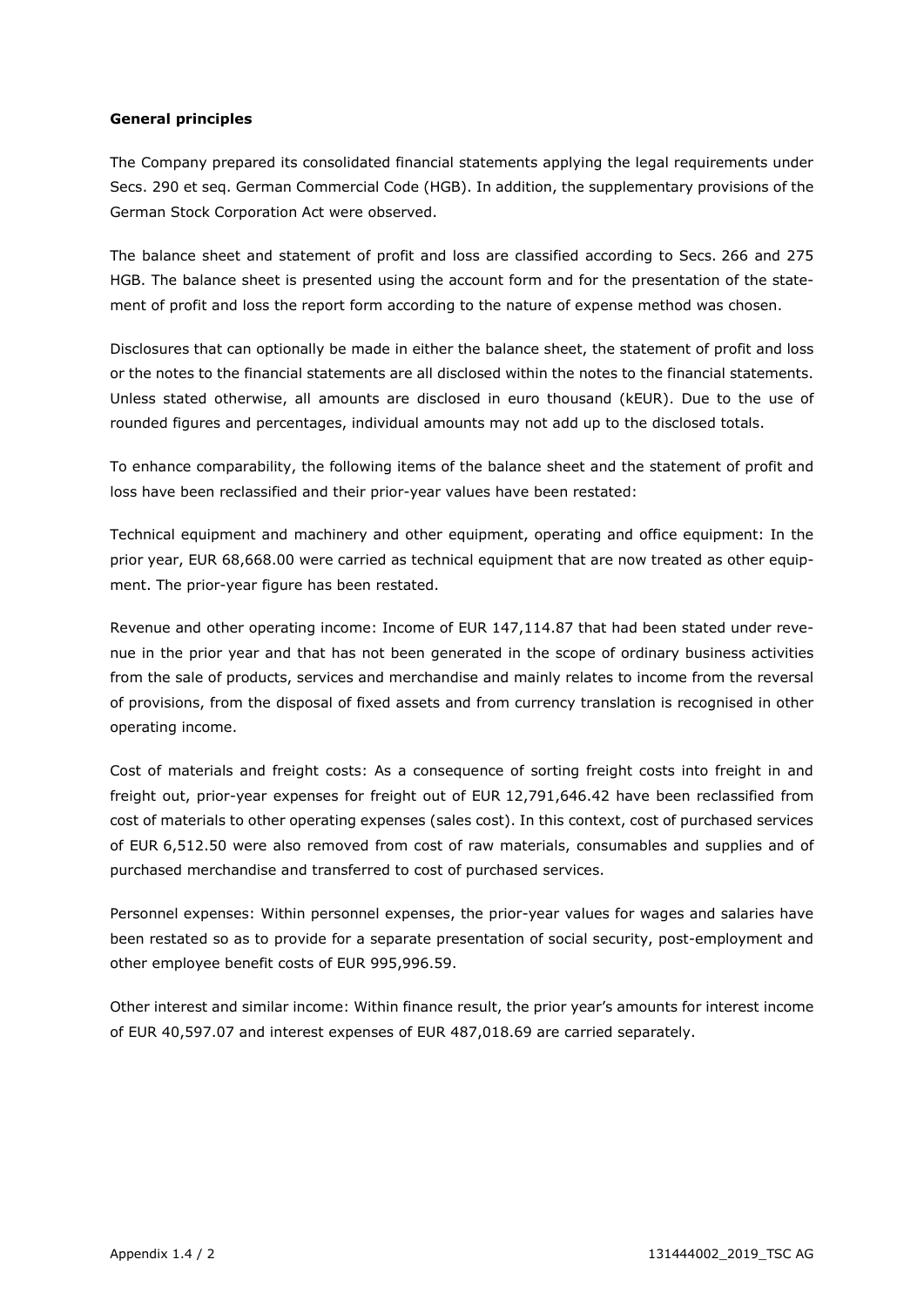#### **2. Consolidation principles**

#### **2.1 Scope of consolidation**

The consolidated financial statements include all material domestic and foreign companies that are indirectly or directly controlled by The Social Chain AG.

The Group takes advantage of the following exemption rules with respect to the audit and publication of annual financial statement documents:

In the financial year 2019, for almost all of its domestic subsidiaries, the Group exercises the exemption option conferred under Sec. 246 (3) HGB to abstain from preparing according to the provisions applicable to business corporations, auditing and publishing own annual financial statements and, if applicable, an own management report. The formal requirements have been met by both the respective group company and The Social Chain AG. The companies concerned have been identified accordingly in the list of shareholdings. For these companies, the consolidated financial statements of The Social Chain AG are the exempting consolidated financial statements.

In accordance with Section 479A UK Companies Act 2006, we did not require an audit to be performed by an external auditor for any of the English subsidiaries, i.e. Social Chain Group Limited, Manchester/UK, registered with the English Companies House under company number 10717194, Social Chain Limited, Manchester/UK, registered with the English Companies House under company number 09166785 and Media Chain Group Limited, Manchester/UK, registered with the English Companies House under company number 10611522. The English companies are included in the consolidated financial statements of The Social Chain AG. To fulfil the formal requirements for taking advantage of the exemption rule, The Social Chain AG has issued a statement to its English subsidiaries guaranteeing their outstanding liabilities within the meaning of Section 479A UK Companies Act 2006.

Through inclusion of The Social Chain Group AG group of consolidated companies in The Social Chain AG and further acquisitions made during the financial year, the scope of consolidation increased from 14 companies included in the prior year to 34 companies included in the reporting year. These newly added companies are identified separately in the list of shareholdings.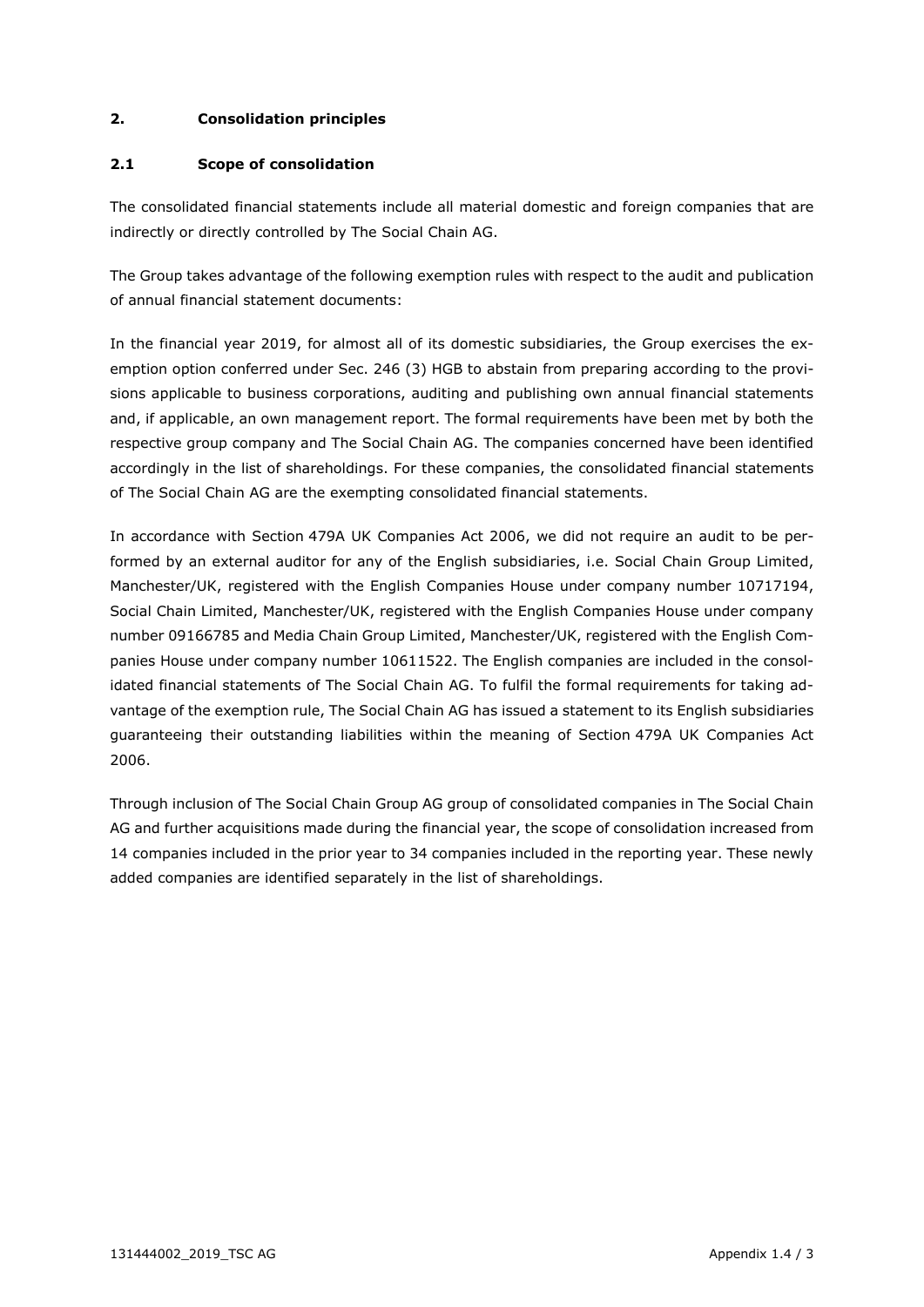The following affiliated subsidiaries are fully consolidated in the financial year 2019:

| Name of the company                                                   | Registered office          | Interest in capital in % |          |        |  |
|-----------------------------------------------------------------------|----------------------------|--------------------------|----------|--------|--|
|                                                                       |                            |                          | Indirect | Total  |  |
|                                                                       |                            |                          |          |        |  |
| #Do your sports GmbH *)                                               | Berlin, Germany            | $\overline{\phantom{a}}$ | 100.00   | 100.00 |  |
| Belsonno GmbH <sup>*)</sup>                                           | Berlin, Germany            |                          | 100.00   | 100.00 |  |
| Bytepark GmbH **)                                                     | Berlin, Germany            |                          | 51.00    | 51.00  |  |
| DEF Media GmbH *) **)                                                 | Berlin, Germany            |                          | 100.00   | 100.00 |  |
| drtv. agency GmbH **)                                                 | Stuttgart, Germany         | 40.80                    |          | 40.80  |  |
| Hold your sports GmbH *)                                              | Berlin, Germany            | 100.00                   |          | 100.00 |  |
| KoRo Handels GmbH **)                                                 | Berlin, Germany            | 34.82                    | 5.44     | 40.27  |  |
| LINKS Logistics GmbH <sup>*</sup> )<br>(formerly Pets & Partner GmbH) | Berlin, Germany            | 100.00                   |          | 100.00 |  |
| Lions Chain GmbH *)**)                                                | Berlin, Germany            |                          | 100.00   | 100.00 |  |
| Lumaland Inc.                                                         | East Lansin, USA           |                          | 80.00    | 80.00  |  |
| Lumaland International GmbH <sup>*</sup> )                            | Berlin, Germany            | -                        | 100.00   | 100.00 |  |
| Lumaland Vertrieb GmbH <sup>*</sup> )                                 | Berlin, Germany            |                          | 100.00   | 100.00 |  |
| Mabyen GmbH **)                                                       | Düsseldorf, Germany        | $\overline{\phantom{a}}$ | 51.08    | 51.08  |  |
| Media Chain GmbH *)**)                                                | Berlin, Germany            | $\overline{\phantom{a}}$ | 100.00   | 100.00 |  |
| Media Chain Group Ltd. **)                                            | Manchester, UK             |                          | 100.00   | 100.00 |  |
| Media Chain Products GmbH *) **)                                      | Berlin, Germany            |                          | 100.00   | 100.00 |  |
| Möbelfreude Vertriebs GmbH <sup>*)</sup>                              | Berlin, Germany            | 100.00                   |          | 100.00 |  |
| Ravensberger Holding GmbH <sup>*</sup> )                              | Berlin, Germany            | 100.00                   |          | 100.00 |  |
| Ravensberger Logistik GmbH <sup>*)</sup>                              | Espelkamp, Germany         | $\overline{\phantom{0}}$ | 100.00   | 100.00 |  |
| Ravensberger Matratzen GmbH <sup>*</sup> )                            | Bad Oeynhausen,<br>Germany |                          | 100.00   | 100.00 |  |
| Shine Convention GmbH <sup>*)**</sup> )                               | Berlin, Germany            | $\overline{\phantom{0}}$ | 96.99    | 96.99  |  |
| sib Silvester in Berlin Veranstaltungen<br>$GmbH$ *) **)              | Berlin, Germany            |                          | 96.99    | 96.99  |  |
| Smilebaby GmbH *) **)                                                 | Berlin, Germany            | $\overline{\phantom{a}}$ | 100.00   | 100.00 |  |
| Social Chain GmbH *) **)                                              | Berlin, Germany            | $\overline{\phantom{a}}$ | 100.00   | 100.00 |  |
| Social Chain Group Ltd. **)                                           | Manchester, UK             |                          | 100.00   | 100.00 |  |
| Social Chain Ltd. **)                                                 | Manchester, UK             |                          | 100.00   | 100.00 |  |
| Social Chain USA, Inc. ** )                                           | New York, USA              |                          | 100.00   | 100.00 |  |
| Social Moms GmbH *)**)                                                | Berlin, Germany            |                          | 80.00    | 80.00  |  |
| Solidmind Nutrition GmbH <sup>**)</sup>                               | Wangen, Germany            |                          | 30.01    | 30.01  |  |
| sweet dreams GmbH <sup>*</sup> )                                      | Berlin, Germany            | 100.00                   |          | 100.00 |  |
| The Social Chain Group AG *) **)                                      | Berlin, Germany            | 100.00                   |          | 100.00 |  |
| Urbanara GmbH <sup>**</sup> )                                         | Berlin, Germany            | 0.00                     |          | 0.00   |  |
| World Fitness GmbH *) **)                                             | Berlin, Germany            |                          | 100.00   | 100.00 |  |

\*) Exemption rule under Sec. 264 (3) HGB applied

\*\*) Extension of scope of consolidation in the financial year 2019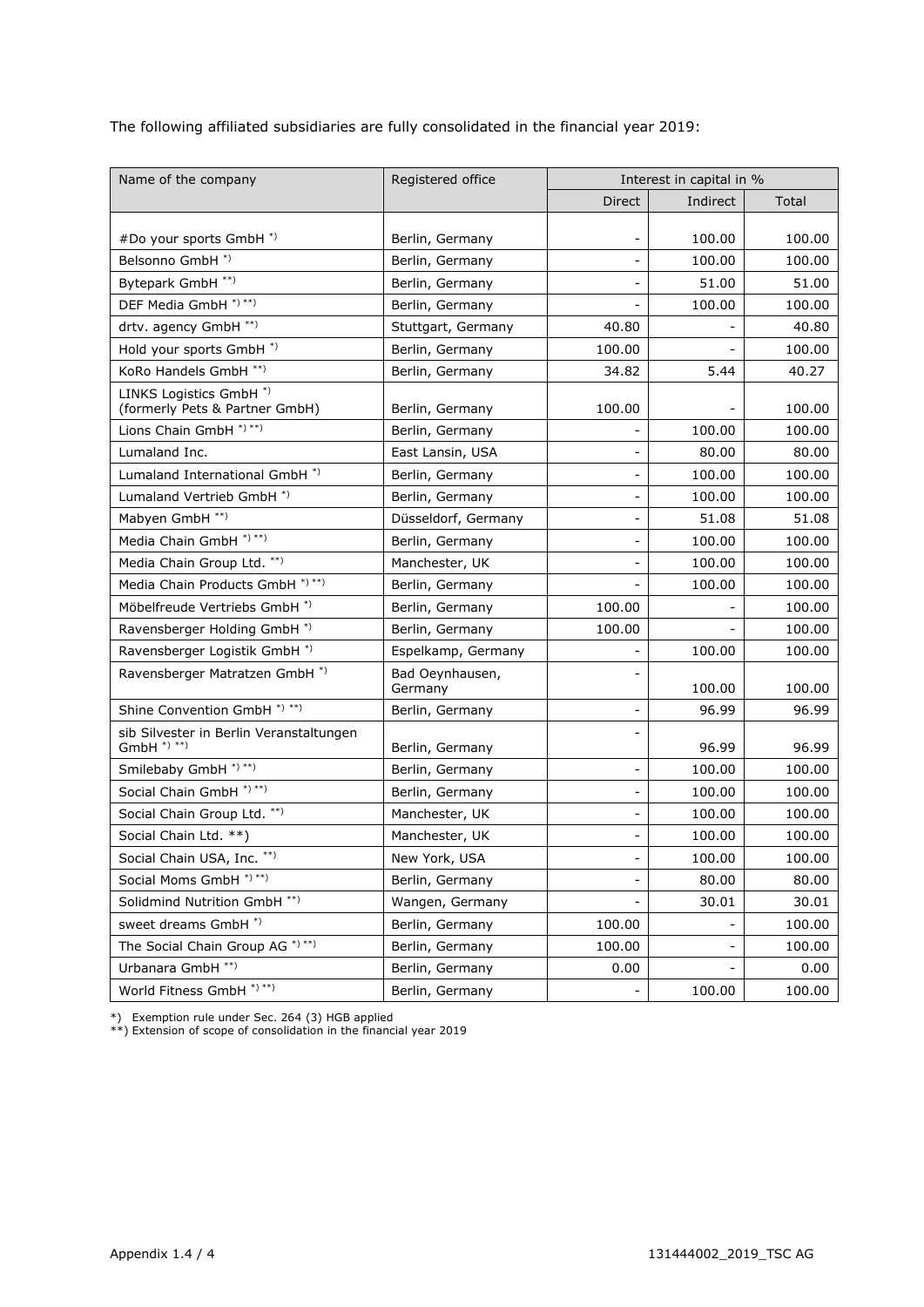At the level of drtv.agency GmbH, a notarised contribution and transfer agreement existed as at the balance sheet date, whereas the underlying real capital increase at the level of The Social Chain AG had not yet been entered into the commercial register. Nevertheless, the former shareholder and The Social Chain AG had agreed on a shareholder voting agreement by means of which The Social Chain AG was granted the right to exercise full control over any resolutions of the sole former shareholder. Hence, drtv.agency GmbH is to be included in the consolidated financial statements of The Social Chain AG in accordance with Secs. 290 et seq. HGB.

Due to deviating shareholder voting agreements granting 100% of the voting rights in KoRo Handels GmbH to The Social Chain Group AG, TSCG AG is entitled to control the shareholder resolutions and KoRo Handels GmbH is thus to be included in the consolidated financial statements of The Social Chain AG in accordance with Secs. 290 et seq.

At the level of Solidmind Nutrition GmbH, a notarised contribution and transfer agreement existed as at the balance sheet date. However, the underlying real capital increase at the level of The Social Chain AG had not yet been entered into the commercial register. Nevertheless, the former shareholder and The Social Chain AG had agreed on a shareholder voting agreement by means of which The Social Chain AG was granted the right to exercise full control over any resolutions of the sole former shareholder. Hence, Solidmind Nutrition GmbH is to be included in the consolidated financial statements of The Social Chain AG in accordance with Secs. 290 et seq. HGB.

At the level of Urbanara GmbH, a notarised contribution and transfer agreement existed as at the balance sheet date, whereas the underlying real capital increase at the level of The Social Chain AG had not yet been entered into the commercial register. Nevertheless, the former shareholder and The Social Chain AG had agreed on a shareholder voting agreement by means of which The Social Chain AG was granted the right to exercise full control over any resolutions of the sole former shareholder. Hence, Urbanara GmbH is to be included in the consolidated financial statements of The Social Chain AG in accordance with Secs. 290 et seq. HGB.

The following affiliates are accounted for using the equity method:

| Name of the<br>company | Registered<br>office | Interest in capital in % |          |       | Equity                           | Profit/loss for<br>period         |
|------------------------|----------------------|--------------------------|----------|-------|----------------------------------|-----------------------------------|
|                        |                      | <b>Direct</b>            | Indirect | Total | LC                               | LC                                |
| Media-Part<br>GmbH     | Hamburg,<br>Germany  |                          | 67.68    | 67.68 | EUR 23,174.73<br>(31 Dec. 2019)  | EUR -4,176.59<br>(31 Dec. 2019)   |
| LAX GmbH               | Berlin,<br>Germany   |                          | 74.99    | 74.99 | EUR 129,359.07<br>(31 Dec. 2019) | EUR -326,691.52<br>(31 Dec. 2019) |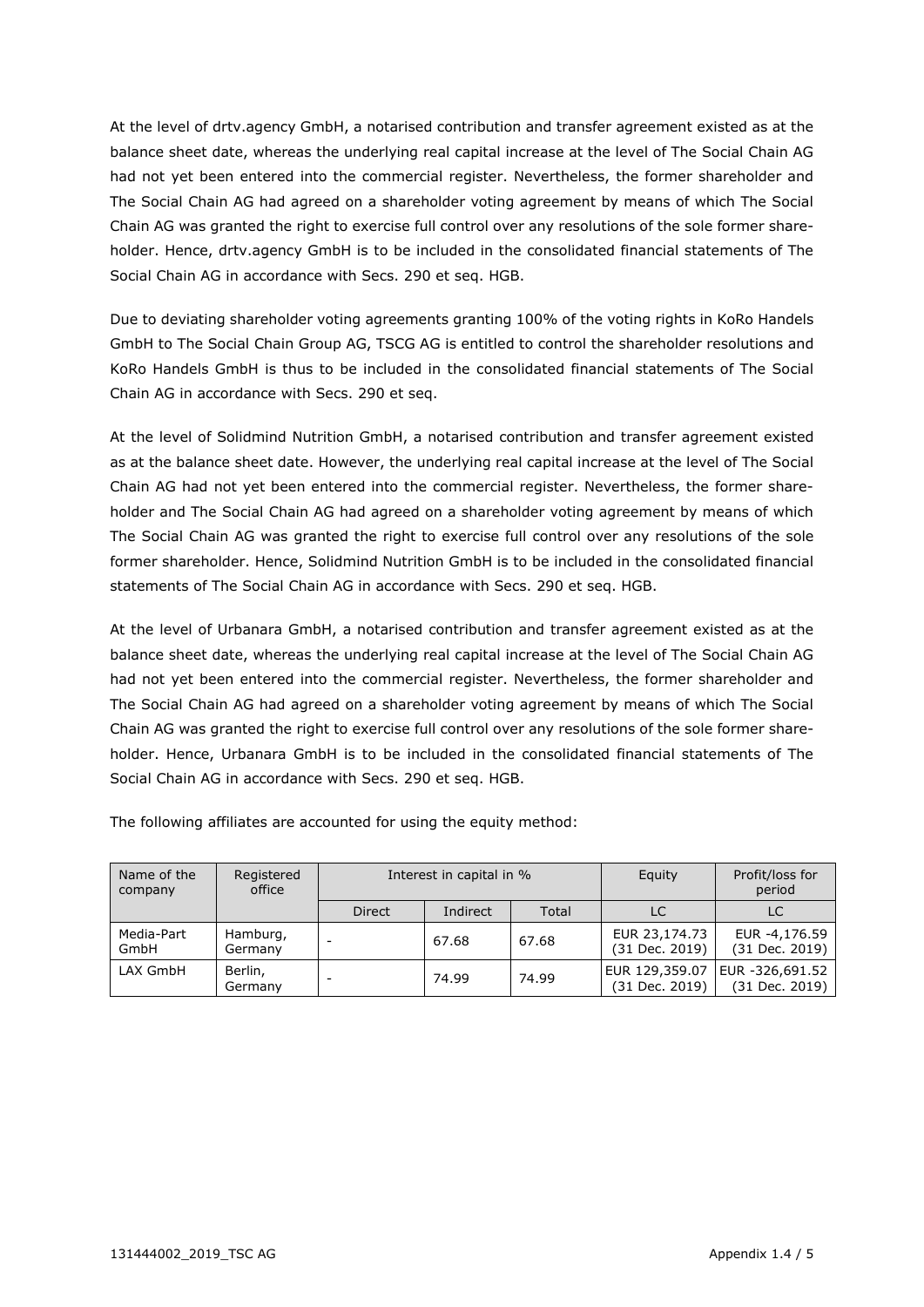Due to a deviating voting agreement in the context of business activities management, The Social Chain AG is not given control over Media-Part GmbH in spite of an equity interest of 67.68% in the company. As there is joint control over the company, this entity is accounted for using the equity method. The company was for the first time included in consolidation as at 1 October 2019. Goodwill of kEUR 3,827 was acquired that is amortised over a period of ten years.

Due to a deviating voting agreement in the context of business activities management, The Social Chain AG is not given control over LAX GmbH in spite of an equity interest of 74.99 % in the company. As there is joint control over the company, this entity is accounted for using the equity method. The company was for the first time included in consolidation as at 1 October 2019. Goodwill of kEUR 7 was acquired that is amortised over a period of ten years.

From 1 October to 31 December 2019, Solidmind Nutrition GmbH, in which interest of 30.01% is held, was also equity accounted with goodwill of kEUR 1,162 and proportionate intangible assets of kEUR 116 being identified, which were amortised over ten and six years, respectively. As at 31 December 2019, Solidmind Nutrition GmbH was included in the consolidated financial statements due to a voting rights agreement as part of transitional consolidation as fully consolidated entity. Amortised cost measured at equity was used as a basis for capital consolidation.

The following company is not included in the consolidated financial statements in accordance with Sec. 296 (1) no. 2 HGB:

| Name of the<br>company                               | Registered<br>office | Interest in capital in % |          |        | Equity                           | Profit/loss for<br>period         |
|------------------------------------------------------|----------------------|--------------------------|----------|--------|----------------------------------|-----------------------------------|
|                                                      |                      | <b>Direct</b>            | Indirect | Total  | LC                               | LC                                |
| <b>LINKS</b><br>Operations &<br>Intelligence<br>GmbH | Berlin,<br>Germany   | -                        | 100.00   | 100.00 | EUR -66,598.25<br>(31 Dec. 2019) | EUR -256,279.44<br>(31 Dec. 2019) |

On 28 May 2020, insolvency proceedings pursuant to Secs. 2, 3, 11, 16 et seq. German Insolvency Act (InsO) due to insolvency and overindebtedness have been opened concerning the assets of LINKS Operations & Intelligence GmbH (until 17 April 2020 operating as Wonista GmbH, Hofheim am Main/Germany, registered with the Charlottenburg local court, Berlin/Germany, under HRB 216671 B)). As business documents of this company could only be accessed to a limited extent, the preparation of the annual financial statements as at 31 December 2019 was permanently affected, as a result of which these annual financial statements were not included in the consolidated financial statements.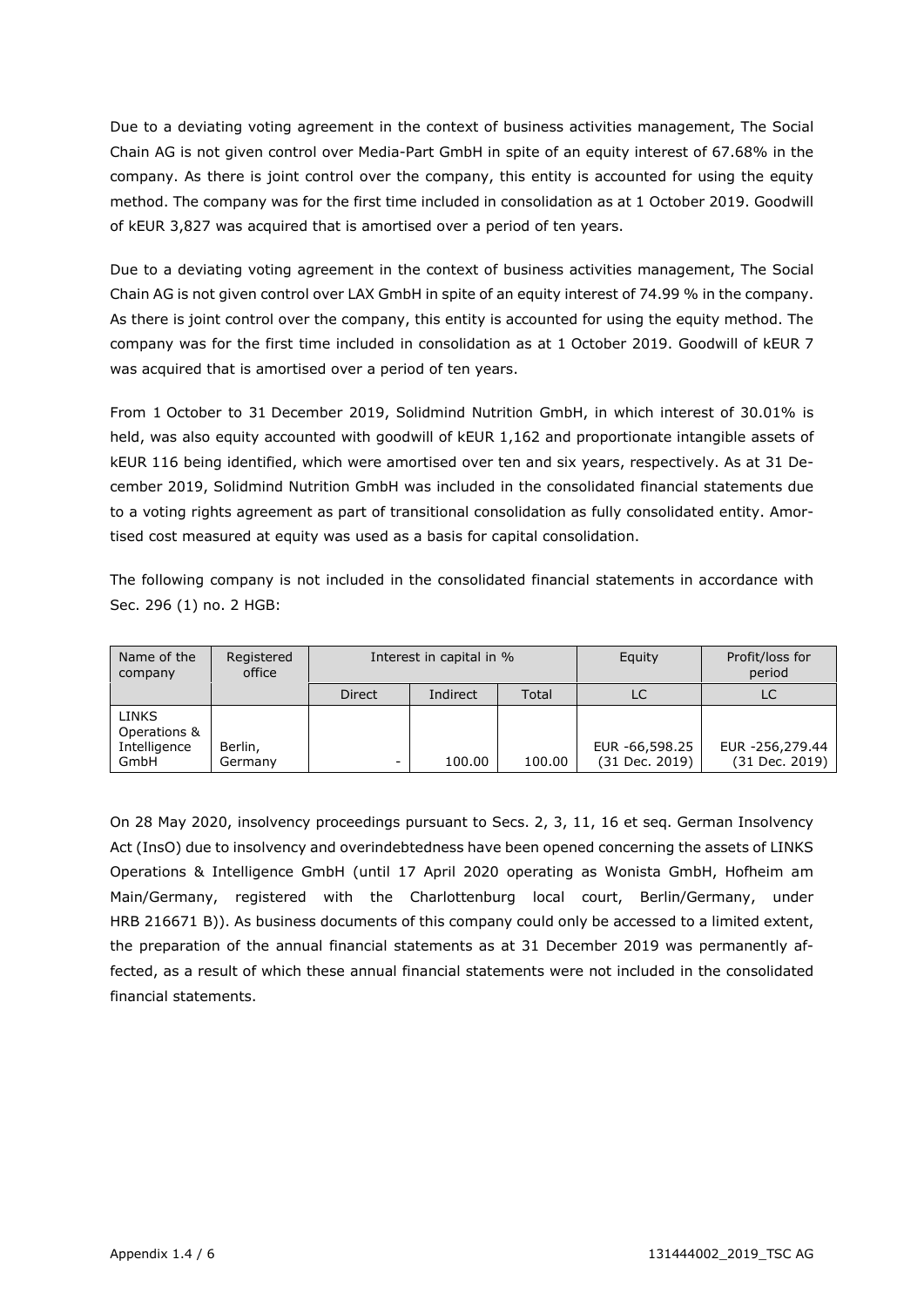The following affiliates, in which the companies included in the consolidated financial statements hold majority interests, were not included in the consolidated financial statements due to immateriality in accordance with Sec. 296 (2) HGB.

| Name of the<br>company                               | Registered<br>office               | Interest in capital in % |          | Equity | Profit/loss for<br>period         |                                   |
|------------------------------------------------------|------------------------------------|--------------------------|----------|--------|-----------------------------------|-----------------------------------|
|                                                      |                                    | <b>Direct</b>            | Indirect | Total  | <b>LC</b>                         | LC                                |
| Ravensberger<br>Matrassen<br>B.V.                    | Zoeterwoude,<br><b>Netherlands</b> |                          | 100.00   | 100.00 | EUR -7,495.00<br>(31 Dec. 2018)   | EUR -9,960.00<br>(31 Dec. 2018)   |
| Ravensberger<br>Matrace<br>Polska sp.<br>Z 0.0.      | Warsaw,<br>Poland                  | $\overline{\phantom{a}}$ | 100.00   | 100.00 | PLN -76,474.28<br>(31 Dec. 2019)  | PLN -24,094.22<br>(31 Dec. 2019)  |
| Glow Media<br>Group USA<br>Inc.                      | New York, NY,<br><b>USA</b>        |                          | 100.00   | 100.00 | USD -727,791.45<br>(31 Dec. 2018) | USD -273,453.02<br>(31 Dec. 2018) |
| Glow Media<br>Group Ltd.                             | London, UK                         | $\blacksquare$           | 100.00   | 100.00 | GBP 1.00<br>(31 Dec. 2019)        | GBP 0.00<br>(31 Dec. 2019)        |
| <b>LINKS</b><br>Operations &<br>Intelligence<br>GmbH | Berlin,<br>Germany                 | $\blacksquare$           | 100.00   | 100.00 | EUR -66,598.25<br>(31 Dec. 2019)  | EUR -256,279.44<br>(31 Dec. 2019) |
| <b>NVC New</b><br>Video<br>Commerce Ltd              | Manchester,<br>UK.                 | $\blacksquare$           | 100.00   | 100.00 | GBP -225,412.00<br>(31 Dec. 2019) | GBP -5,223.00<br>(31 Dec. 2019)   |
| Urbanara<br><b>Holding GmbH</b>                      | Berlin,<br>Germany                 | $\overline{\phantom{0}}$ | 100.00   | 100.00 | EUR 489,862.25<br>(31 Dec. 2018)  | EUR 40,405.84<br>(31 Dec. 2018)   |
| Urbanara Ltd.                                        | London, UK                         | $\blacksquare$           | 100.00   | 100.00 |                                   |                                   |
| <b>MINUMA</b>                                        | Berlin,                            |                          | 100.00   | 100.00 | EUR 14,048.64                     | EUR 1,219.83                      |
| mgmt. GmbH                                           | Germany                            |                          |          |        | (31 Dec. 2018)                    | (Dec. 31, 2018)                   |
| <b>JOYLETICS</b>                                     | Berlin,                            | $\overline{\phantom{a}}$ | 100.00   | 100.00 | EUR 14,170.52                     | EUR 1,273.27                      |
| mgmt. GmbH                                           | Germany                            |                          |          |        | (31 Dec. 2018)                    | (31 Dec. 2018)                    |

The following affiliates, in which TSC AG holds an interest of more than 20.0% but not more than 50.0%, are not included in the consolidated financial statements due to immateriality in accordance with Sec. 311 (2):

| Name of the<br>company             | Registered<br>office | Interest in capital in % |          |       | Equity                             | Profit/loss for<br>period         |
|------------------------------------|----------------------|--------------------------|----------|-------|------------------------------------|-----------------------------------|
|                                    |                      | <b>Direct</b>            | Indirect | Total | LC                                 | LC                                |
| PEA design<br>Möbel Berlin<br>GmbH | Berlin,<br>Germany   |                          | 49.0     | 49.0  |                                    | $mEUR$ 4.5<br>(31 Dec. 2016)      |
| Puffin GmbH                        | Berlin,<br>Germany   |                          | 50.0     | 50.0  | EUR 1,226,997.69<br>(31 Dec. 2019) | EUR -430,985.03<br>(31 Dec. 2019) |
| We love<br>Products<br>GmbH        | Berlin,<br>Germany   |                          | 49.0     | 49.0  | EUR 22,896.43<br>(31 Dec. 2019)    | EUR -470.75<br>(31 Dec. 2019)     |

PEA design Möbel Berlin GmbH (formerly MONOQI GmbH) has been in the state of insolvency since 2017. The last figures made public relate to the financial year 2016.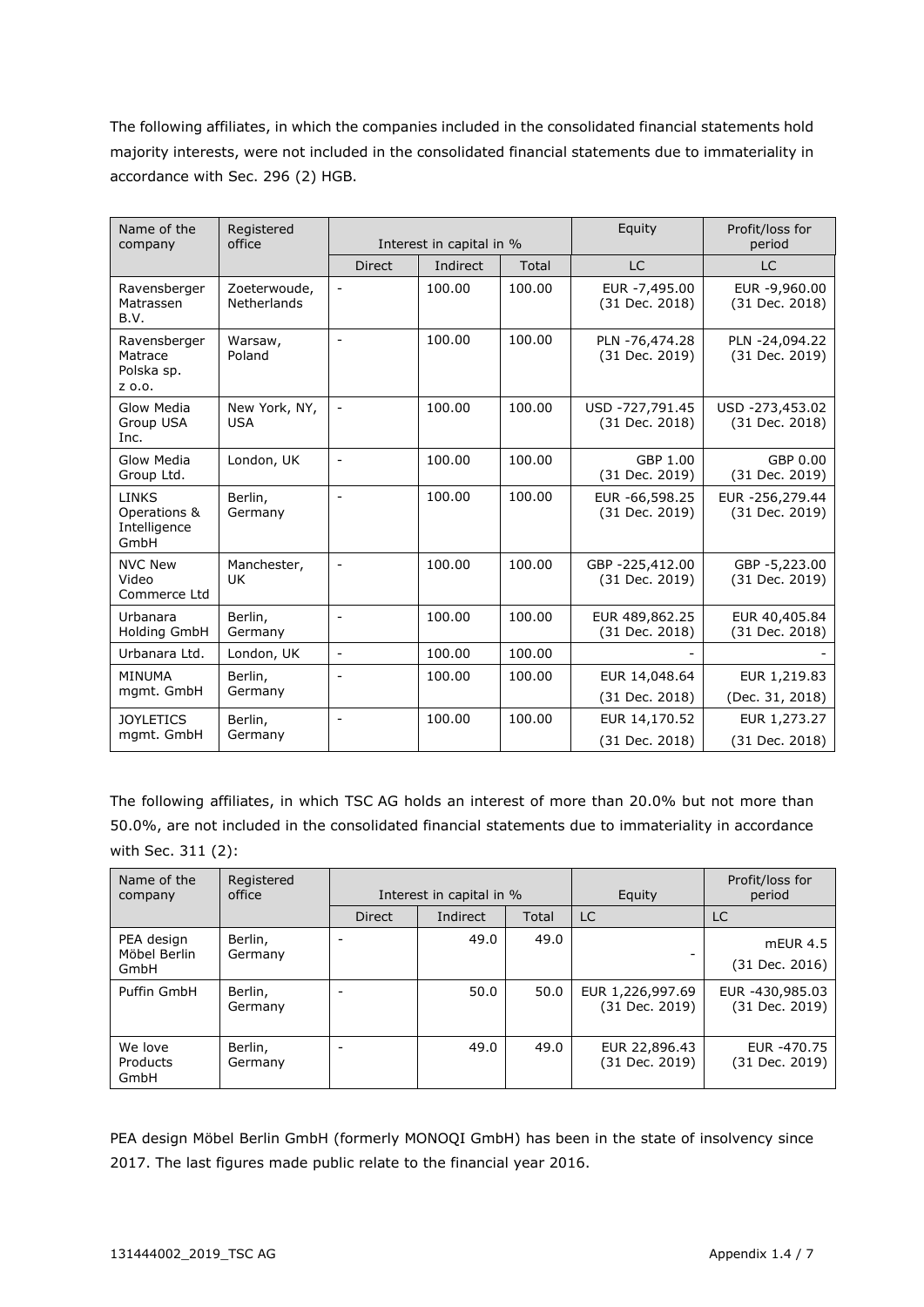#### **2.2 Consolidation methods**

The annual financial statements of the companies included in the consolidated financial statements have been prepared using uniform recognition and measurement policies. The balance sheet date of the single-entity financial statements of the group companies included in consolidation corresponds to the reporting date of the consolidated financial statements, with the exception of sib Silvester in Berlin Veranstaltungen GmbH, the annual financial statements of which are based on a different balance sheet date (30 June) and for which interim financial statements were therefore prepared as at 31 December 2019.

#### **Capital consolidation**

Capital is consolidated by the Company according to the requirements under Sec. 301 HGB. Under these requirements, acquisition cost of the shares in the subsidiaries is offset against the respective share in the revalued equity of the consolidated subsidiary at the date of initial inclusion in the consolidated financial statements. Any difference resulting from such offsetting on the assets side will be recognised as goodwill and on the liabilities side as "difference from capital consolidation" below the equity item (Sec. 301 (3) HGB).

For shares not held by the parent company, a balancing item for non-controlling interest pursuant to Sec. 307 (1) sentence 1 HGB is recognised in the amount of their equity interest.

#### **Debt consolidation**

Debt is consolidated pursuant to Sec. 303 (1) HGB by offsetting receivables against the corresponding liabilities between the companies included in the consolidated financial statements.

#### **Consolidation of expenses and income**

Expenses and income are eliminated pursuant to Sec. 305 (1) HGB through netting of income between the group entities against the expenses relating to these entities.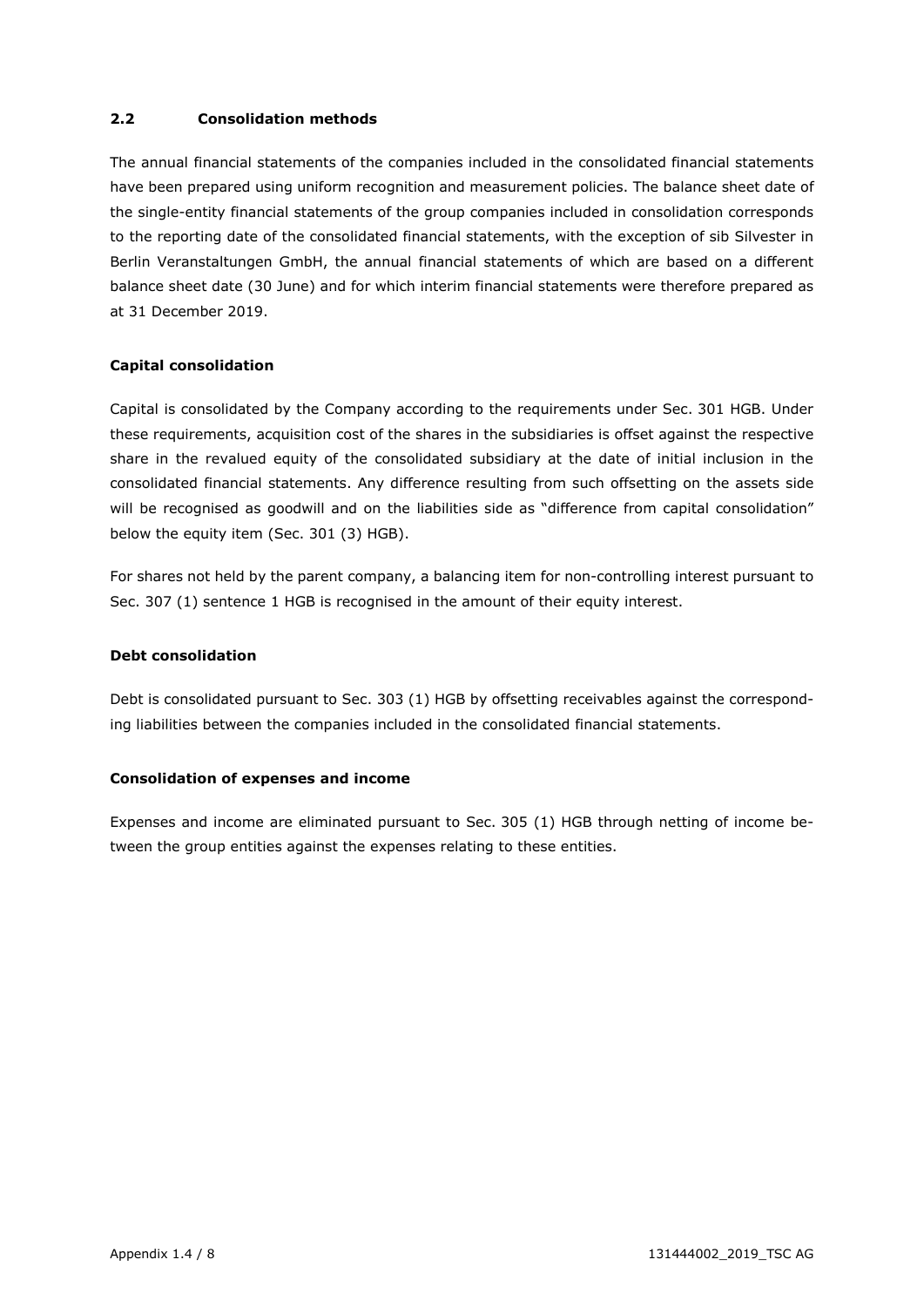#### **Elimination of intercompany profits**

There have not been any material intercompany profits within the Group from the disposal of assets of property, plant and equipment and inventory. Accordingly, intercompany profits were not eliminated pursuant to Sec. 304 (2) HGB.

#### **2.3 Currency translation**

The balance sheets and statements of profit and loss of foreign subsidiaries drawn up in their respective foreign currency are translated in accordance with Sec. 308a HGB using the modified current rate method. The items of the balance sheet are translated into euros at the middle spot exchange rate in effect at the reporting date with the exception of equity, which is converted into euros at the historical exchange rate. The items of the statement of profit and loss are translated into euros at the average exchange rate for the year.

The following exchange rates are assumed for translation of the respective balance sheets and statements of profit and loss of the subsidiaries with registered office in the UK or the US:

|                                                          | <b>GBP</b> | USD    |
|----------------------------------------------------------|------------|--------|
| Rate at contribution date - 30 Sep. 2019                 |            |        |
| (historical rate equity)                                 | 0.88573    | 1.0889 |
| Year-end rate $-31$ Dec. 2019                            | 0.85080    | 1.1234 |
| Average exchange rate $-4$ <sup>th</sup> quarter of 2019 | 0.86010    | 1.1072 |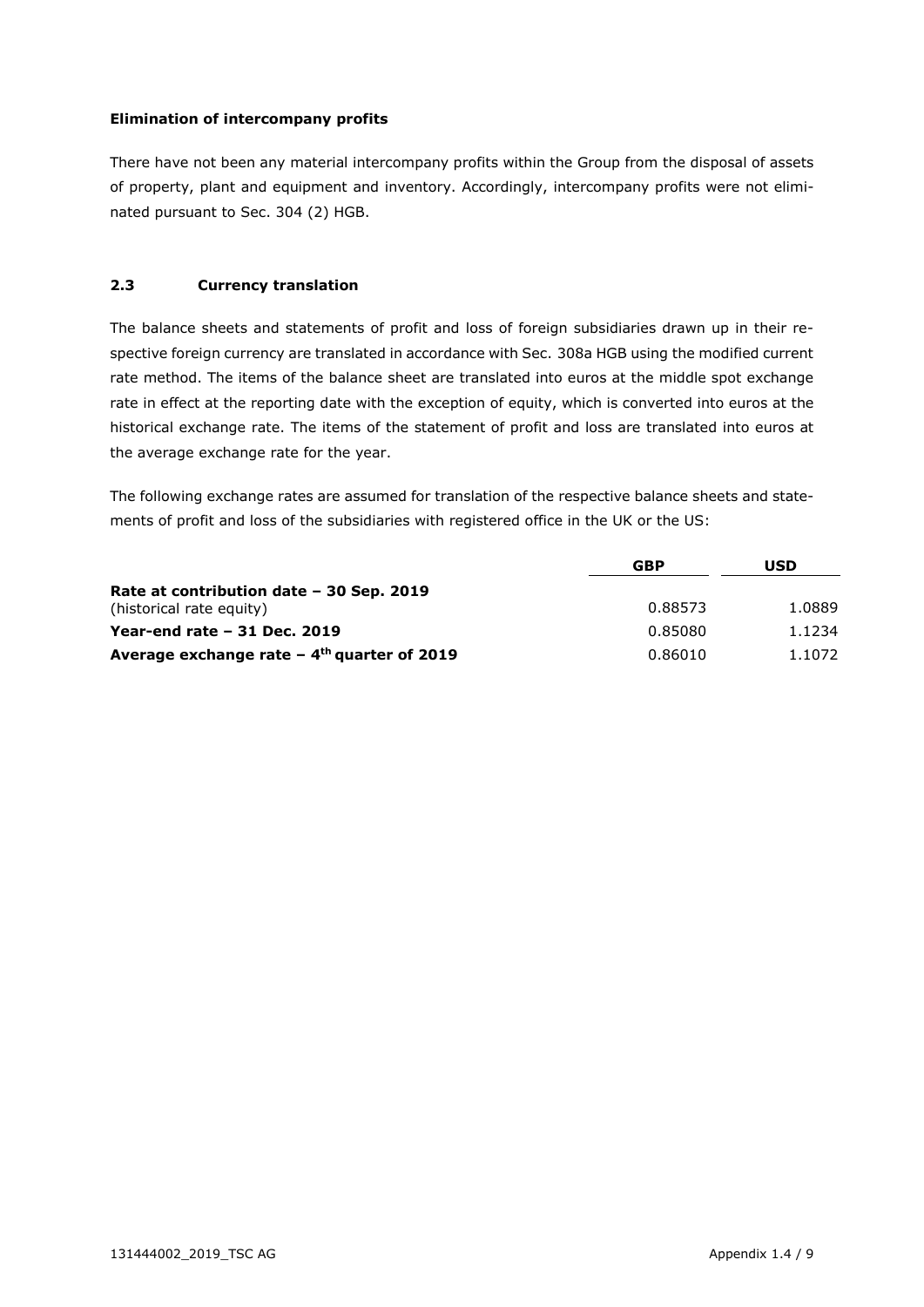#### **3. Recognition and measurement policies**

#### **Fixed assets**

Purchased intangible fixed assets are carried at acquisition cost and amortised if they are subject to wear and tear. The same holds for intangible fixed assets capitalised as part of the purchase price allocation:

| Intangible asset             | Useful life in years |
|------------------------------|----------------------|
|                              |                      |
| Goodwill                     | 10                   |
| Assets related to marketing  | $5 - 10$             |
| Assets related to technology | $3 - 5$              |
| Assets related to customers  | 1-2                  |

Goodwill arising from initial consolidation is amortised over a useful life of ten years. Management estimates this amortisation period to equal the ordinary useful life of the assets taking into account the industry's economic conditions as well as the sales and procurement markets. Write-downs are performed where permanent impairment is expected.

Property, plant and equipment are recognised at acquisition or production cost lessened by depreciation if subject to wear and tear. Depreciation is principally made according to the straight-line depreciation method based on the ordinary useful life of the assets. In the year of acquisition, depreciation is made pro rata temporis. Write-downs are performed where permanent impairment is expected. If the reasons for a permanent impairment no longer exist, the write-down is reversed in accordance with the requirement for reversal up to the amount of amortised cost. Low-value items with acquisition or production cost of up to EUR 250 are fully depreciated in the year of acquisition. For additions with acquisition or production costs of more than EUR 250 but less than EUR 1,000, a pool item (depreciation pool) is created that is eliminated on a straight-line basis over a depreciation period of five years. The full depreciation rate is always used in the year of addition.

Long-term financial assets are capitalised at the lower of amortised cost or fair value. Appropriate specific allowances were made for all identifiable risks. In addition, the potential credit risk was taken account of by setting up a general allowance.

The shares in affiliated companies relate to unconsolidated subsidiaries and are measured at acquisition cost. They are amortised in case of an expected permanent impairment. Write-ups on account of the reversal requirement are made up to the amount of original costs if the reasons for the permanent impairment have ceased to exist.

#### **Current assets**

Among inventories, raw materials, consumables and supplies and merchandise are recognised at the lower of acquisition cost or market value. Finished goods and work in progress are measured at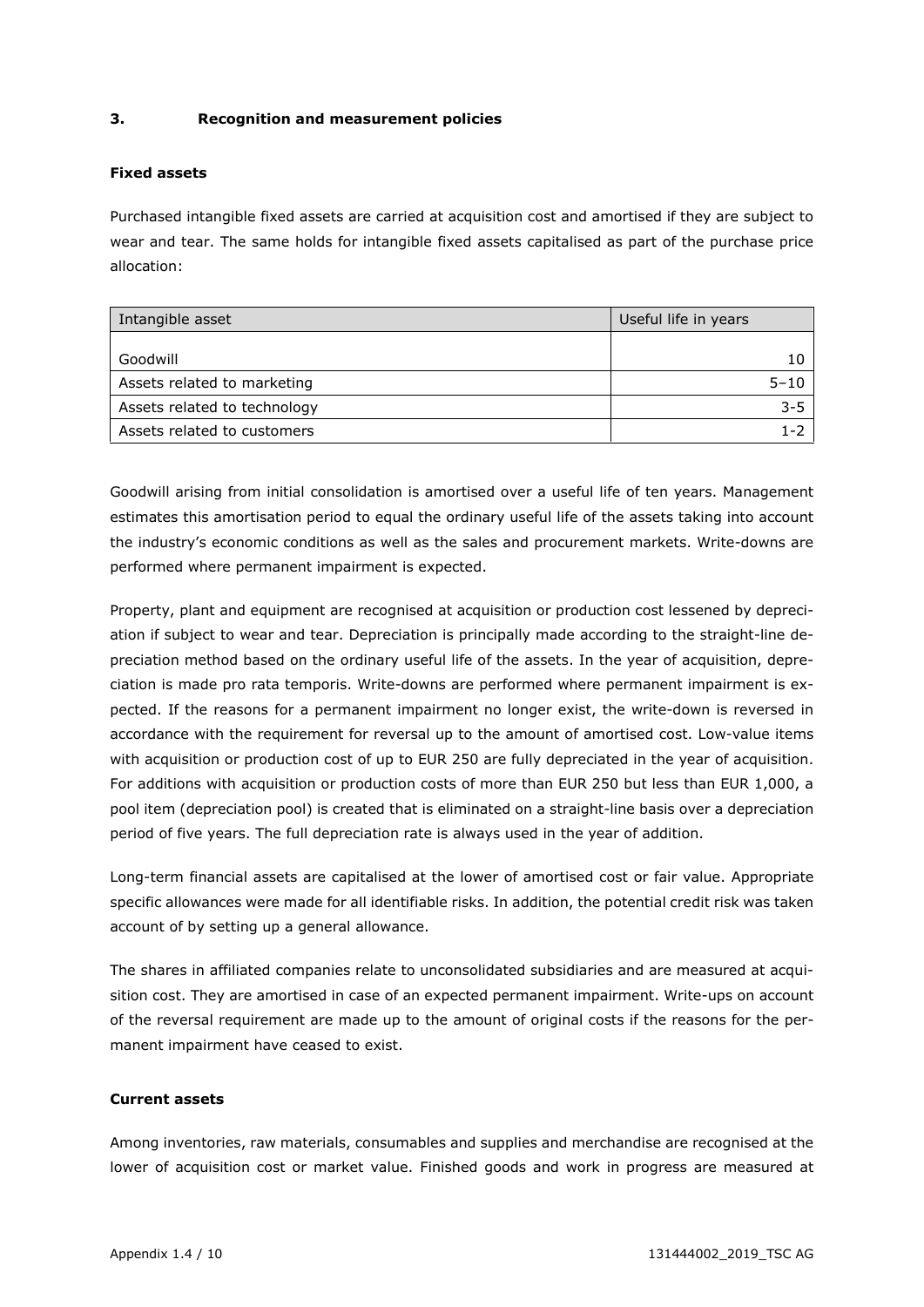production cost. In accordance with Sec. 255 (2) HGB, production cost includes appropriate portions of production overhead and indirect material costs in addition to direct costs. General administrative costs and expenses for company social facilities, voluntary social benefits and company pensions are not capitalised. Interest on borrowed capital is not capitalised either. As at the balance sheet date, allowances are made according to the lower-of-cost-or-market principle. Furthermore, measurement of inventories takes into account general allowances, so-called obsolescence allowances, which are determined based on an inventory coverage analysis.

Receivables and other current assets as well as other securities are recognised at the lower of nominal value or fair value as at the balance sheet date. Appropriate specific allowances were made for all identifiable risks. In addition, the latent credit risk was taken account of by setting up a general allowance.

Securities and cash and cash equivalents are carried at the lower of acquisition cost or market values.

#### **Prepaid expenses and deferred income**

Prepaid expenses and deferred income constitute expenses or income relating to a certain time after the balance sheet date and are measured at nominal value and amortised or depreciated on a straight-line basis over this period.

#### **Provisions**

Tax and other provisions are measured at appropriate settlement amount on the basis of sound business judgement. They include all identifiable risks and contingent liabilities. Provisions with a residual term of more than one year are discounted at the respective average market interest rate of the past seven financial years corresponding to their residual term.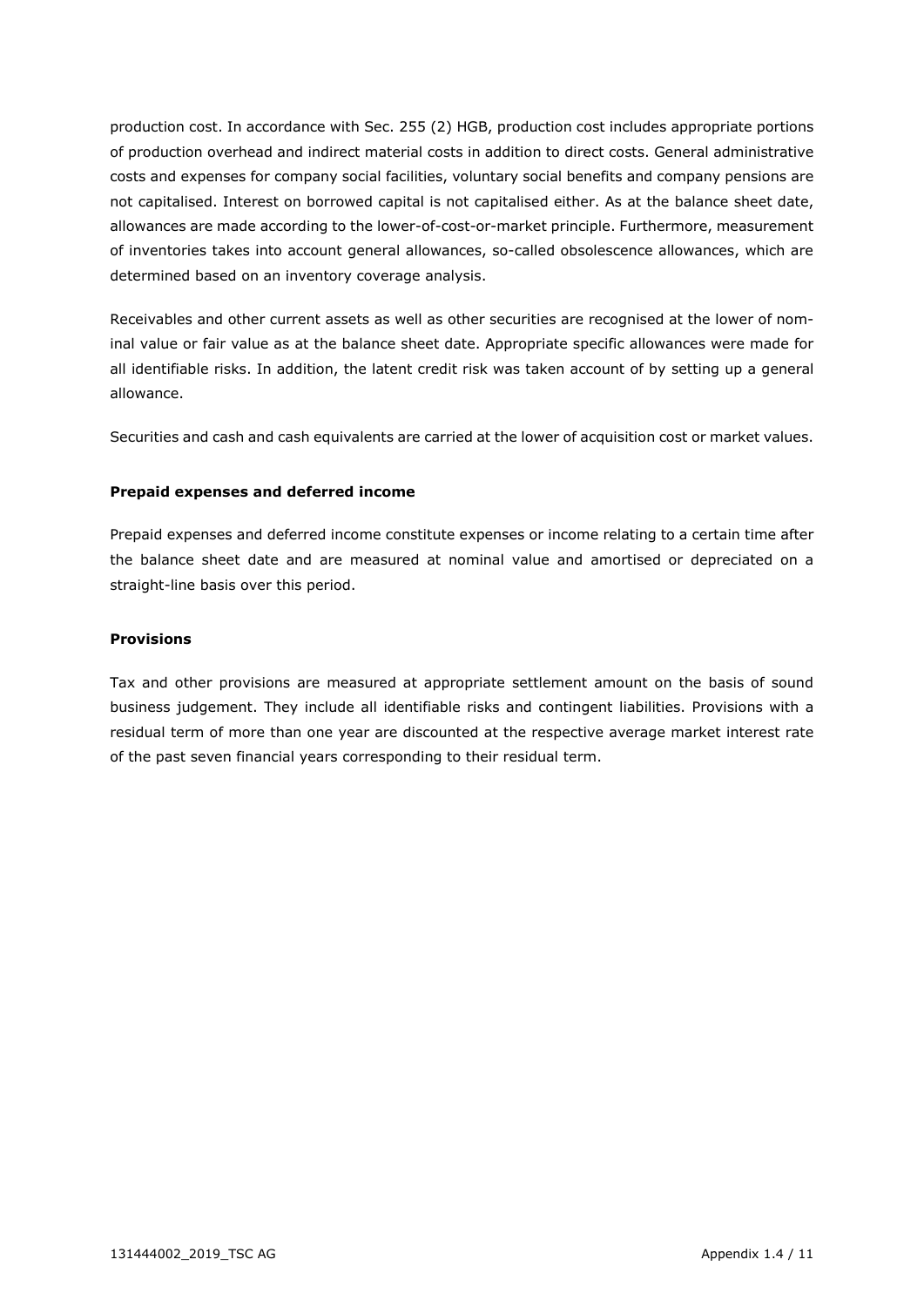#### **Liabilities**

Liabilities are recognised at settlement value.

#### **4. Notes to the consolidated financial statements**

#### **Notes to the balance sheet**

#### Intangible fixed assets

The increase in intangible fixed assets and goodwill over the reporting period mainly results from the contribution of Social Chain Group AG and its subsidiaries as well as the acquisitions of Urbanara GmbH and drtv.agency GmbH as at 31 December 2019 and the first-time consolidations of KoRo Handels GmbH and Solidmind Nutrition GmbH as at 31 December 2019.

In this context, the following values were recognised for capital consolidation:

| Intangible asset (kEUR)      | Fair value |
|------------------------------|------------|
|                              |            |
| Goodwill                     | 94,335     |
| Assets related to marketing  | 11,632     |
| Assets related to technology | 332        |
| Assets related to customers  | 239        |

Goodwill of kEUR 17,627 was capitalised and amortised within the former Lumaland Group already up to the year 2018. Additional goodwill totalling kEUR 80 arose from the increase in shares held in Belsonno GmbH from formerly 87.97% to now 100.0% and in LINKS Logistics GmbH from 95.0% to now 100.0%.

Internally generated intangible fixed assets of kEUR 16 comprise the residual carrying amount of the film ("B-Movie") produced for own purposes by the contributed company DEF Media GmbH in 2012. Amortisation is carried out over the estimated useful life of eight years.

#### Property, plant and equipment

The breakdown and development of fixed assets stating amortisation, depreciation and write-downs during the financial year is presented in the statement of movements in fixed assets (appendix 1 to the notes to the consolidated financial statements). Acquisition and production cost are stated at historical values.

#### Long-term financial assets

As at 31 December 2019, long-term financial assets amount to kEUR 4,722 (prior year: kEUR 13) and mainly include shares in associates accounted for using the equity method as well as unconsolidated subsidiaries that became a part of the Group in the course of the contribution of Social Chain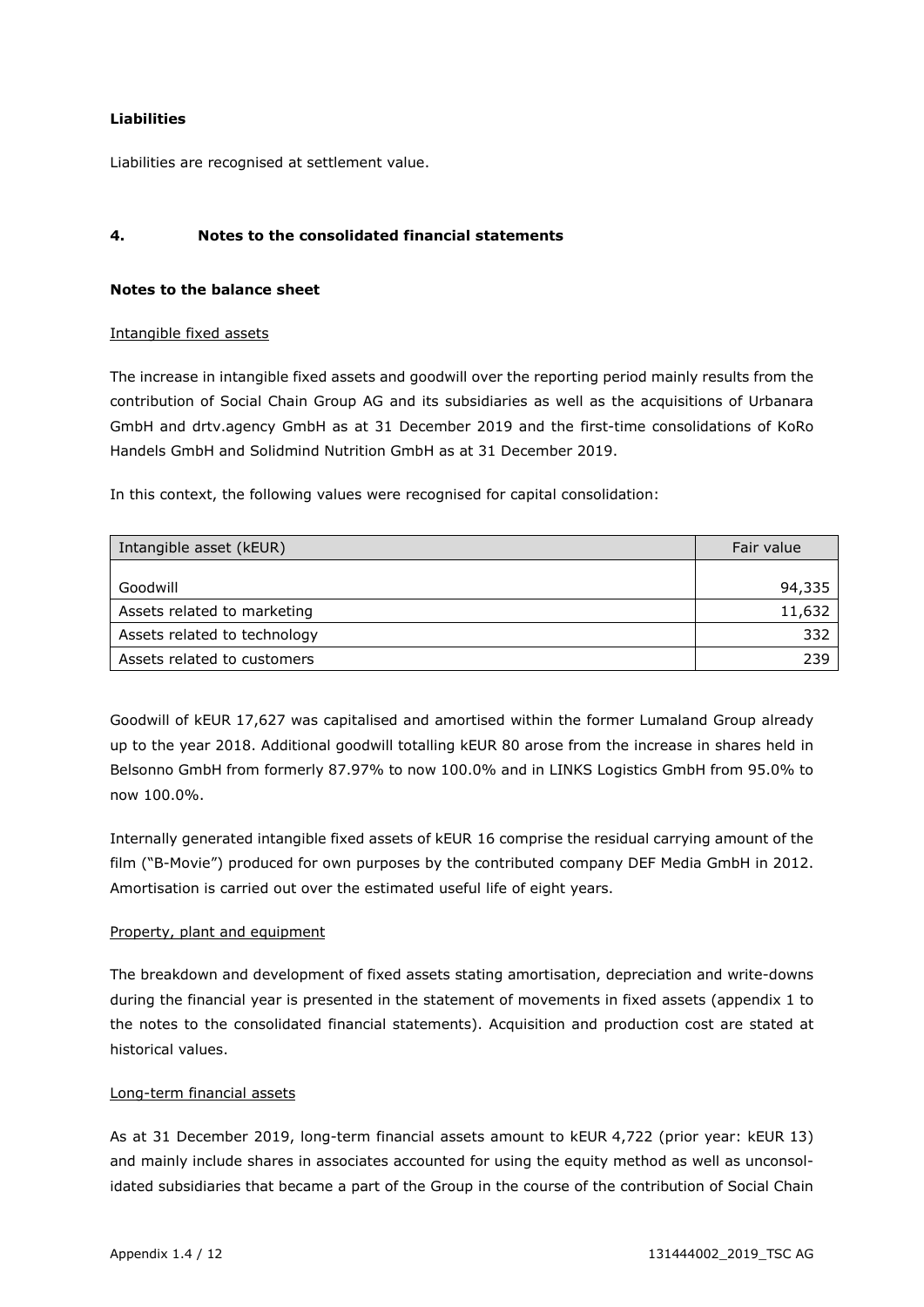Group AG. The unconsolidated companies include the 100% share in LINKS Operations & Intelligence GmbH (until 17 April 2020 operating as Wonista GmbH, Hofheim am Main/Germany, registered with the Charlottenburg local court, Berlin/Germany, under HRB 216671 B). The acquisition cost of the shares amounted to kEUR 3,263 and were written down to zero as at 31 December 2019. Expenditure related to the impairment loss is shown under amortisation and write-downs of long-term financial assets in the statement of profit and loss.

#### **Inventories**

Overall, inventories of kEUR 9,470 are recognised (prior year: kEUR 5,452). The former Lumaland Group's inventories remain at the same level in comparison with the prior year; the increase is therefore attributable to the newly added companies' inventories.

#### Trade receivables

The latent risks and expected cash discount deductions attached to trade receivables are taken into account by general allowances deducted from the assets-side carrying amount of the receivables. The residual terms still amount to less than one year.

#### Other current assets

Other current assets of kEUR 2,744 (prior year: kEUR 1,286) are largely comprised of current tax receivables and receivables related to overpayments. Other current assets with a residual term of more than one year concern rental deposits made in the amount of kEUR 657 (prior year: kEUR 0).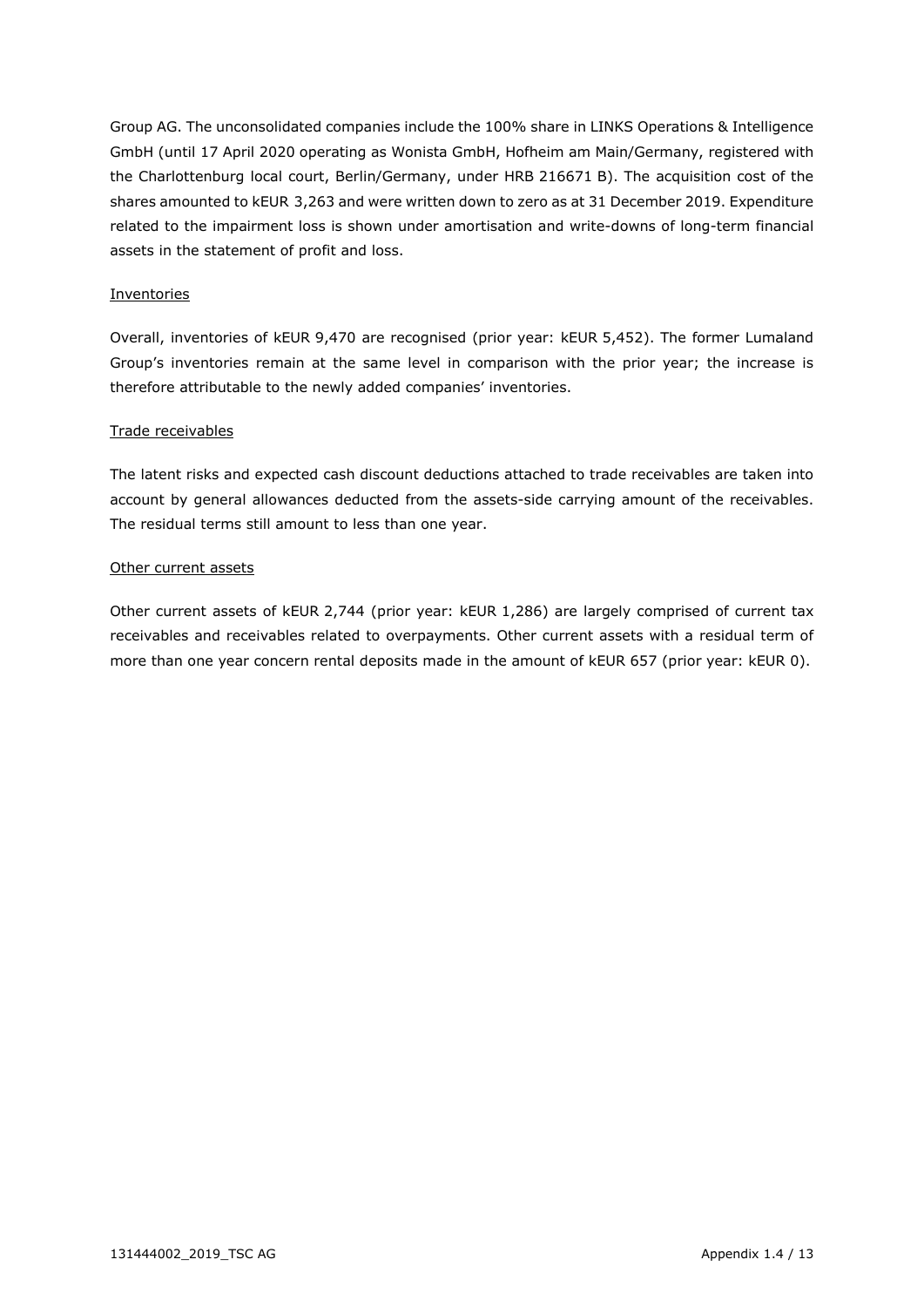#### Equity

The share capital is divided into no-par value shares. The shares are registered shares.

Subscribed capital and capital reserves:

| In shares                            | Ordinary shares |           |
|--------------------------------------|-----------------|-----------|
|                                      | 2019            | 2018      |
| In issue at 1 January                | 2,833,333       | 2,510,171 |
| Issued for cash                      | 1,045,626       | 323,162   |
| Exercise of share options            |                 |           |
| Issued in business combination       | 6,065,159       |           |
| In issue at 31 December - fully paid | 9,944,118       | 2,833,333 |
| Authorised - par value EUR 1.00      |                 |           |

By resolution of the annual general meeting dated 28 August 2018, the executive board was authorised, with the approval of the supervisory board, to increase the Company's share capital on one or more occasions until 27 August 2023 by up to a total amount of EUR 1,416,666.00 through contributions in cash or in kind (Authorised Capital 2018/I).

By resolution of the annual general meeting dated 28 August 2018, the share capital was conditionally increased by up to an amount of EUR 1,216,666.00 by issuing up to 1,216,666 registered nopar value shares (Conditional Capital 2018/I).

By resolution of the annual general meeting dated 19 August 2019, the executive board is authorised, with the approval of the supervisory board, to increase the Company's share capital on one or more occasions until 18 August 2024 by up to a total amount of EUR 4,520,054.00 through contributions in cash or in kind (Authorised Capital 2019/I). The Authorised Capital 2018/I is replaced by the Authorised Capital 2019/I.

By resolution of the annual general meeting dated 19 August 2019, the executive board is authorised, with the approval of the supervisory board, to issue bearer or registered convertible or warrant bonds on one or more occasions until 18 August 2024 in an aggregate amount of EUR 75,000,000.00 with or without any maturity date and to grant the holders conversion or option rights to subscribe to a total amount of up to 1,274,474 registered no-par value shares with a pro rata amount of the share capital of up to a total of EUR 1,274,474.00 (conditional Capital 2019/I). The Authorised Capital 2018/I is replaced by the Conditional Capital 2019/I.

By resolution of the annual general meeting dated 19 August 2019, the executive board is authorised, with the approval of the supervisory board, to issue up to 242,000 subscription rights until 18 August 2024, entitling the holders to subscribe to up to 242,000 registered no-par value shares with a notional value of EUR 1.00 (Conditional Capital 2019/II). The Authorised Capital 2017/I is replaced by the Conditional Capital 2019/II.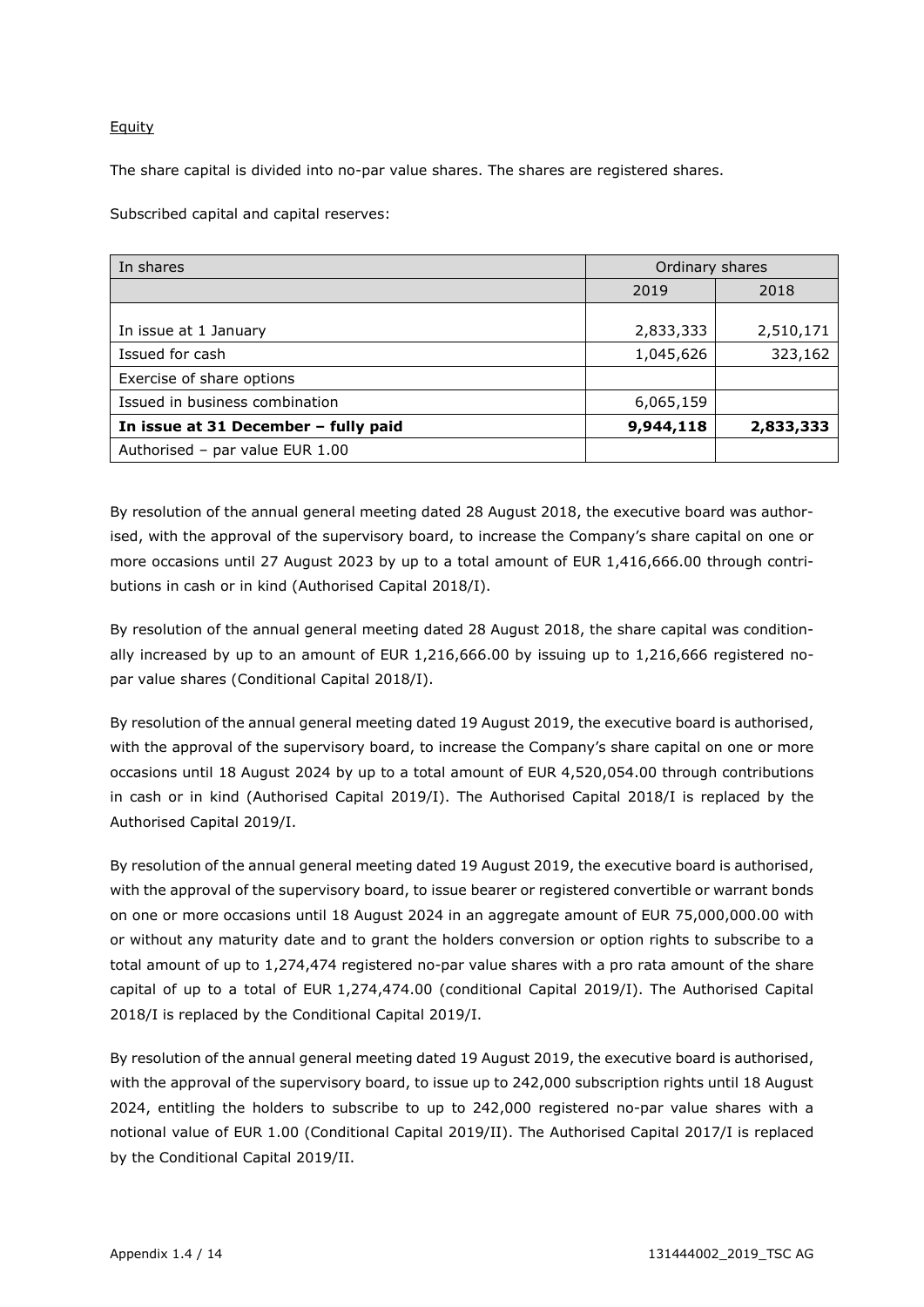During the financial year, EUR 104,802,969.00 have been transferred to capital reserves.

In June 2019, a cash capital increase in the amount of mEUR 1.8 was carried out by issuing new shares in the share capital in the amount of kEUR 142 and by making a mEUR 1.7 payment into capital reserves. In August 2019, the share capital and capital reserves were increased by kEUR 210 and mEUR 3.1, respectively, through contribution of the shares in LINKS Operations & Intelligence GmbH (until 17 April 2020 operating as Wonista GmbH, Hofheim am Main/Germany, registered with the Charlottenburg local court, Berlin/Germany, under HRB 216671 B) against the issuance of new shares.

In October 2019, the share capital and capital reserves were increased by kEUR 5,855 and mEUR 85.1, respectively, through contribution of the shares in The Social Chain AG Group against the issuance of new shares.

In November 2019, the share capital and capital reserves were increased by kEUR 904 and mEUR 14.9, respectively, by issuing new shares as part of an accelerated bookbuilding.

The development of the consolidated equity is presented in the statement of changes in equity.

#### Information on equity investments pursuant to Sec. 160 (1) no. 8 German Stock Corporation Act (AktG)

Until the date of preparation of these financial statements, the Company had received the following information on investments subject to notification obligations pursuant to Sec. 160 (1) no. 8 German Stock Corporation Act (AktG):

On 8 June 2017, WAOW Entrepreneurship GmbH notified in accordance with Sec. 20 (5) AktG that, effective as of 2 February 2017, it no longer holds more than one quarter of the shares and no longer a majority interest in Lumaland AG.

At the same time, Mr Wanja S. Oberhof, Berlin/Germany, notified pursuant to Sec. 20 (5) AktG that Mr Wanja S. Oberhof, effective as of 2 February 2017, no longer indirectly holds more than one quarter of the shares and no longer a majority interest in Lumaland AG due to the attribution of shares held by WAOW Entrepreneurship GmbH pursuant to Sec. 16 (4) AktG.

Sweet Dreams Invest GmbH notified pursuant to Sec. 20 (1), (3) and (4) AktG that through acquisition of more than 50% of the shares in Lumaland AG it holds more than a quarter of and a majority interest in Lumaland AG effective as of 2 February 2017.

On 30 January 2018, Dacapo S.à r.l., Luxembourg, notified pursuant to Sec. 20 (1) AktG that it directly holds more than one quarter in Lumaland AG.

At the same time, on 30 January 2018, Dacapo S.à r.l., Luxembourg, notified pursuant to Sec. 20 (4) AktG that it holds a majority interest in Lumaland AG directly and by attribution of shares held by HoHa Holding GmbH, Berlin/Germany, with which a shareholder voting agreement exists.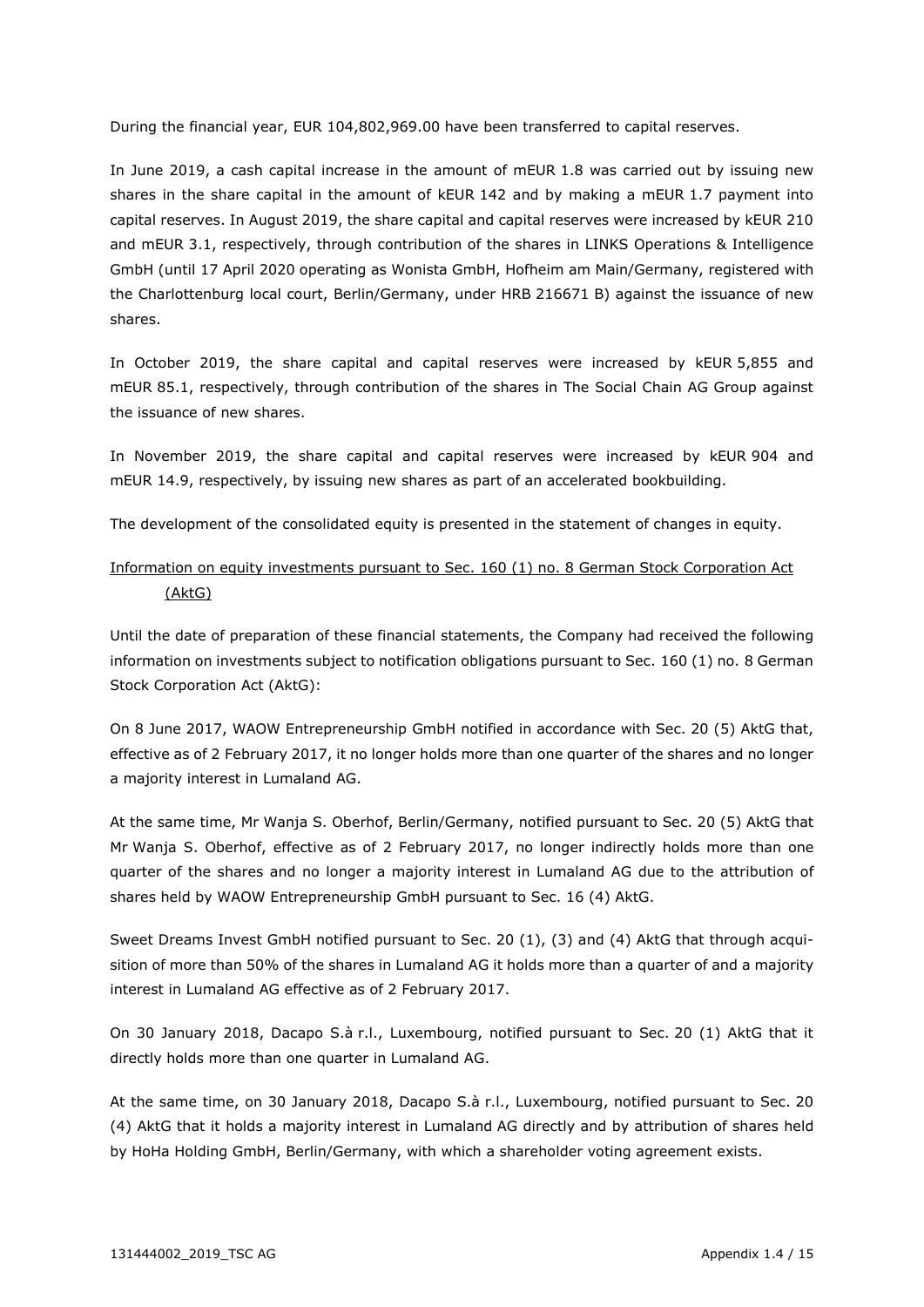On 30 January 2018, Gruppe Georg Kofler GmbH, Munich/Germany, notified pursuant to Sec. 20 (1) and (3) AktG that it holds more than one quarter of the shares in Lumaland AG indirectly by attribution of the shares in Lumaland AG held by Dacapo S.à r.l., Luxembourg, pursuant to Sec. 16 (4) AktG.

At the same time, on 30 January 2018, Gruppe Georg Kofler GmbH, Munich/Germany, notified pursuant to Sec. 20 (4) AktG that it holds a majority interest in Lumaland AG indirectly by attribution of the shares in Lumaland AG held by Dacapo S.à r.l., Luxembourg, pursuant to Sec. 16 (4) AktG and by attribution of the shares held by HoHa Holding GmbH, Berlin/Germany, with which Dacapo S.à r.l. has closed a shareholder voting agreement.

On 30 January 2018, Dr Georg Kofler notified pursuant to Sec. 20 (1) and (3) AktG that he as the sole shareholder of Gruppe Georg Kofler GmbH, Munich/Germany, holds more than one quarter of the shares in Lumaland AG indirectly by attribution of the shares in Lumaland AG held by Dacapo S.à r.l., Luxembourg, pursuant to Sec. 16 (4) AktG.

At the same time, on 30 January 2018, Dr Georg Kofler notified pursuant to Sec. 20 (4) AktG that he as the sole shareholder of Gruppe Georg Kofler GmbH, Munich/Germany, holds a majority interest in Lumaland AG indirectly by attribution of the shares in Lumaland AG held by Dacapo S.à r.l., Luxembourg, pursuant to Sec. 16 (4) AktG and by attribution of shares held by HoHa Holding GmbH, Berlin/Germany, with which Dacapo S.à r.l. has closed a shareholder voting agreement.

On 30 January 2018, Sweet Dreams Invest GmbH, Berlin/Germany, notified in accordance with Sec. 20 (5) AktG that it no longer holds more than one quarter of the shares and no longer a majority interest in Lumaland AG.

On 1 August 2019, the Company provided the following notifications pursuant to Sec. 6 AktG:

Pursuant to Sec. 20 (5) AktG, Dacapo S.à r.l., Luxembourg, notified that it does not hold a majority interest in Lumaland AG neither alone nor by attribution of the shares held by other shareholders. Dacapo S.à r.l. continues to hold more than one quarter of the shares in Lumaland AG.

At the same time, Gruppe Georg Kofler GmbH, Munich/Germany, notified pursuant to Sec. 20 (5) AktG that it does not hold a majority interest in Lumaland AG indirectly (due to the attribution of shares in Lumaland AG held by Dacapo S.à r.l. pursuant to Sec. 16 (4) AktG) neither alone nor by attribution of the shares held by other shareholders. Gruppe Georg Kofler GmbH continues to hold indirectly (due to the attribution of shares in Lumaland AG held by Dacapo S.à r.l. pursuant to Sec. 16 (4) AktG) more than one quarter of the shares in Lumaland AG.

At the same time, Dr Georg Kofler notified pursuant to Sec. 20 (5) AktG that he as the sole shareholder of Gruppe Georg Kofler GmbH does not hold a majority interest in Lumaland AG indirectly (due to the attribution of shares in Lumaland AG held by Dacapo S.à r.l. pursuant to Sec. 16 (4) AktG) neither alone nor by attribution of the shares held by other shareholders. Dr Georg Kofler continues to hold indirectly (due to the attribution of shares in Lumaland AG held by Dacapo S.à r.l. pursuant to Sec. 16 (4) AktG) more than one quarter of the shares in Lumaland AG.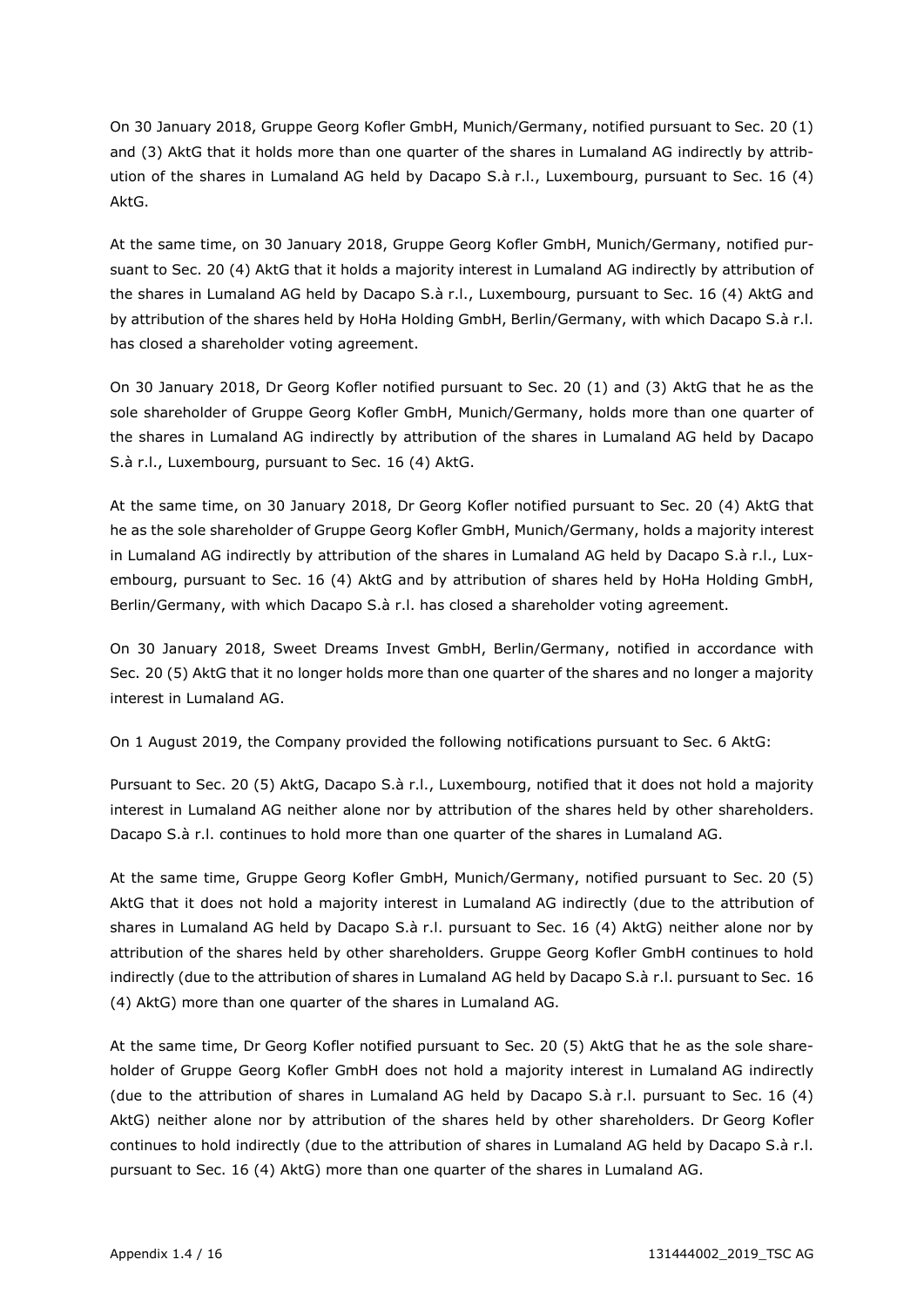On 7 May 2020, the Company published the following notifications:

Gruppe Georg Kofler GmbH, Munich/Germany, notified pursuant to Sec. 20 (4) AktG that it holds a majority interest in The Social Chain AG indirectly (due to the attribution of shares in The Social Chain AG held (i) by Dacapo S.à r.l. and (ii) by Social Chain Group GmbH pursuant to Sec. 16 (4) AktG).

At the same time, Dr Georg Kofler notified pursuant to Sec. 20 (4) AktG that he as the sole shareholder of Gruppe Georg Kofler GmbH also holds a majority interest in The Social Chain AG indirectly (due to the attribution of shares in The Social Chain AG held (i) by Dacapo S.à r.l. and (ii) by Social Chain Group GmbH pursuant to Sec. 16 (4) AktG).

In addition, Social Chain Group GmbH, Berlin/Germany, notified that it does no longer hold an interest of more than one quarter of the shares in The Social Chain AG.

#### Provisions

Tax provisions relate to municipal trade and corporate income tax. Major components of other provisions of kEUR 5,384 are provisions for outstanding invoices and provisions for staff-related costs.

Other provisions are largely comprised of provisions for outstanding invoices of kEUR 3,768 (prior year: kEUR 130), staff-related provisions (vacation, bonuses & shares in profit) of kEUR 760 (prior year: kEUR 65), provisions for warranties and returns of kEUR 463 (prior year: kEUR 101) and sundry provisions of kEUR 393 (prior year: kEUR 129). The increase in provisions of kEUR 6,750 results from changes in the scope of consolidation that are matched by utilisations of kEUR 4,461 and release of provisions of kEUR 150. Provisions of kEUR 2,749 were newly added. After taking into account the effects from currency translation, total provisions amount to kEUR 5,384.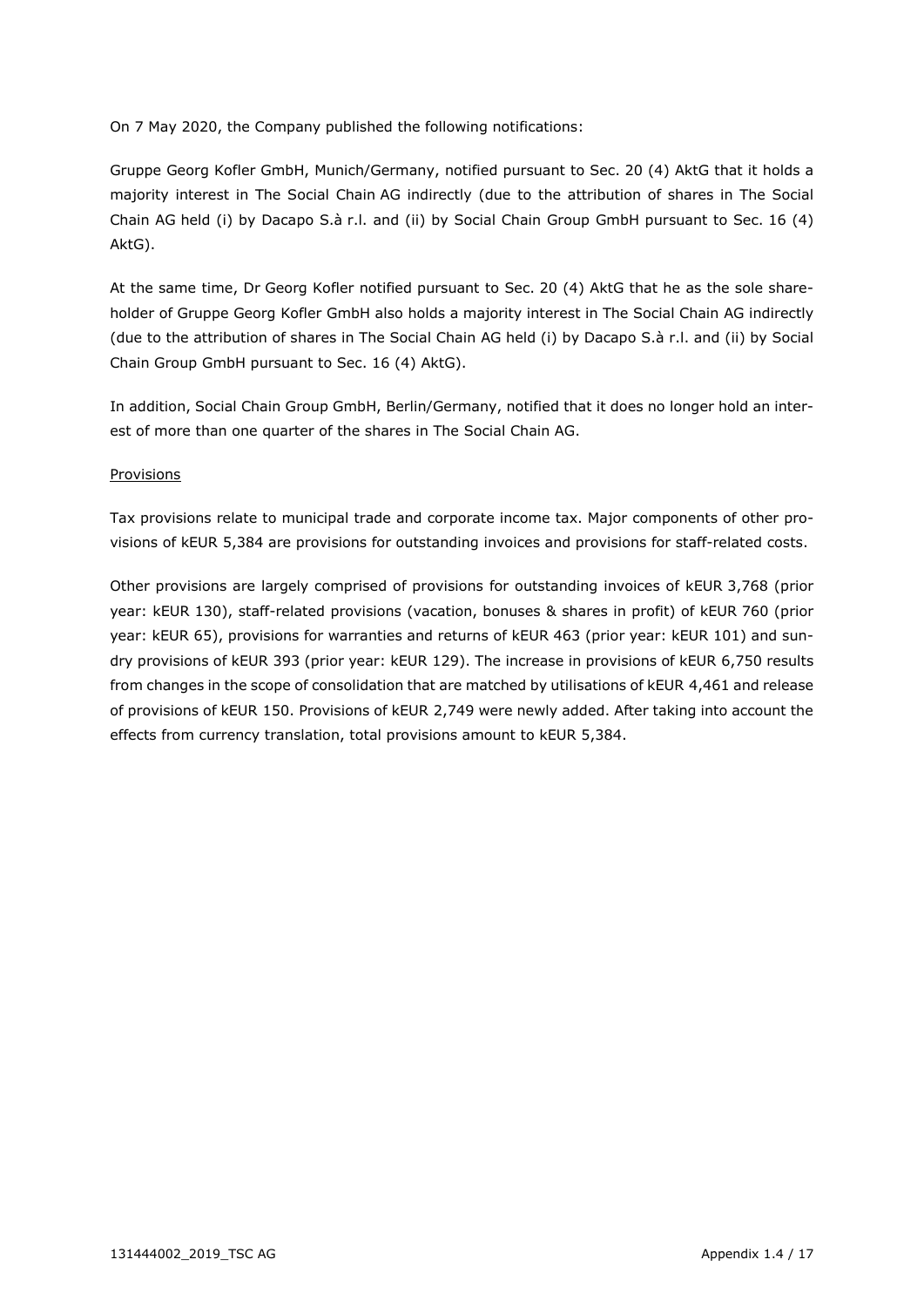#### Liabilities

The residual terms of the liabilities developed as follows:

| in kEUR                                   |                                                                                                                                                                                                                                                                                                                                                               | Residual term<br>up to 1 year                                                                        | Residual term<br>1 to 5 years | Residual term<br>more than<br>5 years | Total  |
|-------------------------------------------|---------------------------------------------------------------------------------------------------------------------------------------------------------------------------------------------------------------------------------------------------------------------------------------------------------------------------------------------------------------|------------------------------------------------------------------------------------------------------|-------------------------------|---------------------------------------|--------|
| Bank loans and overdrafts                 | 31 Dec.<br>2019                                                                                                                                                                                                                                                                                                                                               | 8,546                                                                                                | 1,792                         | $\mathbf{0}$                          | 10,338 |
|                                           | Prior year                                                                                                                                                                                                                                                                                                                                                    | 362                                                                                                  | 6,884                         | 2,192                                 | 9,438  |
| Payments received on<br>account of orders | 31 Dec.<br>2019                                                                                                                                                                                                                                                                                                                                               | 3,816                                                                                                | $\mathbf{0}$                  | $\mathbf{0}$                          | 3,816  |
|                                           | Prior year                                                                                                                                                                                                                                                                                                                                                    | 59<br>$\mathbf{0}$<br>$\Omega$<br>111<br>12,821<br>$\mathbf{0}$<br>2,694<br>$\mathbf{0}$<br>$\Omega$ | 59                            |                                       |        |
| Trade payables                            | 31 Dec.<br>2019                                                                                                                                                                                                                                                                                                                                               |                                                                                                      |                               |                                       | 12,932 |
|                                           | Prior year                                                                                                                                                                                                                                                                                                                                                    |                                                                                                      |                               |                                       | 2,694  |
| Liabilities to affiliated                 | 31 Dec.<br>2019                                                                                                                                                                                                                                                                                                                                               | 4,267                                                                                                | $\Omega$                      | $\Omega$                              | 4,267  |
| companies                                 | $\Omega$<br>$\Omega$<br>$\Omega$<br>Prior year<br>14,253<br>31 Dec.<br>$\mathbf{0}$<br>$\mathbf{0}$<br>2019<br>7,791<br>$\Omega$<br>Prior year<br>$\mathbf{0}$<br>31 Dec.<br>2,485<br>$\Omega$<br>$\mathbf{0}$<br>2019<br>1,104<br>$\Omega$<br>$\Omega$<br>Prior year<br>31 Dec.<br>138<br>$\mathbf{0}$<br>$\mathbf{0}$<br>2019<br>48<br>$\Omega$<br>$\Omega$ | $\Omega$                                                                                             |                               |                                       |        |
| Other liabilities                         |                                                                                                                                                                                                                                                                                                                                                               |                                                                                                      |                               |                                       | 14,253 |
|                                           |                                                                                                                                                                                                                                                                                                                                                               |                                                                                                      |                               |                                       | 7,791  |
| thereof taxes:                            |                                                                                                                                                                                                                                                                                                                                                               |                                                                                                      |                               |                                       | 2,485  |
|                                           |                                                                                                                                                                                                                                                                                                                                                               |                                                                                                      |                               |                                       | 1,104  |
| thereof related to social                 |                                                                                                                                                                                                                                                                                                                                                               |                                                                                                      |                               |                                       | 138    |
| security                                  | Prior year                                                                                                                                                                                                                                                                                                                                                    |                                                                                                      |                               |                                       | 48     |

Some of the bank loans and overdrafts are collateralised in form of registered liens, assignment by way of security and directly enforceable guarantees by third parties.

Trade payables with a term to maturity of more than one year are contractually agreed repayment obligations of a subsidiary.

#### Deferred tax liabilities

Deferred tax liabilities are shown in an amount of kEUR 3,383 (prior year: kEUR 0). These resulted from accounting differences concerning the measurement under German commercial and tax law in the context of the company acquisition of TSCG AG group of consolidated companies and the further acquisitions made during the financial year and relate to intangible fixed assets recognised in the consolidated balance sheet but not under tax law. Deferred tax assets on losses carried forward by the parent company have not been capitalised by taking advantage of the option conferred under Sec. 274 HGB.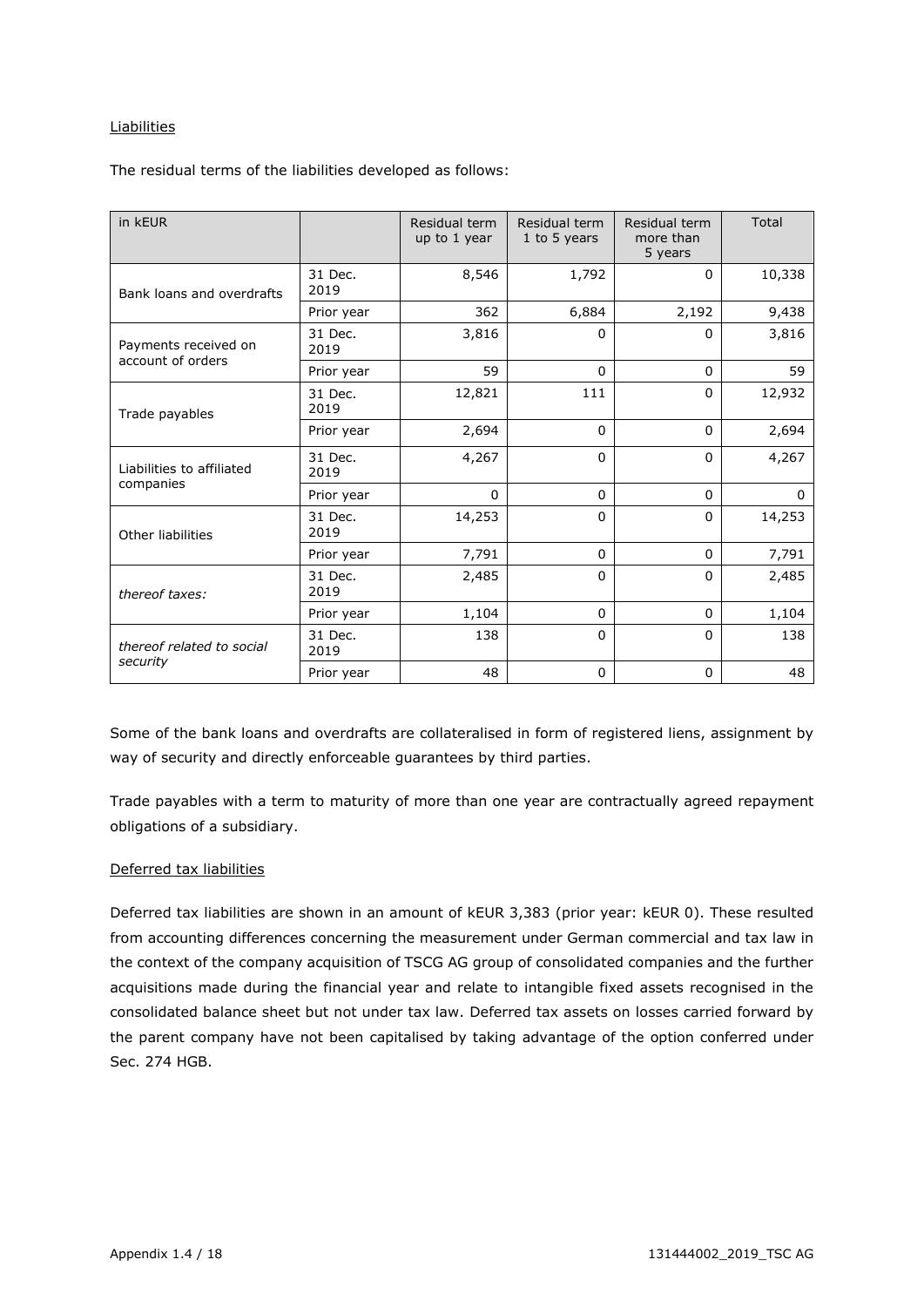#### Notes to the statement of profit and loss

The nature of expense method has been applied to the statement of profit and loss.

#### Revenue

The revenue realised in the financial year 2019 is comprised of the full-year revenue of the former Lumaland Group and the revenue of the newly added The Social Chain Group AG group of consolidated companies as of the date of its contribution on 30 September 2019.

| Segment (kEUR) | 2019   | 2018   |
|----------------|--------|--------|
|                |        |        |
| e-Commerce     | 41,657 | 46,072 |
| Social Media   | 7,458  | 0      |
| Other          | 1,565  |        |
| <b>Total</b>   | 50,680 | 46,072 |

#### Other operating income

Other operating income includes exchange gains of kEUR 6 (prior year: kEUR 0).

#### Cost of materials

Cost of materials of kEUR 25,728 (prior year: kEUR 22,276) mainly includes cost of purchased merchandise and of purchased services. Whereas the cost of materials ratio of the former Lumaland Group slightly increased from 48.4% in the prior year to 53.8% in the reporting period, the ratio of cost of materials to revenue declined in the new Group. As opposed to this, cost of purchased services increased from kEUR 6 to kEUR 5,188; this is principally due to the changed product mix through the inclusion of the Social Media companies.

#### Personnel expenses

In addition to wages and salaries, personnel expenses of kEUR 12,180 (prior year: kEUR 6,325) include social security, post-employment and other employee benefit costs. While personnel expenses in the former Lumaland Group fell by kEUR 559, overall personnel expenses rose compared to the prior year as a result of the newly added companies. Post-employment costs included in personnel expenses amount to kEUR 25 (prior year: kEUR 0).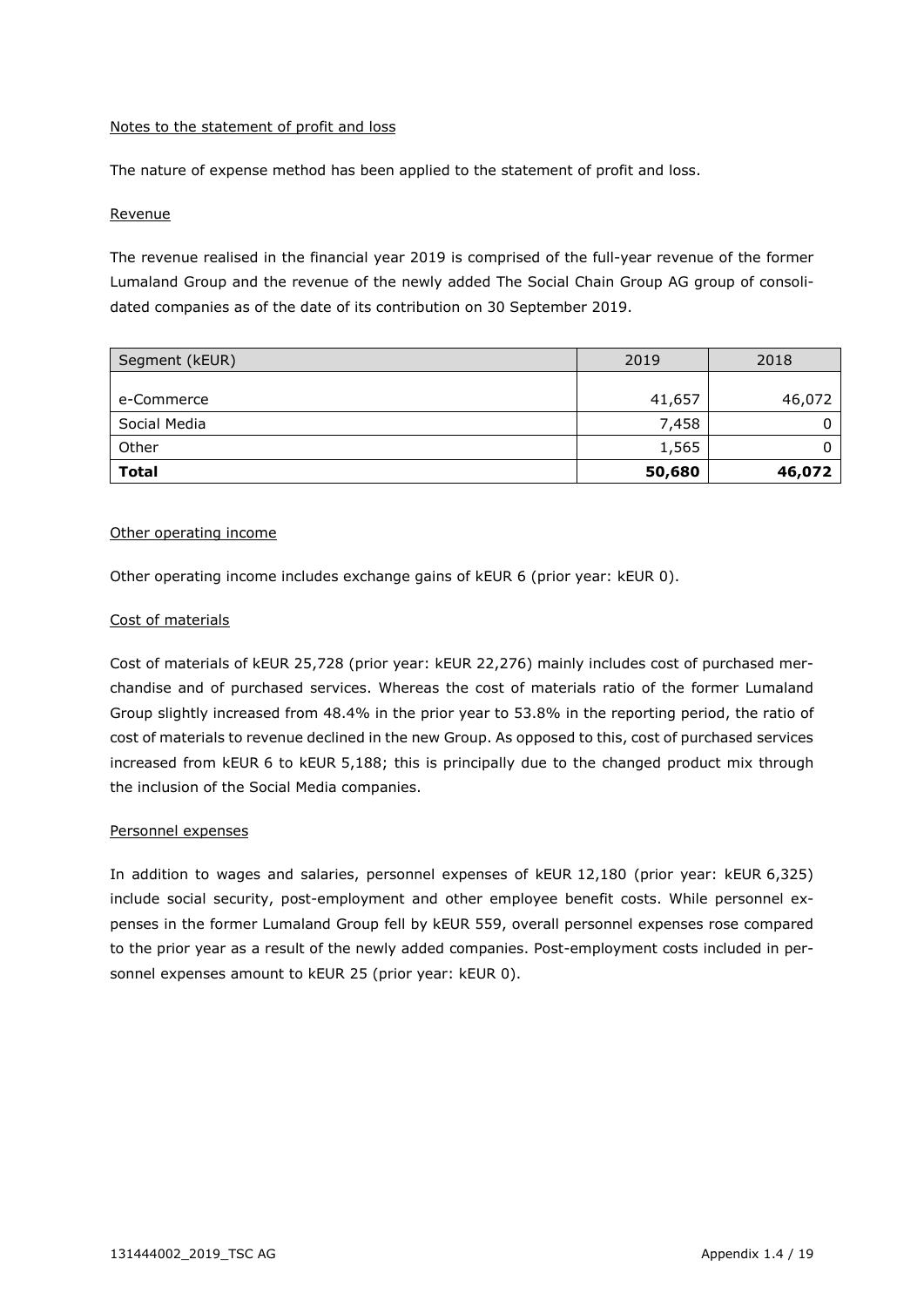### Amortisation and write-downs of intangible fixed assets and depreciation and write-downs of property, plant and equipment

Amortisation and write-downs of intangible fixed assets and depreciation and write-downs of property, plant and equipment of kEUR 4,795 are attributable to amortisation of goodwill. kEUR 2,982 of this amount relate to goodwill generated as part of the contribution of TSCG AG Group, with kEUR 696 relating to write-downs and kEUR 1,795 to the continued goodwill of the former Lumaland AG Group. Further amortisation and write-downs of kEUR 343 comprise amortisation and writedowns of identified marketing-, technology- and customer-related intangible fixed assets, which have been taken into account in first-time capital consolidation in the amount of kEUR 12,203.

#### Other operating expenses

Other operating expenses of kEUR 25,230 (prior year: kEUR 20,987) primarily include advertisement and sales cost of kEUR 14,336 (prior year: kEUR 17,260). This growth on the prior year is due to changes in the scope of consolidation. Other operating expenses include exchange losses of kEUR 24 (prior year: kEUR 13).

The following one-off expenses have been recognised in other operating expenses:

| <u>Subject matter</u>                                                                                                                  | <b>kEUR</b> |
|----------------------------------------------------------------------------------------------------------------------------------------|-------------|
| Consultancy fees related to the remaining acquisitions (mainly legal consultancy,<br>expert opinions and integration consulting)       | 646         |
| Consultancy fees related to the contribution of TSCG Group (mainly legal consul-<br>tancy, expert opinions and integration consulting) | 459         |
| Losses from disposal of properties                                                                                                     | 378         |
| MONOQI GmbH allowance                                                                                                                  | 318         |
| Cost of capital increase (fees)                                                                                                        | 316         |
| Process and post-merger integration consulting                                                                                         | 295         |
| Legal consultancy capital increase                                                                                                     | 62          |
| Other extraordinary costs                                                                                                              | 410         |
| TOTAL                                                                                                                                  | 2,884       |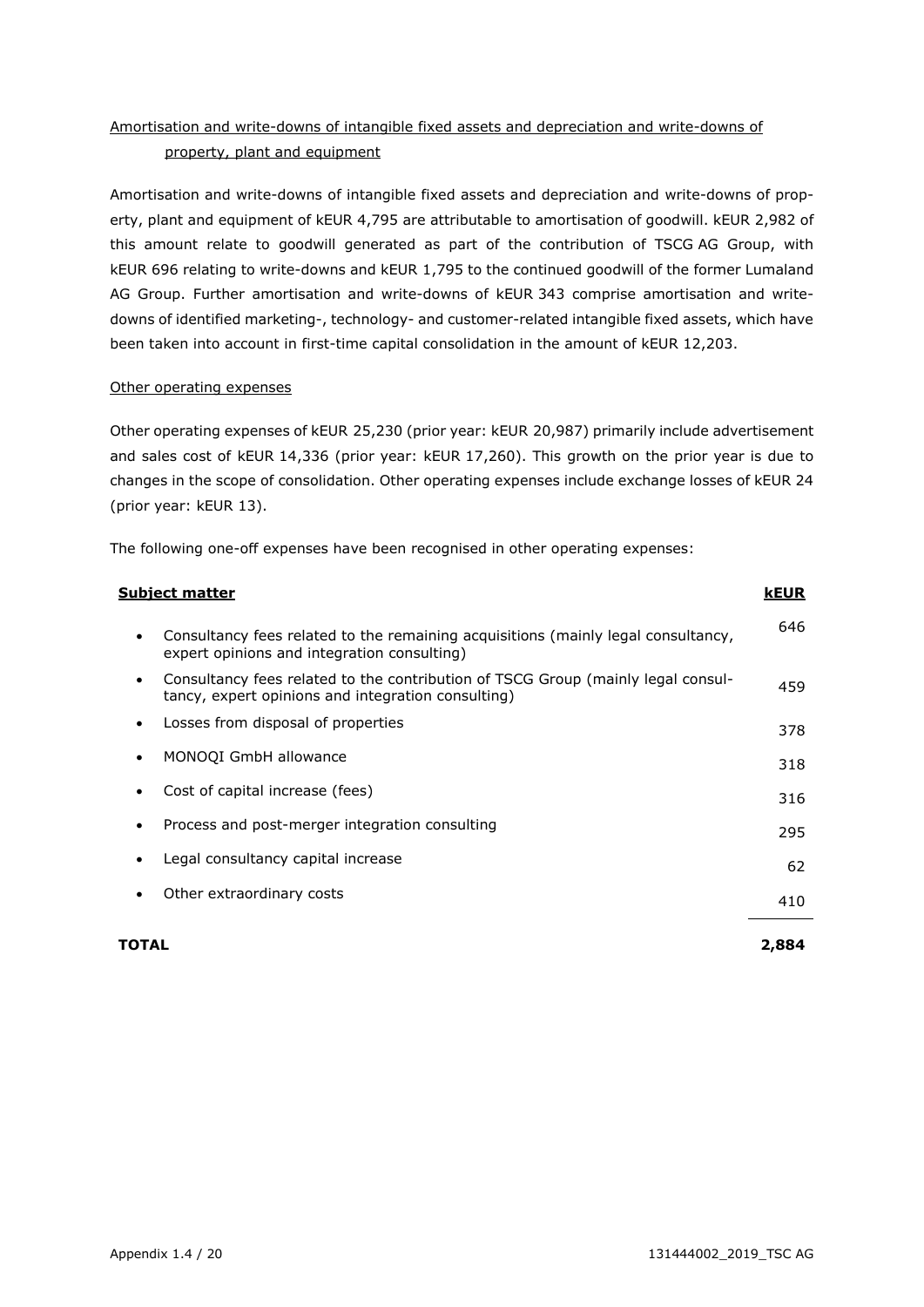#### Share of net loss from associates

Net loss from associates of kEUR -199 enter into the consolidated result.

#### Amortisation and write-downs of long-term financial assets

Amortisation and write-downs of long-term financial assets comprise the full impairment of the shares in LINKS Operations & Intelligence GmbH of kEUR 3,263, impairment losses of shares in other long-term investees and investors of kEUR 65 and impairment losses of other loans and securities of kEUR 57.

#### Interest and similar expenses

Interest and similar expenses of kEUR 828 (prior year: kEUR 487) particularly relate to long-term loans.

#### Income taxes

Income taxes include deferred taxes of kEUR 98 as an income; the share of the effective tax expenditure amounts to kEUR 28.

#### **Other disclosures**

#### Other financial commitments

Beside the commitments evident from the balance sheet, the following other financial commitments were on hand as at the balance sheet date:

| <b>kEUR</b>                 |       | Residual term<br>up to 1 year | Residual term<br>1 to 5 years | Residual term<br>more than<br>5 years |
|-----------------------------|-------|-------------------------------|-------------------------------|---------------------------------------|
| Rental and ancillary rental | 2019  | 2,265                         | 4,297                         |                                       |
| costs                       | Prior | 455                           | 70                            |                                       |
|                             | year  |                               |                               |                                       |
| Vehicle leasing             | 2019  | 35                            | 31                            |                                       |
|                             | Prior | $\overline{\phantom{0}}$      |                               |                                       |
|                             | year  |                               |                               |                                       |
| Purchase commitments        | 2019  | -                             | ٠                             |                                       |
|                             | Prior | 1,736                         |                               |                                       |
|                             | year  |                               |                               |                                       |
| <b>Total</b>                | 2019  | 2,300                         | 4,328                         |                                       |
|                             | Prior | 2,191                         | 70                            |                                       |
|                             | year  |                               |                               |                                       |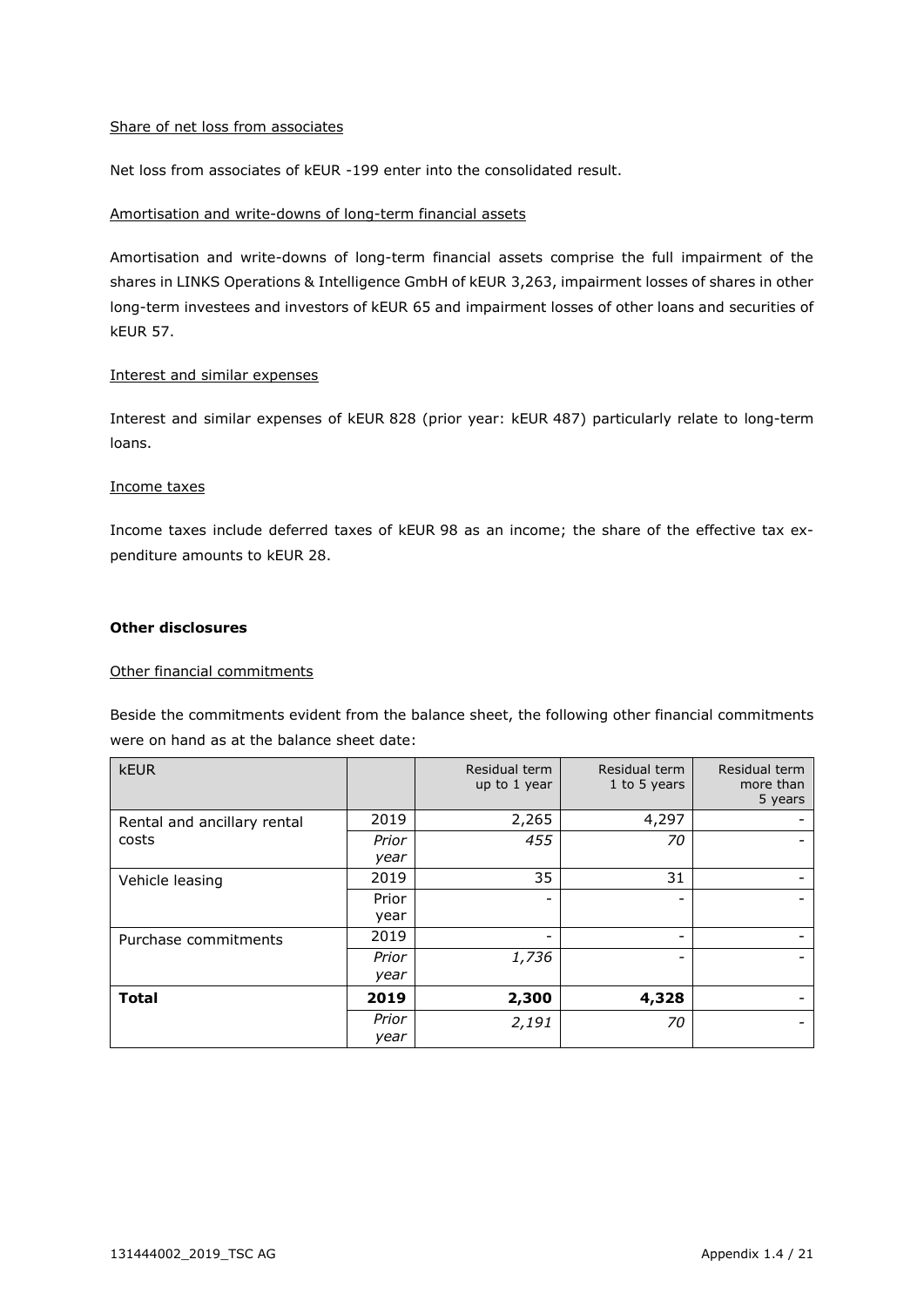#### Composition of the executive board and supervisory board

In the financial year 2019, the following persons were appointed as executive officers:

**Wanja S. Oberhof** Chairman of the executive board (CEO), merchant, since 1 May 2018

**Sebastian Stietzel** Merchant, until 29 March 2019

The executive board is authorised to represent the company alone and is exempt from the restrictions under Sec. 181 German Civil Code (BGB). Mr Oberhof was granted full commercial authority with sole signature rights. The exemption rule under Sec. 314 (3) HGB in conjunction with Sec. 286 (4) HGB concerning the disclosure of the executive board remuneration was taken advantage of.

In the financial year 2019, the following persons were appointed as members of the supervisory board:

| Dr Georg Kofler         | Chairman, merchant, since 1 May 2019<br>Deputy chairman from 12 February 2018 to 30 April 2019     |
|-------------------------|----------------------------------------------------------------------------------------------------|
| <b>Henrike Luszick</b>  | Executive board member at Bridgemaker, since 11 May 2020                                           |
| <b>Henning Giesecke</b> | Chairman, merchant, from 12 February 2018 to 30 April 2019<br>Deputy chairman since 19 August 2019 |
| <b>Holger Hansen</b>    | Ordinary member appointed by court order,<br>from 3 May 2019 to 19 August 2019                     |
| <b>Ingo Schiller</b>    | Ordinary member appointed by court order, merchant,<br>since 22 June 2016 (until 11 May 2020).     |

The members of the supervisory board receive, in addition to reimbursement of their out-of-pocket expenses – including any value-added tax charged to them for their work on the supervisory board – a fixed remuneration, which amounts to EUR 50,000.00 for each individual member. Such remuneration is due for payment to the members of the supervisory board in four equal instalments at the end of each calendar quarter. Members leaving the supervisory board in the course of a financial year receive the remuneration pro rata temporis. The thus determined supervisory board remuneration is applied for the first time for the financial year beginning on 1 January 2019.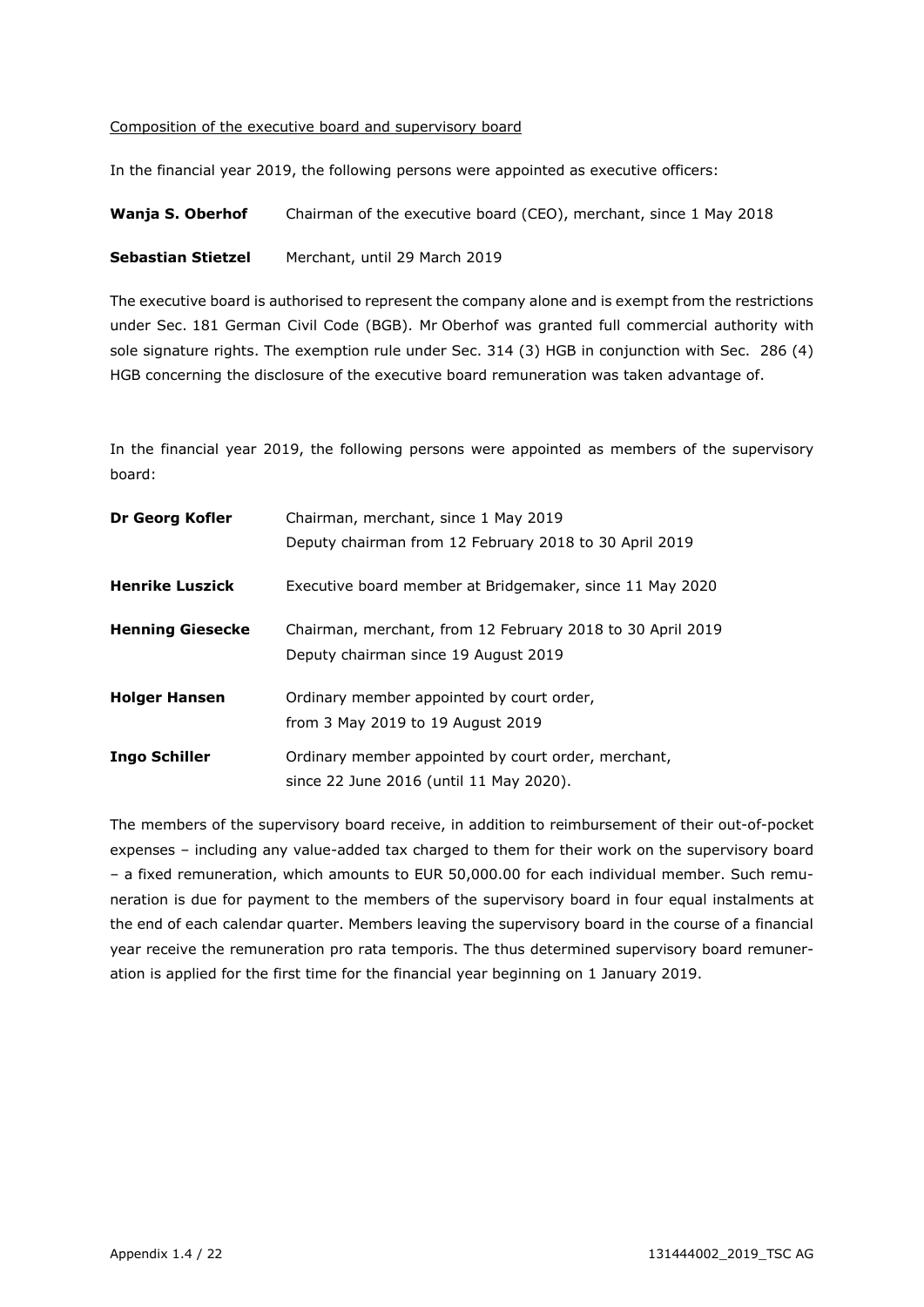#### Employees

In the financial year 2019, the Group employed an average of 512 employees (prior year: 144 employees). Thereof, the former Lumaland Group employed 158 employees (prior year: 144) on average in the financial year, while the newly added The Social Chain Group AG group of consolidated companies employed 354 on average in the fourth quarter of 2019.

In the financial year 2019, 294 employees of the Group worked in Germany (prior year: 133) and 218 worked in foreign countries (prior year: 11), of which 182 in the U.K. (prior year: 0) and 33 in the U.S. (prior year: 11).

#### Auditor's fees

Total fees charged by the auditors for the financial year amount to kEUR 291 and are analysed as follows:

| a) Audit services             | <b>kEUR 390</b> |  |
|-------------------------------|-----------------|--|
| b) Other attestation services | kFUR 0          |  |
| c) Tax consultancy            | kFUR 42         |  |
| d) Other services             | kFUR 18         |  |

#### Appropriation of profit/loss

The executive board and supervisory board will propose to the annual general meeting to carry forward the net loss for the period of EUR 20,964,361.27.

#### Major post-balance-sheet-date events

On 23 December 2019, The Social Chain AG concluded a share purchase and contribution agreement with the shareholder of drtv.agency GmbH and of datalytics.io GmbH providing for the transfer of all shares in drtv.agency GmbH and in datalytics.io GmbH to The Social Chain AG against proportionate cash payment and proportionate granting of treasury shares as part of a non-cash capital increase (contribution). Settlement and, thus, transfer of beneficial ownership of the drtv.agency GmbH shares were made in 2019. Concerning the purchase of the shares in datalytics.io GmbH, the resolved capital increase of EUR 36,084 was carried out in January 2020.

By means of a share purchase, contribution, assignment and option agreement dated 23 December 2019, The Social Chain AG Group agreed to increase its shares in KoRo Handels GmbH from 34.82% (held by The Social Chain Group AG) to a total of then 51.0%. In the following, The Social Chain AG acquired 5.45% of the shares in KoRo Handels GmbH as part of a cash purchase effective as of 31 December 2019. Another 8.49% of the shares were acquired by The Social Chain AG effective as of 1 January 2020 as part of a contribution against issuance of treasury shares as a consequence of the fulfilment of the condition precedent that the capital increase be entered in the commercial register in 2020. The remaining interest to attain the 51.0% majority share in KoRo Handels GmbH was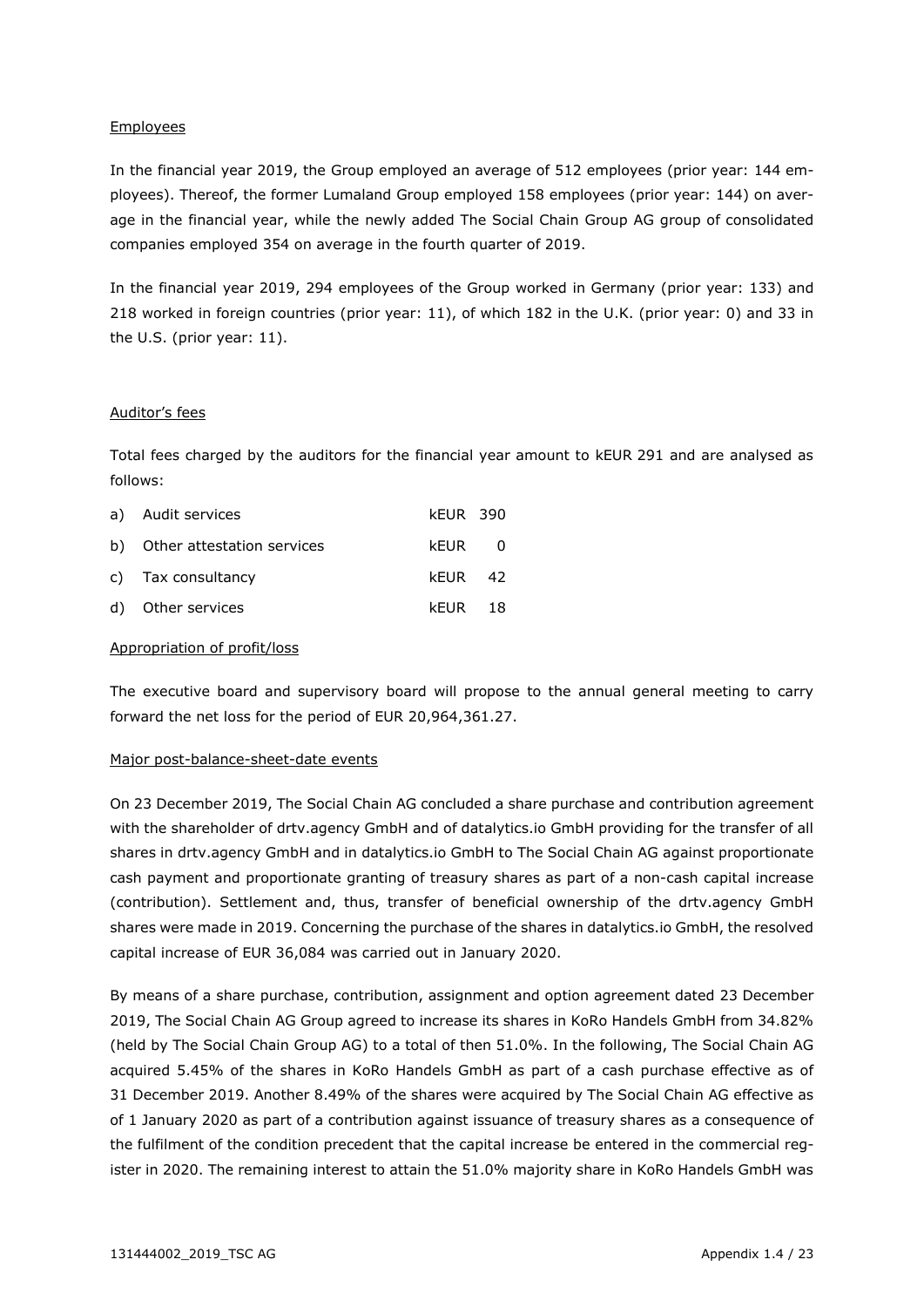obtained by The Social Chain AG by way of a share capital increase of KoRo Handels GmbH with exclusion of the other shareholders effective as of 1 January 2020 upon fulfilment of the condition precedent that payment of the capital increase be received on the business accounts of KoRo Handels GmbH.

By means of a contribution and purchase agreement dated 30 June 2020, The Social Chain AG and its subsidiary, The Social Chain Group AG, sold and contributed their shares held in Solidmind Nutrition GmbH (51.99% in total) to SynBiotic SE, co-shareholder of Solidmind Nutrition GmbH, effective as of 1 January 2020, in return for granting treasury shares, 219,817 stocks.

By means of a share purchase and assignment agreement dated 28 August 2020, The Social Chain AG purchased another 18.29% of the shares in Media-Part GmbH effective as of 1 January 2020, and hence increased its interest in Media-Part GmbH from formerly 67.68% to now 85.97%. The remaining 14.03% of the shares were sold by the seller to HoHa Holding GmbH, a shareholder of The Social Chain AG, by virtue of the same purchase agreement. As a result of this purchase of the remaining shares, The Social Chain AG obtains full control over Media-Part GmbH, which had so far not been the case due to a deviating decision arrangement.

By means of a share purchase and assignment agreement dated 30 December 2019, The Social Chain AG acquired all shares in CONTEAM: Below GmbH, later on renamed to CALL TONI GmbH, on the condition precedent that the seller furnish evidence about the release of existing liens for collateralising purchase price claims. Upon fulfilment of the condition precedent on 4 January 2020, the shares in CONTEAM: Below GmbH were assigned to The Social Chain AG effective as of this date.

Dated 28 May 2020, insolvency proceedings pursuant to Secs. 2, 3, 11, 16 et seq. InsO due to insolvency and overindebtedness were opened concerning the assets of LINKS Operations & Intelligence GmbH (until 17 April 2020: Wonista GmbH), a wholly-owned subsidiary of The Social Chain AG.

In the legal dispute between U. Tietze and Hold your Sports GmbH, an indirectly wholly-owned subsidiary of The Social Chain AG, regarding outstanding earn-out purchase price payments to Mr U. Tietze resulting from the acquisition of Do your Sports GmbH, a court settlement was reached on 11 May 2020 obliging Hold your Sports GmbH to pay mEUR 1.0, payable in three instalments until the end of 2020. Corresponding provisions had been recognised in the balance sheet of Hold your Sports GmbH already in prior years.

By resolution of the annual general meeting dated 11 May 2020, the executive board is authorised, with the approval of the supervisory board, to increase the Company's share capital on one or more occasions until 10 May 2025 by up to a total amount of EUR 5,094,859.00 through contributions in cash or in kind (Authorised Capital 2020/I). In case of a full utilisation of the Authorised Capital 2020/I, the shareholders of the Company shall principally be granted a right to subscribe for new shares. However, pursuant to Sec. 3 (6) sentence 6 lit. dd) of the Articles of Association, the executive board is authorised, with the approval of the supervisory board, to exclude shareholders' subscription rights in the event of capital increases in return for cash contributions, if the issue price of the new shares is not significantly lower than the market price of existing shares already listed and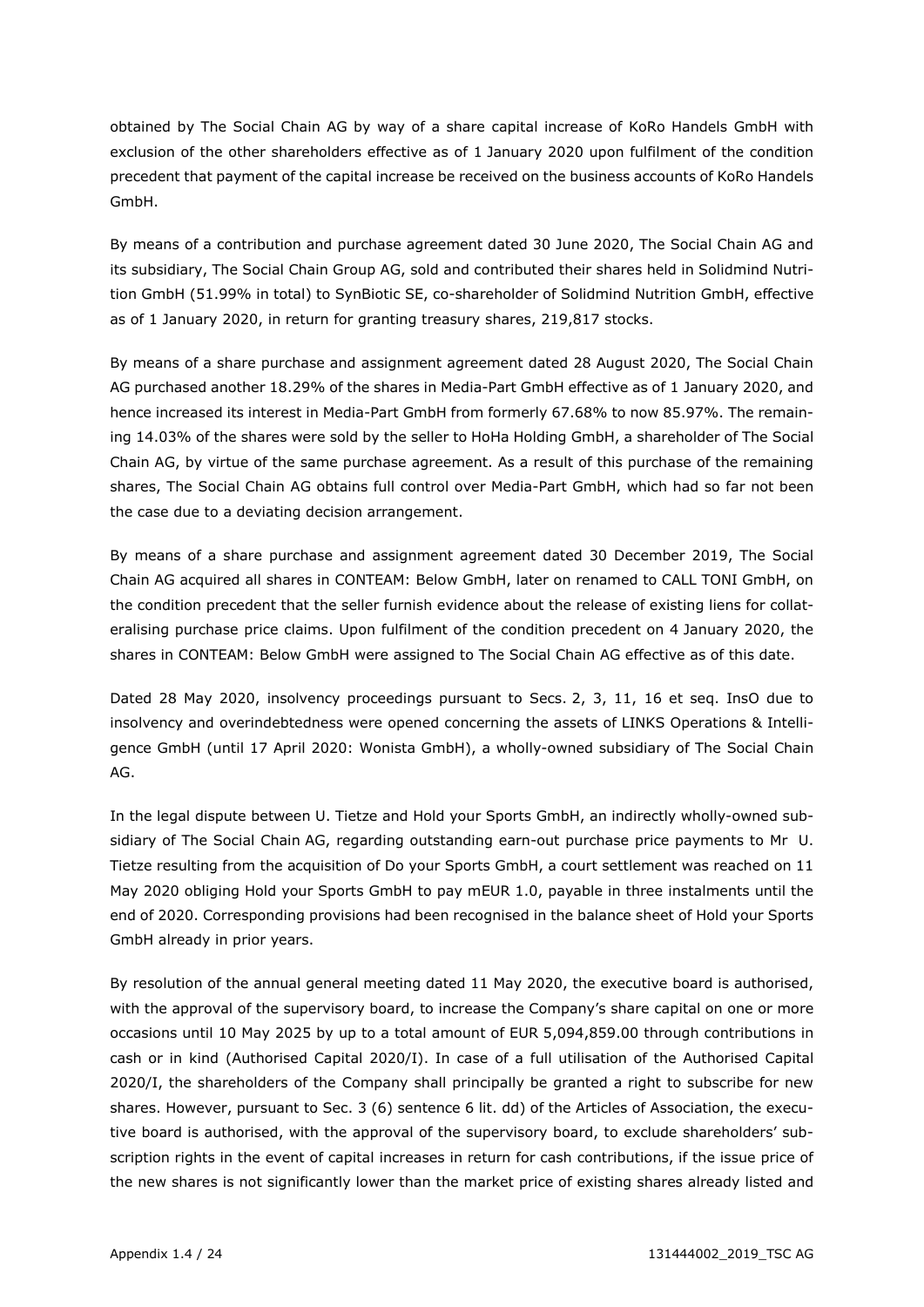the proportion of the share capital attributable to the shares issued in return for cash contributions with the exclusion of subscription rights during the term of the authorisation does not exceed a total of 10.0% of the share capital in accordance with or by analogous application of Sec. 186 (3) sentence 4 AktG. Against this background, the executive board passed a resolution on 7 August 2020 to increase the share capital against cash contributions in accordance with Sec. 3 (6) of the Articles of Association by EUR 518,859.00 from EUR 10,316,804.00 to EUR 10,835,663.00 by issuing 518,859 new shares, making partial use of the Authorised Capital 2020/I. The placement price for the new shares was set at EUR 19.50 per new share and is not significantly lower than the market price of the existing shares within the meaning of Sec. 3 (6) sentence 6 lit. dd) of the Articles of Association in conjunction with Secs. 203 (1), 186 (3) sentence 4 AktG.

The coronavirus outbreak in Germany at the end of February 2020 and its spread have devastating consequences for the German and international economy. The corona pandemic had no impact on the 2019 financial year. The Group is affected to varying degrees by the effects of the corona crisis in the 2020 financial year. The achievement of set targets, particularly for the financial years 2020 and 2021, will depend to a large extent on political decisions and their effectiveness as well as the resulting macroeconomic developments.

Regarding the impact on The Social Chain Group, we refer to our explanations in the outlook given in chapter 5 of the management report.

Wanja S. Oberhof

Berlin/Germany, 30 September 2020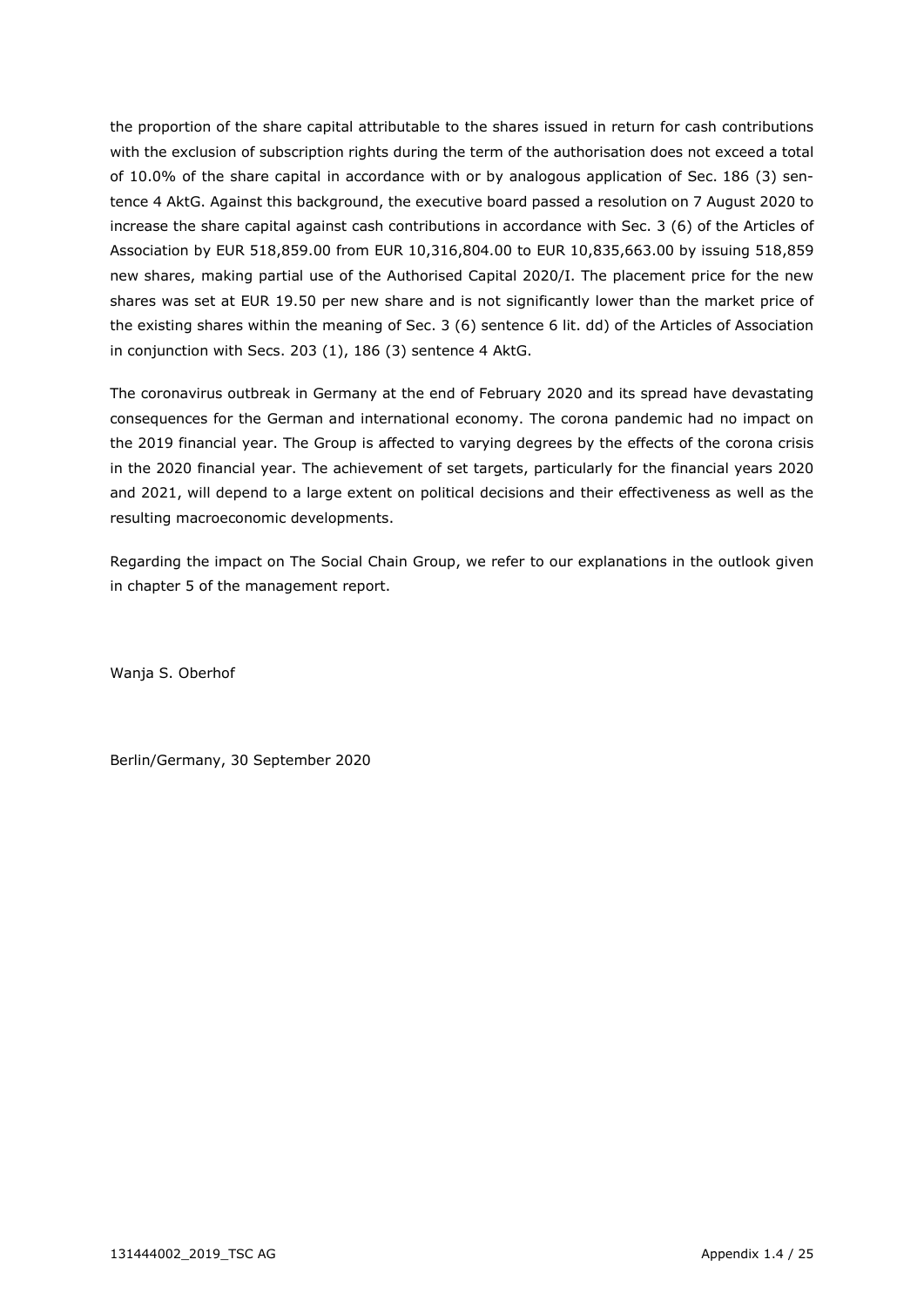|                                                                       | Acquisition and production cost |                                      |              |                  |                  | Accumulated amortisation/depreciation/write-downs |                              |                                      |                    |                  |                  | Carrying amounts              |                               |                               |
|-----------------------------------------------------------------------|---------------------------------|--------------------------------------|--------------|------------------|------------------|---------------------------------------------------|------------------------------|--------------------------------------|--------------------|------------------|------------------|-------------------------------|-------------------------------|-------------------------------|
|                                                                       | Balance as at<br>1 Jan. 2019    | Changes in scope<br>of consolidation | Additions    | <b>Disposals</b> | Currency effects | Balance as at<br>31 Dec. 2019                     | Balance as at<br>1 Jan. 2019 | Changes in scope<br>of consolidation | Additions          | <b>Disposals</b> | Currency effects | Balance as at<br>31 Dec. 2019 | Balance as at<br>31 Dec. 2019 | Balance as at<br>31 Dec. 2018 |
|                                                                       | <b>EUR</b>                      | <b>EUR</b>                           | <b>EUR</b>   | <b>EUR</b>       | <b>EUR</b>       | <b>EUR</b>                                        | <b>EUR</b>                   | <b>EUR</b>                           | <b>EUR</b>         | <b>EUR</b>       | <b>EUR</b>       | <b>EUR</b>                    | <b>EUR</b>                    | <b>EUR</b>                    |
| Intangible fixed assets<br>Internally generated industrial rights and |                                 |                                      |              |                  |                  |                                                   |                              |                                      |                    |                  |                  |                               |                               |                               |
| similar rights and assets                                             | 0.00                            | 385,800.00                           | 0.00         | 0.00             | 0.00             | 385,800.00                                        | 0.00                         | 357,536.75                           | 12,056.25          | 0.00             | 0.00             | 369,593.00                    | 16,207.00                     | 0.00                          |
| Purchased industrial rights and similar                               | 304,645.52                      | 12,735,819.46                        | 86,573.26    | 23,040.51        | 5,061.26         | 13,109,058.99                                     | 88,779.31                    | 76,676.61                            | 420,094.38         | 3,100.80         | 581.30           | 583,030.80                    | 12,526,028.19                 | 215,866.21                    |
| rights and assets<br>Goodwill                                         | 17,810,586.74                   | 94,924,096.01                        | 25,000.00    | 0.00             | 20,858.46        | 112,780,541.21                                    | 2,401,245.96                 | 0.00                                 | 4,795,089.85       | 0.00             | 0.00             | 7,196,335.81                  | 105,584,205.40                | 15,409,340.78                 |
| Prepayments                                                           | 0.00                            | 1,720.50                             | 0.00         | 0.00             | 0.00             | 1,720.50                                          | 0.00                         | 0.00                                 | 0.00               | 0.00             | 0.00             | 0.00                          | 1,720.50                      | 0.00                          |
|                                                                       | 18.115.232.26                   | 108.047.435.97                       | 111,573.26   | 23.040.51        | 25.919.72        | 126.277.120.7                                     | 2.490.025.27                 | 434.213.36                           | 5.227.240.48       | 3.100.80         | 581.30           | 8.148.959.61                  | 118.128.161.09                | 15,625,206.99                 |
| Property, plant and equipment                                         |                                 |                                      |              |                  |                  |                                                   |                              |                                      |                    |                  |                  |                               |                               |                               |
| Land, land rights and<br>buildinas                                    | 1.747.016.16                    | 0.00                                 | 0.00         | 1,747,016.16     | 0.00             | 0.00                                              | 53.648.71                    | 0.00                                 | 34,706.00          | 88,354.71        | 0.00             | 0.00                          | 0.00                          | 1,693,367.45                  |
| Technical equipment and machinery                                     | 110.453.72                      | 0.00                                 | 0.00         | 0.00             | 0.00             | 110,453.72                                        | 36,534.72                    | 0.00                                 | 12,529.77          | 0.00             | 0.00             | 49,064.49                     | 61,389.23                     | 73,919.00                     |
| Other equipment, operating and                                        |                                 |                                      |              |                  |                  |                                                   |                              |                                      |                    |                  |                  |                               |                               |                               |
| office equipment                                                      | 435,907.36                      | 2,090,272.17                         | 175,928.94   | 59,438.25        | 73,917.28        | 2,716,587.50                                      | 86,221.79                    | 795,686.72                           | 230,180.27         | 14,145.99        | 44,627.83        | 1,142,570.62                  | 1,574,016.88                  | 349,685.57                    |
|                                                                       | 2,293,377.24                    | 2,090,272.17                         | 175,928.94   | 1,806,454.41     | 73,917.28        | 2,827,041.22                                      | 176,405.22                   | 795,686.72                           | 277,416.04         | 102,500.70       | 44,627.83        | 1,191,635.11                  | 1,635,406.1                   | 2,116,972.02                  |
| Long-term financial assets                                            |                                 |                                      |              |                  |                  |                                                   |                              |                                      |                    |                  |                  |                               |                               |                               |
| Shares in affiliated companies                                        | 11,161.15                       | 187,500.00                           | 3.288.400.00 | 0.00             | 0.00             | 3,487,061.15                                      | 0.00                         | 0.00                                 | 3,263,400.00       | 0.00             | 0.00             | 3,263,400.00                  | 223,661.15                    | 11,161.15                     |
| Loans to affiliated companies<br>Shares in associates                 | 0.00<br>0.00                    | 134,174.76<br>3,996,200.00           | 0.00<br>0.00 | 0.00<br>0.00     | 0.00<br>0.00     | 134,174.76<br>3,996,200.00                        | 0.00<br>0.00                 | 0.00<br>$-45,380.35$                 | 0.00<br>198,952.65 | 0.00<br>0.00     | 0.00<br>0.00     | 0.00<br>153,572.30            | 134,174.76<br>3,842,627.70    | 0.00<br>0.00                  |
| Shares in other long-term                                             |                                 |                                      |              |                  |                  |                                                   |                              |                                      |                    |                  |                  |                               |                               | 0.00                          |
| investees and investors                                               | 0.00                            | 472,648.54                           | 0.00         | 125,000.00       | 0.00             | 347,648.54                                        | 0.00                         | 0.00                                 | 65,000.00          | 30,000.00        | 0.00             | 35,000.00                     | 312,648.54                    |                               |
| Loans to other long-term<br>investees and investors                   | 0.00                            | 51,540.00                            | 0.00         | 0.00             | 0.00             | 51,540.00                                         | 0.00                         | 0.00                                 | 50,000.00          | 0.00             | 0.00             | 50,000.00                     | 1,540.00                      | 0.00                          |
| Other loans                                                           | 1,560.00                        | 111,680.00                           | 95,000.00    | 0.00             | 0.00             | 208,240.00                                        | 0.00                         | 0.00                                 | 500.00             | 0.00             | 0.00             | 500.00                        | 207,740.00                    | 1,560.00                      |
|                                                                       |                                 |                                      |              |                  |                  |                                                   |                              |                                      |                    |                  |                  |                               |                               |                               |
|                                                                       | 12.721.15                       | 4,953,743.30                         | 3.383.400.00 | 125.000.00       | 0.00             | 8,224,864.45                                      | 0.00                         | $-45.380.35$                         | 3.577.852.65       | 30.000.00        | 0.00             | 3.502.472.30                  | 4.722.392.15                  | 12,721.15                     |
|                                                                       | 20,421,330.65                   | 115,091,451.44                       | 3,670,902.20 | 1,954,494.92     | 99,837.00        | 137,329,026.37                                    | 2,666,430.49                 | 1,184,519.73                         | 9,082,509.17       | 135,601.50       | 45,209.13        | 12,843,067.02                 | 124,485,959.35                | 17,754,900.16                 |
|                                                                       |                                 |                                      |              |                  |                  |                                                   |                              |                                      |                    |                  |                  |                               |                               |                               |

#### **Movements in fixed assets as at 31 December 2019**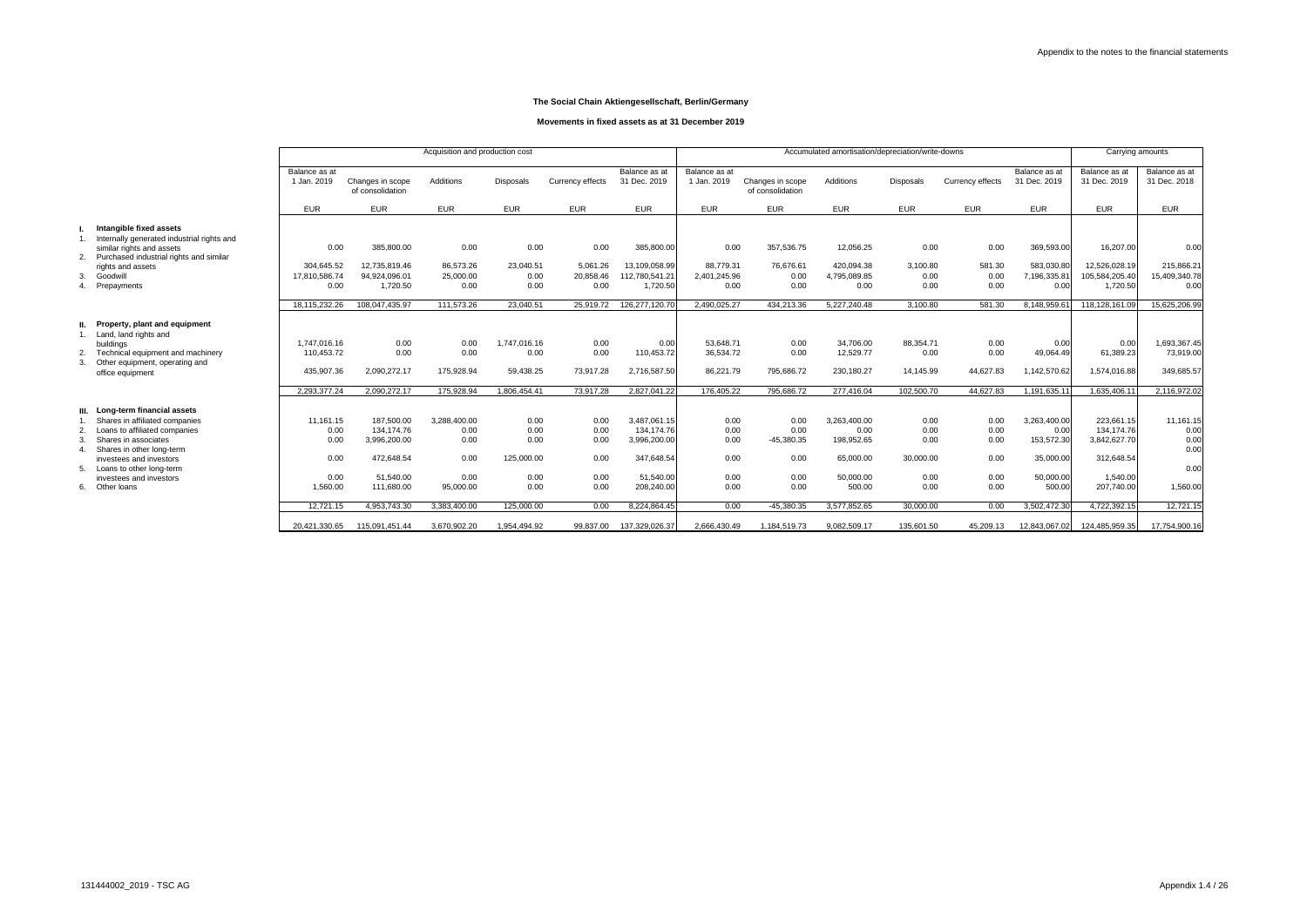### **Consolidated statement of cash flows for the financial year 2019**

|    |                                                                           | 2019            | 2018            |
|----|---------------------------------------------------------------------------|-----------------|-----------------|
|    |                                                                           | <b>EUR</b>      | <b>EUR</b>      |
| 1. | Cash flow from operating activities                                       |                 |                 |
|    | Consolidated loss for the period including profit/loss share of non-      |                 |                 |
|    | controlling interest                                                      | -20,964,361.27  | -5,704,100.99   |
|    | Depreciation, amortisation and write-downs of write-downs of fixed assets | 5,504,656.52    | 2,008,484.01    |
|    | Increase/decrease in provisions                                           | -1,864,627.55   | -495,089.68     |
|    | Other non-cash expenses/income                                            | 4,090,940.25    | -155,260.69     |
|    | Increase/decrease in inventories, trade                                   |                 |                 |
|    | receivables and other assets not related                                  |                 |                 |
|    | to investing or financing activities                                      | 3,631,160.04    | 1,456,461.34    |
|    | Increase/decrease in trade payables                                       |                 |                 |
|    | and other liabilities not related to                                      |                 |                 |
|    | investing of financing activities                                         | -4,969,228.36   | -239,993.74     |
|    | Loss/gain(-) on disposal of fixed assets                                  | 397,506.71      | 0.00            |
|    | Interest expense                                                          | 827,550.84      | 487,018.69      |
|    | Interest income                                                           | $-9,971.67$     | $-40,597.07$    |
|    | Income tax expense $(+)/$ income $(-)$                                    | $-72,892.29$    | 65,959.49       |
|    | Income taxes refunded (+)/paid (-) (net)                                  | 91,713.58       | 0.00            |
|    | Cash flow from operating activities                                       | -13,337,553.20  | $-2,617,118.64$ |
|    |                                                                           |                 |                 |
| 2. | Cash flow from investing activities                                       |                 |                 |
|    | Proceeds from disposal of property, plant and equipment                   | 1,326,386.71    | 0.00            |
|    | Payments to acquire property, plant and equipment                         | $-175,928.94$   | $-154,710.89$   |
|    | Payments to acquire intangible fixed assets                               | $-111,573.26$   | 0.00            |
|    | Payments to acquire long-term financial assets                            | 0.00            | $-7,535.00$     |
|    | Payments to acquire additions to the scope of consolidation               | $-488,164.00$   | 0.00            |
|    | Interest received                                                         | 9,971.67        | 39,308.93       |
|    | Cash flow from investing activities                                       | 560,692.18      | -122,936.96     |
|    |                                                                           |                 |                 |
| 3. | Cash flow from financing activities                                       |                 |                 |
|    | Proceeds from borrowings                                                  | 3,004,252.16    | 921,751.55      |
|    | Cash repayments of bonds and borrowings                                   | $-3,582,539.63$ | $-1,848,266.53$ |
|    | Interest paid                                                             | $-827,550.84$   | -485,730.55     |
|    | Cash receipts from capital increases in cash of the parent                | 17,661,183.00   | 3,877,944.00    |
|    | Cash flow from financing activities                                       | 16,255,344.69   | 2,465,698.47    |
| 4. | Cash funds at the end of the period                                       |                 |                 |
|    | Net change in cash funds (subtotals 1.-3.)                                | 3,478,483.67    | $-274,357.13$   |
|    | Effect on cash funds of exchange rate changes and of valuation            |                 |                 |
|    | in equity                                                                 | $-17,433.97$    | 0.00            |
|    | Effect on cash funds of changes in the scope of consolidation             | 2,335,493.69    | 0.00            |
|    | Cash funds at the beginning of the period                                 | 539,664.30      | 814,021.43      |
|    | Cash funds at the end of the period                                       | 6,336,207.69    | 539,664.30      |
|    |                                                                           |                 |                 |
| 5. | <b>Components of cash fund</b>                                            |                 |                 |
|    | Cash-in-hand, bank balances                                               | 6,336,207.69    | 539,664.30      |
|    | Cash funds at the end of the period                                       | 6,336,207.69    | 539,664.30      |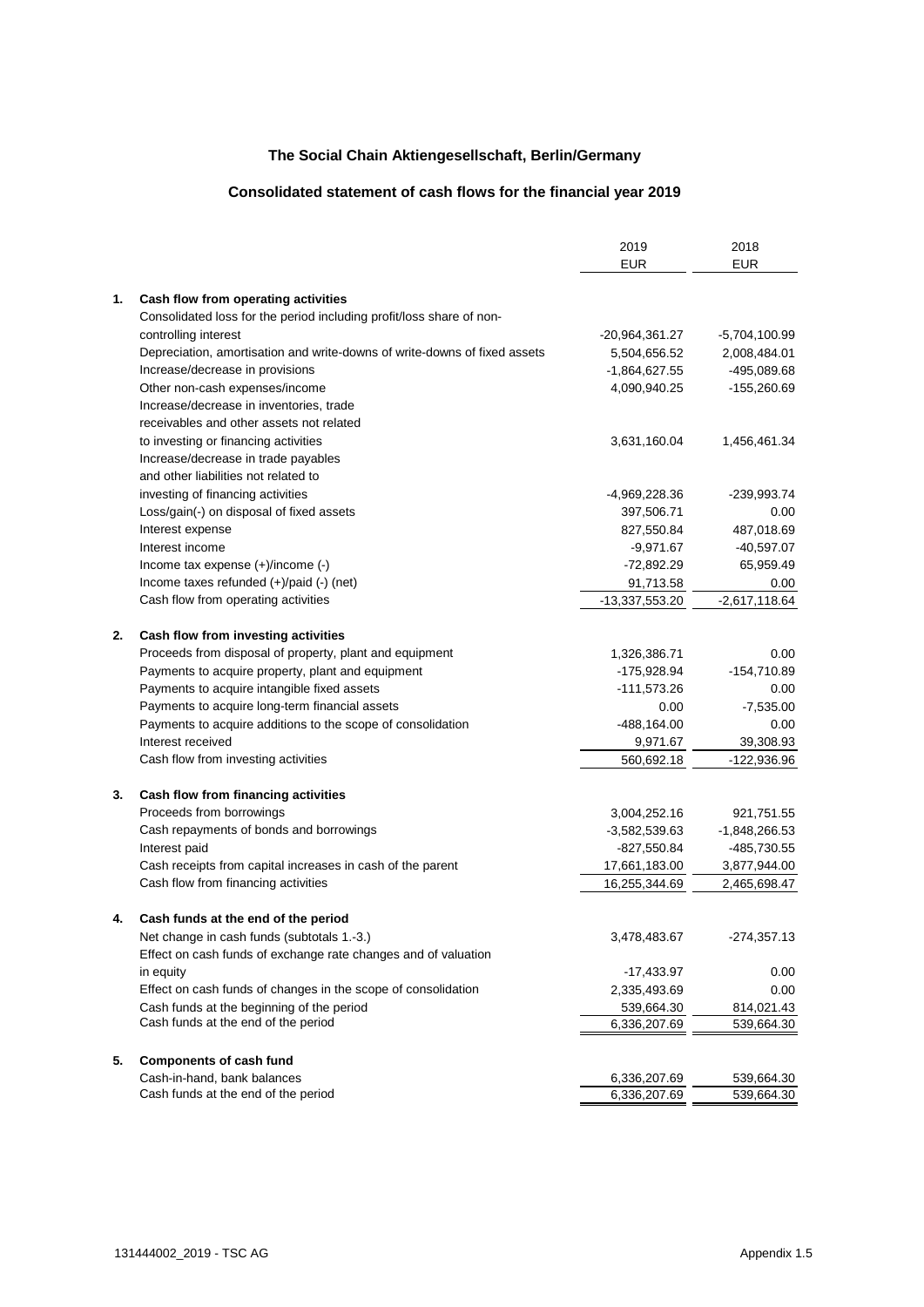# **Consolidated statement of changes in equity for the period ended 31 December 2019**

|                                                 |                              |                                  | Consolidated equity of the parent                                                           |                                                        |                  |                                                                                                    |                                                                                         |                                                                                                  |               |                               |
|-------------------------------------------------|------------------------------|----------------------------------|---------------------------------------------------------------------------------------------|--------------------------------------------------------|------------------|----------------------------------------------------------------------------------------------------|-----------------------------------------------------------------------------------------|--------------------------------------------------------------------------------------------------|---------------|-------------------------------|
|                                                 | <b>Subscribed</b><br>capital | Sec. 272 (2) no. 4<br><b>HGB</b> | Capital reserves Adjustment item Consolidated net<br>for foreign<br>currency<br>translation | accumulated<br>losses<br>attributable to<br>the parent | <b>TOTAL</b>     | Non-controlling<br>interest before<br>currency<br>translation and<br>profit/loss for<br>the period | Foreign<br>currency<br>translation<br>adjustments<br>attributable to<br>non-controlling | Non-controlling interest<br><b>Profit/loss</b><br>attributable to<br>non-controlling<br>interest | <b>TOTAL</b>  | <b>Consolidated</b><br>equity |
|                                                 | <b>EUR</b>                   | <b>EUR</b>                       | <b>EUR</b>                                                                                  | <b>EUR</b>                                             | <b>EUR</b>       | <b>EUR</b>                                                                                         | interest<br><b>EUR</b>                                                                  | <b>EUR</b>                                                                                       | <b>EUR</b>    | <b>EUR</b>                    |
| Balance 1 Jan. 2018                             | 2,510,171.00                 | 5,614,587.52                     | 0.00                                                                                        | $-1,448,893.47$                                        | 6,675,865.05     | $-80,482.80$                                                                                       |                                                                                         |                                                                                                  | $-80,482.80$  | 6,595,382.25                  |
| Capital increase through<br>issuance of shares  | 323,162.00                   | 3,554,782.00                     |                                                                                             |                                                        | 3,877,944.00     |                                                                                                    |                                                                                         |                                                                                                  | 0.00          | 3,877,944.00                  |
| Consolidated loss for<br>the period 2018        |                              |                                  |                                                                                             | $-5,688,065.15$                                        | $-5,688,065.15$  |                                                                                                    |                                                                                         | $-16,035.84$                                                                                     | $-16,035.84$  | $-5,704,100.99$               |
| <b>Balance 31 Dec. 2018</b>                     | 2,833,333.00                 | 9,169,369.52                     | 0.00                                                                                        | -7,136,958.62                                          | 4,865,743.90     | $-80,482.80$                                                                                       | 0.00                                                                                    | $-16,035.84$                                                                                     | $-96,518.64$  | 4,769,225.26                  |
| Balance 1 Jan. 2019                             | 2,833,333.00                 | 9,169,369.52                     | 0.00                                                                                        | -7,136,958.62                                          | 4,865,743.90     | 96,518.64                                                                                          |                                                                                         |                                                                                                  | $-96,518.64$  | 4,769,225.26                  |
| Capital increases through<br>issuance of shares | 7,110,785.00                 | 104,802,969.00                   | 0.00                                                                                        | 0.00                                                   | 111,913,754.00   | 0.00                                                                                               | 0.00                                                                                    | 0.00                                                                                             | 0.00          | 111,913,754.00                |
| Changes in<br>scope of consolidation            | 0.00                         | 0.00                             | 0.00                                                                                        | 0.00                                                   | 0.00             | 1,849,363.46                                                                                       | 0.00                                                                                    | 0.00                                                                                             | 1,849,363.46  | 1,849,363.46                  |
| Currency translation                            |                              |                                  | $-72,713.48$                                                                                |                                                        | $-72,713.48$     |                                                                                                    | $-1,421.08$                                                                             |                                                                                                  | $-1,421.08$   | $-74, 134.56$                 |
| Consolidated loss for<br>the period 2019        |                              |                                  |                                                                                             | $-20,660,950.23$                                       | $-20,660,950.23$ |                                                                                                    |                                                                                         | $-303,411.04$                                                                                    | $-303,411.04$ | -20,964,361.27                |
| <b>Balance 31 Dec. 2019</b>                     | 9,944,118.00                 | 113,972,338.52                   | $-72,713.48$                                                                                | -27,797,908.85                                         | 96,045,834.19    | 1,945,882.10                                                                                       | $-1,421.08$                                                                             | $-303,411.04$                                                                                    | 1,448,012.70  | 97,493,846.89                 |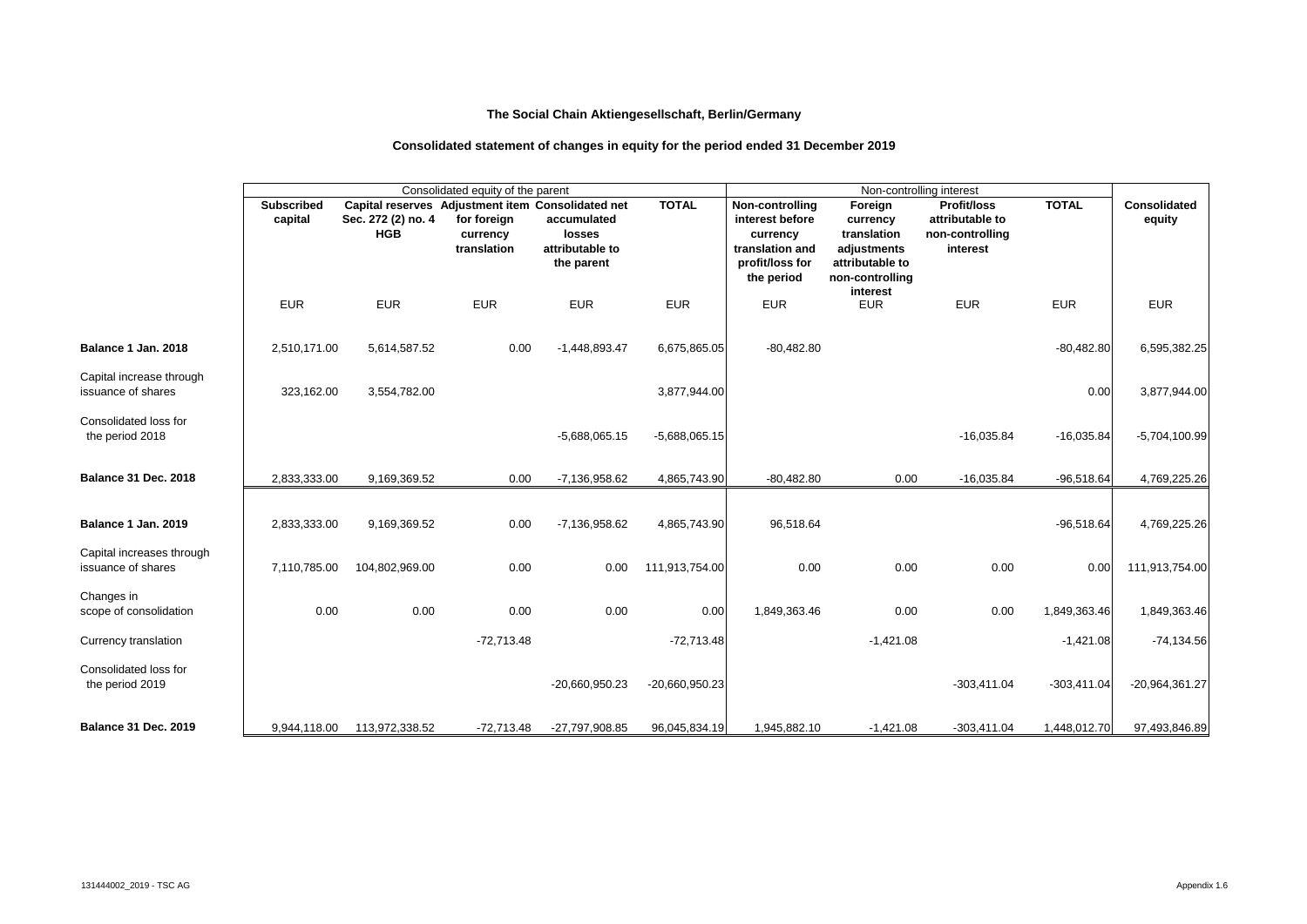#### **Independent Auditor's Report**

To The Social Chain AG, Berlin/Germany

#### **Audit Opinions**

We have audited the consolidated financial statements of The Social Chain AG, Berlin/Germany, and its subsidiaries (the Group) which comprise the consolidated balance sheet as at 31 December 2019, and the consolidated statement of profit or loss, the consolidated statement of changes in equity and the consolidated statement of cash flows for the financial year from 1 January to 31 December 2019, and the notes to the consolidated financial statements, including the presentation of the recognition and measurement policies. In addition, we have audited the group management report of The Social Chain AG, Berlin/Germany, for the financial year from 1 January to 31 December 2019.

In our opinion, on the basis of the knowledge obtained in the audit,

- the accompanying consolidated financial statements comply, in all material respects, with the requirements of German commercial law and give a true and fair view of the assets, liabilities and financial position of the Group as at 31 December 2019 and of its financial performance for the financial year from 1 January to 31 December 2019 in compliance with German Legally Required Accounting Principles, and
- the accompanying group management report as a whole provides an appropriate view of the Group's position. In all material respects, this group management report is consistent with the consolidated financial statements, complies with German legal requirements and appropriately presents the opportunities and risks of future development.

Pursuant to Section 322 (3) sentence 1 German Commercial Code (HGB), we declare that our audit has not led to any reservations relating to the legal compliance of the consolidated financial statements and of the group management report.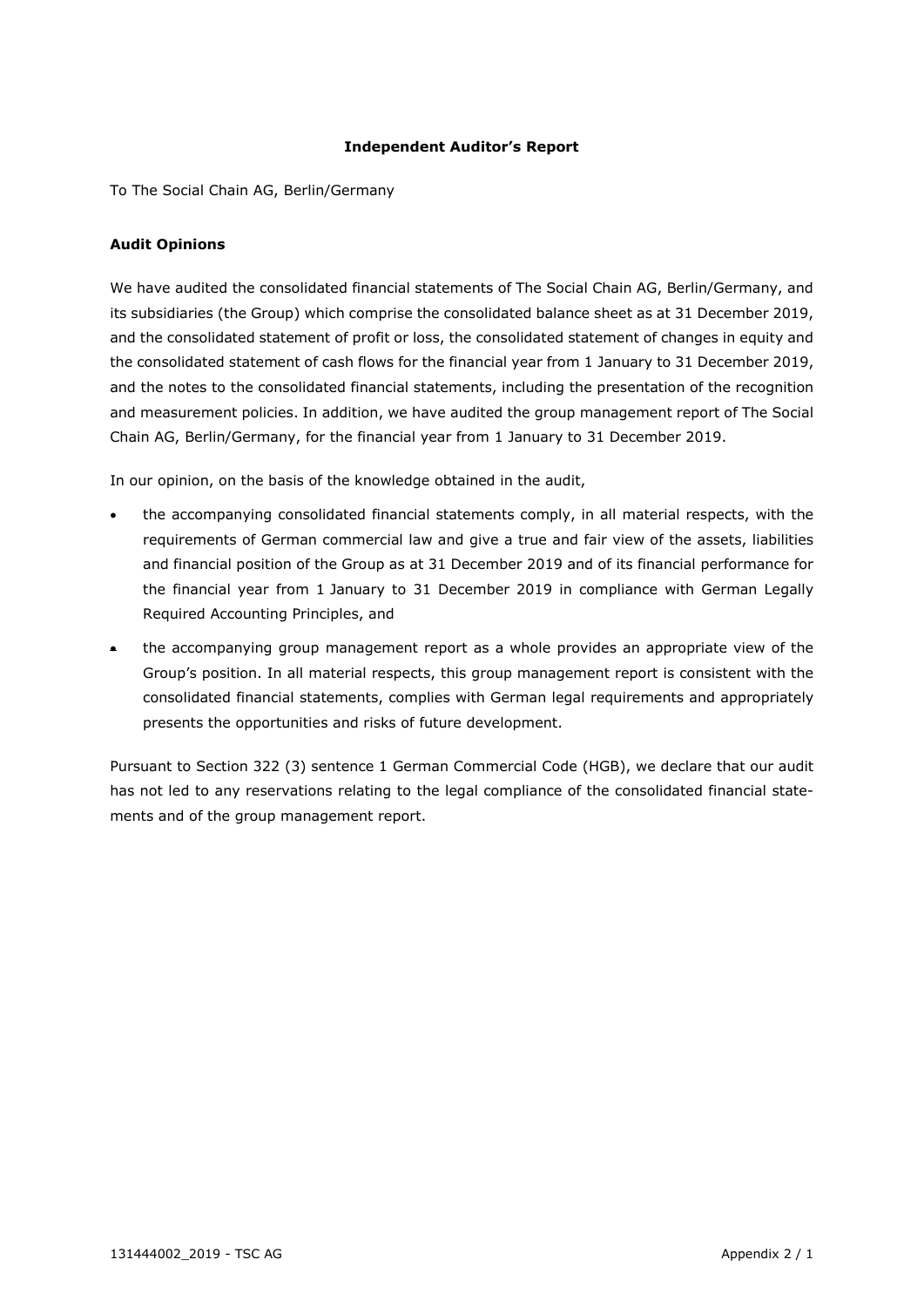#### **Basis for the Audit Opinions**

We conducted our audit of the consolidated financial statements and of the group management report in accordance with Section 317 HGB and in compliance with German Generally Accepted Standards for Financial Statement Audits promulgated by the Institut der Wirtschaftsprüfer (IDW). Our responsibilities under those requirements and principles are further described in the "Auditor's Responsibilities for the Audit of the Consolidated Financial Statements and of the Group Management Report" section of our auditor's report. We are independent of the group entities in accordance with the requirements of German commercial and professional law, and we have fulfilled our other German professional responsibilities in accordance with these requirements. We believe that the audit evidence we have obtained is sufficient and appropriate to provide a basis for our audit opinions on the consolidated financial statements and on the group management report.

#### **Responsibilities of the Executive Directors and the Supervisory Board for the Consolidated Financial Statements and the Group Management Report**

The executive directors are responsible for the preparation of the consolidated financial statements that comply, in all material respects, with the requirements of German commercial law, and that the consolidated financial statements give a true and fair view of the assets, liabilities, financial position and financial performance of the Group in compliance with German Legally Required Accounting Principles. In addition, the executive directors are responsible for such internal control as they, in accordance with German Legally Required Accounting Principles, have determined necessary to enable the preparation of consolidated financial statements that are free from material misstatement, whether due to fraud or error.

In preparing the consolidated financial statements, the executive directors are responsible for assessing the Group's ability to continue as a going concern. They also have the responsibility for disclosing, as applicable, matters related to going concern. In addition, they are responsible for financial reporting based on the going concern basis of accounting, provided no actual or legal circumstances conflict therewith.

Furthermore, the executive directors are responsible for the preparation of the group management report that as a whole provides an appropriate view of the Group's position and is, in all material respects, consistent with the consolidated financial statements, complies with German legal requirements, and appropriately presents the opportunities and risks of future development. In addition, the executive directors are responsible for such arrangements and measures (systems) as they have considered necessary to enable the preparation of a group management report that is in accordance with the applicable German legal requirements, and to be able to provide sufficient appropriate evidence for the assertions in the group management report.

The supervisory board is responsible for overseeing the Group's financial reporting process for the preparation of the consolidated financial statements and of the group management report.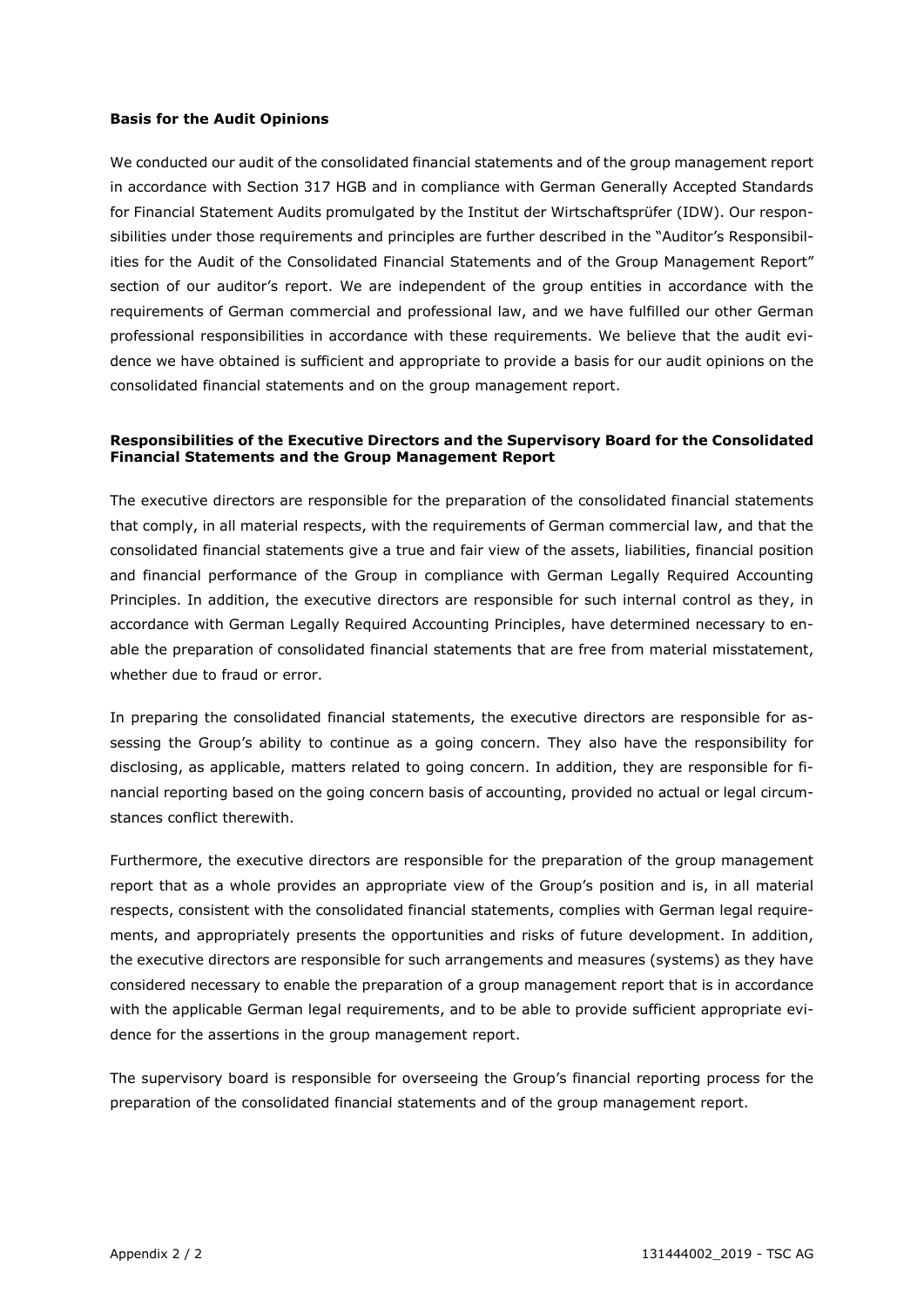#### **Auditor's Responsibilities for the Audit of the Consolidated Financial Statements and of the Group Management Report**

Our objectives are to obtain reasonable assurance about whether the consolidated financial statements as a whole are free from material misstatement, whether due to fraud or error, and whether the group management report as a whole provides an appropriate view of the Group's position and, in all material respects, is consistent with the consolidated financial statements and the knowledge obtained in the audit, complies with the German legal requirements and appropriately presents the opportunities and risks of future development, as well as to issue an auditor's report that includes our audit opinions on the consolidated financial statements and on the group management report.

Reasonable assurance is a high level of assurance, but is not a guarantee that an audit conducted in accordance with Section 317 HGB and in compliance with German Generally Accepted Standards for Financial Statement Audits promulgated by the Institut der Wirtschaftsprüfer (IDW) will always detect a material misstatement. Misstatements can arise from fraud or error and are considered material if, individually or in the aggregate, they could reasonably be expected to influence the economic decisions of users taken on the basis of these consolidated financial statements and this group management report.

We exercise professional judgement and maintain professional scepticism throughout the audit. We also

- identify and assess the risks of material misstatement of the consolidated financial statements and of the group management report, whether due to fraud or error, design and perform audit procedures responsive to those risks, and obtain audit evidence that is sufficient and appropriate to provide a basis for our audit opinions. The risk of not detecting a material misstatement resulting from fraud is higher than for one resulting from error, as fraud may involve collusion, forgery, intentional omissions, misrepresentations, or the override of internal controls.
- obtain an understanding of internal control relevant to the audit of the consolidated financial statements and of arrangements and measures relevant to the audit of the group management report in order to design audit procedures that are appropriate in the circumstances, but not for the purpose of expressing an audit opinion on the effectiveness of these systems.
- evaluate the appropriateness of accounting policies used by the executive directors and the reasonableness of estimates made by the executive directors and related disclosures.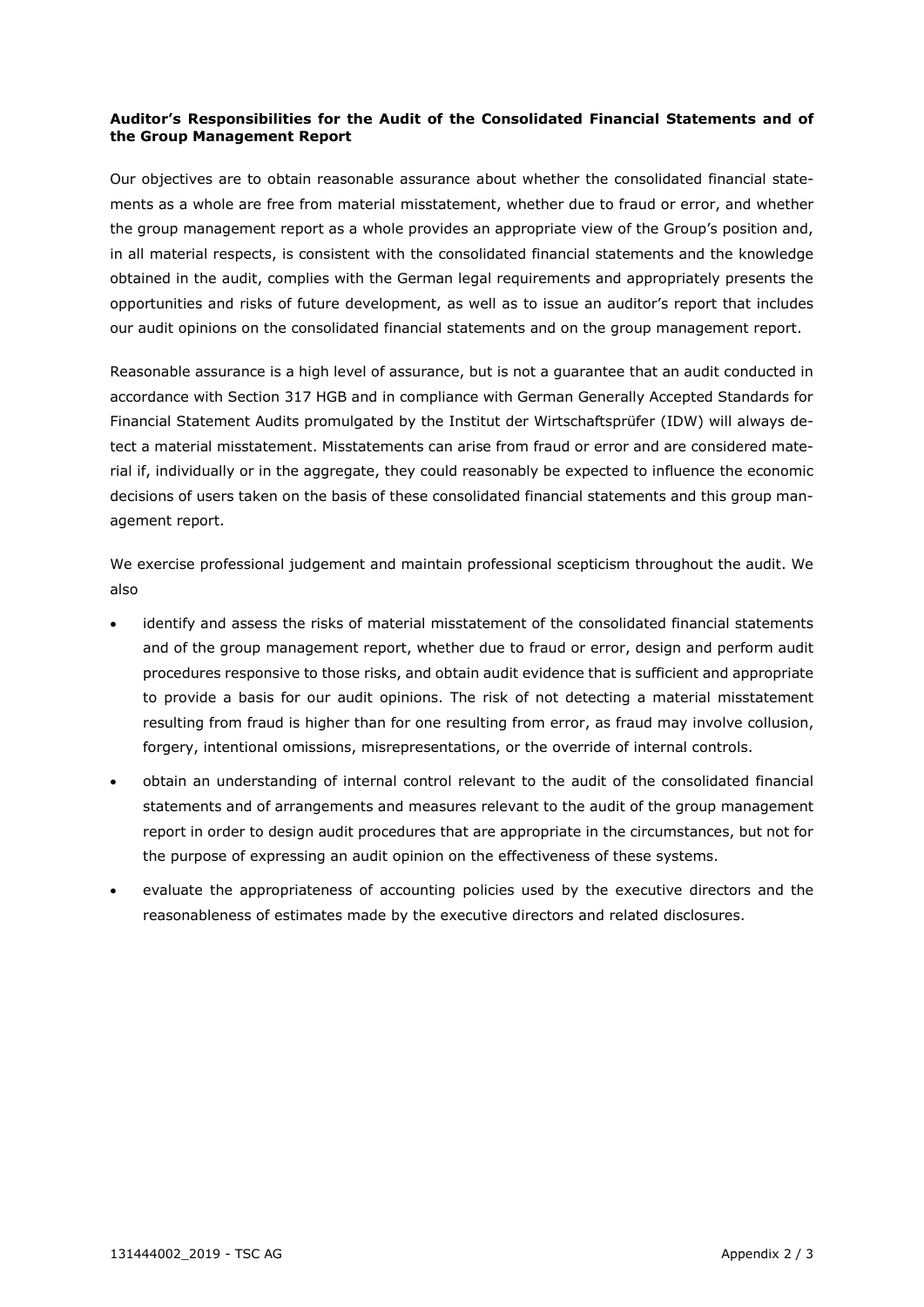- conclude on the appropriateness of the executive directors' use of the going concern basis of accounting and, based on the audit evidence obtained, whether a material uncertainty exists related to events or conditions that may cast significant doubt on the Group's ability to continue as a going concern. If we conclude that a material uncertainty exists, we are required to draw attention in the auditor's report to the related disclosures in the consolidated financial statements and in the group management report or, if such disclosures are inadequate, to modify our respective audit opinions. Our conclusions are based on the audit evidence obtained up to the date of our auditor's report. However, future events or conditions may cause the Group to cease to be able to continue as a going concern.
- evaluate the overall presentation, structure and content of the consolidated financial statements, including the disclosures, and whether the consolidated financial statements present the underlying transactions and events in a manner that the consolidated financial statements give a true and fair view of the assets, liabilities, financial position and financial performance of the Group in compliance with German Legally Required Accounting Principles.
- obtain sufficient appropriate audit evidence regarding the financial information of the entities or business activities within the Group to express audit opinions on the consolidated financial statements and on the group management report. We are responsible for the direction, supervision and performance of the group audit. We remain solely responsible for our audit opinions.
- evaluate the consistency of the group management report with the consolidated financial statements, its conformity with German law, and the view of the Group's position it provides.
- perform audit procedures on the prospective information presented by the executive directors in the group management report. On the basis of sufficient appropriate audit evidence we evaluate, in particular, the significant assumptions used by the executive directors as a basis for the prospective information, and evaluate the proper derivation of the prospective information from these assumptions. We do not express a separate audit opinion on the prospective information and on the assumptions used as a basis. There is a substantial unavoidable risk that future events will differ materially from the prospective information.